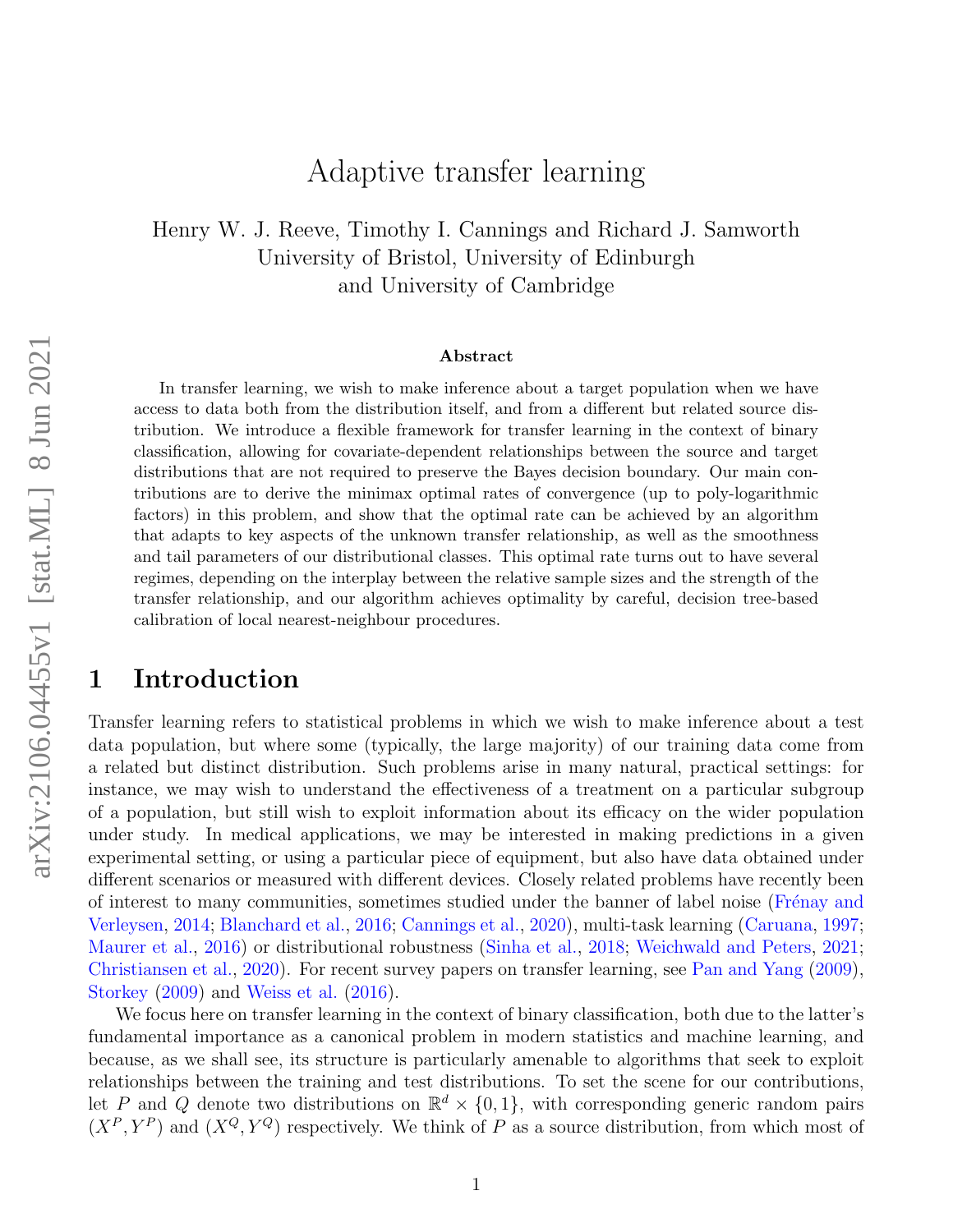our training data are generated, and Q as a target distribution, from which we may have some training data, and about which we wish to make inference. Let  $\eta_P, \eta_Q : \mathbb{R}^d \to [0,1]$  denote the source and target regression functions respectively, defined by

<span id="page-1-1"></span>
$$
\eta_P(x) := \mathbb{P}(Y^P = 1 | X^P = x)
$$
 and  $\eta_Q(x) := \mathbb{P}(Y^Q = 1 | X^Q = x).$  (1)

Our main working assumption on the relationship between  $P$  and  $Q$  will be that our feature space  $\mathbb{R}^d$  can be partitioned into finitely many cells  $\mathcal{X}_{\ell}^*$ , and for each cell there exists a *transfer function*  $g_{\ell} : [0, 1] \to [0, 1]$  such that  $\eta_P$  can be approximated by  $g_{\ell} \circ \eta_Q$  on  $\mathcal{X}_{\ell}^*$ . We will further assume that the cells arise from a decision tree partition [\(Breiman et al.,](#page-43-4) [1984\)](#page-43-4), and that each transfer function satisfies

<span id="page-1-0"></span>
$$
\frac{g_{\ell}(z) - g_{\ell}(1/2)}{z - 1/2} \ge \phi \tag{2}
$$

for some  $\phi > 0$ , and all  $z \in [0, 1/2) \cup (1/2, 1]$ .

Thus, in the simplest case where we have just a single cell, P and Q are connected via the fact that the propensity under the source distribution to have a Class 1 label at  $x \in \mathbb{R}^d$  only depends on x through  $\eta_Q(x)$ , which reflects the propensity under the target distribution to have a Class 1 label at x. Our condition [\(2\)](#page-1-0) is of course satisfied if each  $g_{\ell}$  is differentiable with  $g'_{\ell}(z) \ge \phi$ for  $z \in [0,1]$ , and ensures in particular that when  $\eta_P = g_\ell \circ \eta_Q$  holds exactly on  $\mathcal{X}_\ell^*$ , we have  $\text{sgn}\{\eta_P(x) - g_\ell(1/2)\} = \text{sgn}\{\eta_Q(x) - 1/2\}$  on that cell. Importantly, though, condition [\(2\)](#page-1-0) does not require that  $g_{\ell}(1/2) = 1/2$ .

To give an example where such a relationship between P and Q might be expected, suppose that we wish to predict At Risk individuals for a disease (e.g. breast cancer), on the basis of a set of covariates x. Due to the difficulties and expense of large-scale testing, only a small number of individuals in the general population are assessed (e.g. via a mammogram), but those displaying symptoms have a much greater propensity to be tested. In this example, we think of our (large) data set from P as being a set of individuals for whom we have recorded relevant covariates, and for whom we record a label  $Y^P = 1$  if and only if the individual has both been tested, and has been assessed to be At Risk as a result. On the other hand, our main interest is in whether individuals are At Risk, regardless of whether or not they have been tested. Our (small) data set from Q, then, is obtained by testing a number of uniformly randomly-chosen individuals from the general population, and we record  $Y^Q = 1$  if and only if the individual is assessed to be At Risk. We can think of our training data from both  $P$  and  $Q$  as being generated from independent and identically distributed triples  $(T, X, Y)$ , where T is a binary indicator of whether or not a test has been conducted before the start of the study, where  $X$  encodes covariates, and where  $Y$  indicates whether or not an individual is At Risk. However, in our source sample, we only observe  $X^P = X$ and  $Y^P = TY$ , while in our target sample, we see  $X^Q = X$  and  $Y^Q = Y$ . Thus, in this example, the marginal distributions of  $X^P$  and  $X^Q$  are the same, while the regression functions  $\eta_P$  and  $\eta_Q$ satisfy  $\eta_Q \ge \eta_P$ . In fact, in this formulation, we have

$$
\eta_P(x) = \mathbb{P}(TY = 1 | X = x) = \mathbb{P}(T = 1 | X = x, Y = 1) \eta_Q(x).
$$

The relationship  $\eta_P = g \circ \eta_Q$  then holds if T and  $(X, Y)$  are conditionally independent given  $\eta_Q(X)$ . More generally in this example, we might construct a decision tree partition based on geographical location and income, for instance, and ask only that this relationship hold approximately for each cell of the partition.

As another example, in tax fraud detection, most individuals can only be subjected to a simple screening procedure due to the administrative burden. Hence, in order to assess the reliability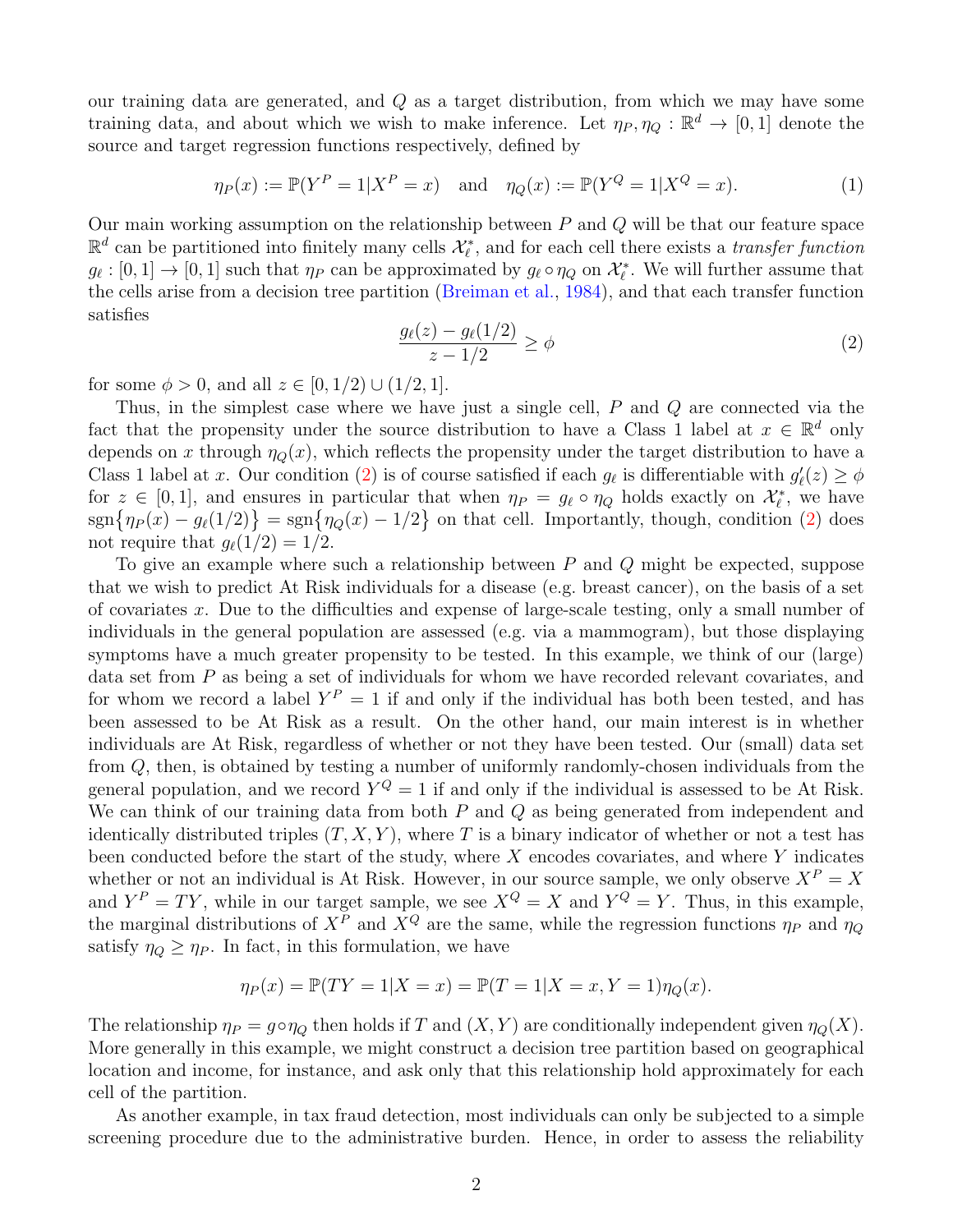of their detection algorithms, a government agency might draw a separate, smaller sample of individuals, chosen uniformly at random from the population, for a more formal audit. Here,  $Y^P = 1$  if the screening flags a potentially fraudulent return,  $Y^Q = 1$  if the audit detects fraud, and  $X^P = X^Q = X$  encodes covariates. Since

$$
\eta_P(x) = \mathbb{P}(Y^P = 1 | X = x, Y^Q = 1) \eta_Q(x) + \mathbb{P}(Y^P = 1 | X = x, Y^Q = 0) \{1 - \eta_Q(x)\},
$$

the modelling assumption  $\eta_P = g \circ \eta_Q$  holds if the conditional probabilities above only depend on x through  $\eta_{\mathcal{O}}(x)$ . In practice, there may be additional dependencies, e.g. based on profession, income bracket and domicile status, but the modelling relationship may still hold approximately on the cells of a suitable decision tree partition. Further examples may be found in computer vision, precision medicine, natural language processing and many other areas.

In line with the above examples, then, we will assume a transfer learning setting with independent data  $\mathcal{D}_P := ((X_1^P, Y_1^P), \ldots, (X_{n_P}^P, Y_{n_P}^P))$  from P and  $\mathcal{D}_Q := ((X_1^Q)$  $\left(Y^{Q}_{1}, Y^{Q}_{1}\right), \ldots, \left(X^{Q}_{n_Q}, Y^{Q}_{n_Q}\right)$ from Q, and wish to classify a new observation  $(X^Q, Y^Q) \sim Q$ . Our first contribution is to formalise the new, decision tree-based transfer framework to incorporate the broad range of relationships between source and target distributions seen in practical applications such as those mentioned above. In particular, in contrast to most other work in this area, our highly flexible form of relationship between  $\eta_P$  and  $\eta_Q$  does not require that the Bayes decision boundaries agree for the two populations; we also allow the marginal distributions of  $X^P$  and  $X^Q$  to differ, and do not assume that these distributions have densities that are bounded away from zero on their respective supports. The classes of distributions we consider, then, combine local smoothness assumptions on  $\eta_P$ and  $\eta_{\mathcal{O}}$  with tail assumptions on the marginal distribution of  $X^Q$  and the marginal distribution of  $X^P$ . To understand the fundamental difficulty of the transfer learning problem, we derive a minimax lower bound that comprises several regimes, according to the relative sample sizes and the strength of the transfer relationship, as measured by the distributional parameters of our classes. The next challenge is to introduce a new method for the transfer learning task; our basic idea is to use  $\mathcal{D}_P$  to construct a local nearest neighbour-based estimate of  $\eta_P$ , and then perform empirical risk minimisation with  $\mathcal{D}_{\mathcal{Q}}$  to estimate the underlying decision tree partition and the values of the transfer functions at 1/2. We derive a high-probability upper bound for the excess test error of our procedure, which, together with our lower bound, reveals that our algorithm attains the minimax optimal rate, up to a poly-logarithmic factor. A notable feature of our methodology is that the only inputs required are  $\mathcal{D}_P$  and  $\mathcal{D}_Q$ ; in particular, it is adaptive to the unknown transfer relationship in the primary regime of interest, as well as the smoothness and tail parameters of our distributional classes, and the confidence with which the test error bound holds.

Interest in transfer learning has been growing considerably in recent years. One broad line of work considers the setting where the practitioner only has access to labelled data from  $P$ , possibly with some additional unlabelled data from  $Q$ . A popular approach in that context is to formulate a measure of discrepancy between the distributions  $P$  and  $Q$  and to give test error bounds in terms of this discrepancy [\(Ben-David et al.,](#page-42-0) [2010a](#page-42-0)[,b;](#page-42-1) [Germain et al.,](#page-44-1) [2015;](#page-44-1) [Mansour et al.,](#page-45-2) [2009;](#page-45-2) [Mohri](#page-45-3) [and Medina,](#page-45-3) [2012;](#page-45-3) [Cortes et al.,](#page-43-5) [2019\)](#page-43-5). This strategy has been shown to yield distribution-free bounds with wide applicability, but whenever the discrepancy is non-zero, the excess error is not guaranteed to converge to zero with the sample size. In order to achieve consistent classification, we must impose additional structure [\(Ben-David et al.,](#page-42-1) [2010b\)](#page-42-1), e.g. by focusing on label shift, covariate shift or label noise, each of which may be viewed as a special case of transfer learning. In label shift [\(Zhang et al.,](#page-46-4) [2013;](#page-46-4) [Lipton et al.,](#page-44-2) [2018\)](#page-44-2), the marginal distributions of  $Y^P$  and  $Y^Q$ differ, but the class-conditional covariate distributions are the same for  $P$  and  $Q$ . Covariate shift [\(Gretton et al.,](#page-44-3) [2009;](#page-44-3) [Candela et al.,](#page-43-6) [2009;](#page-43-6) [Sugiyama et al.,](#page-46-5) [2012\)](#page-46-5) concerns scenarios where the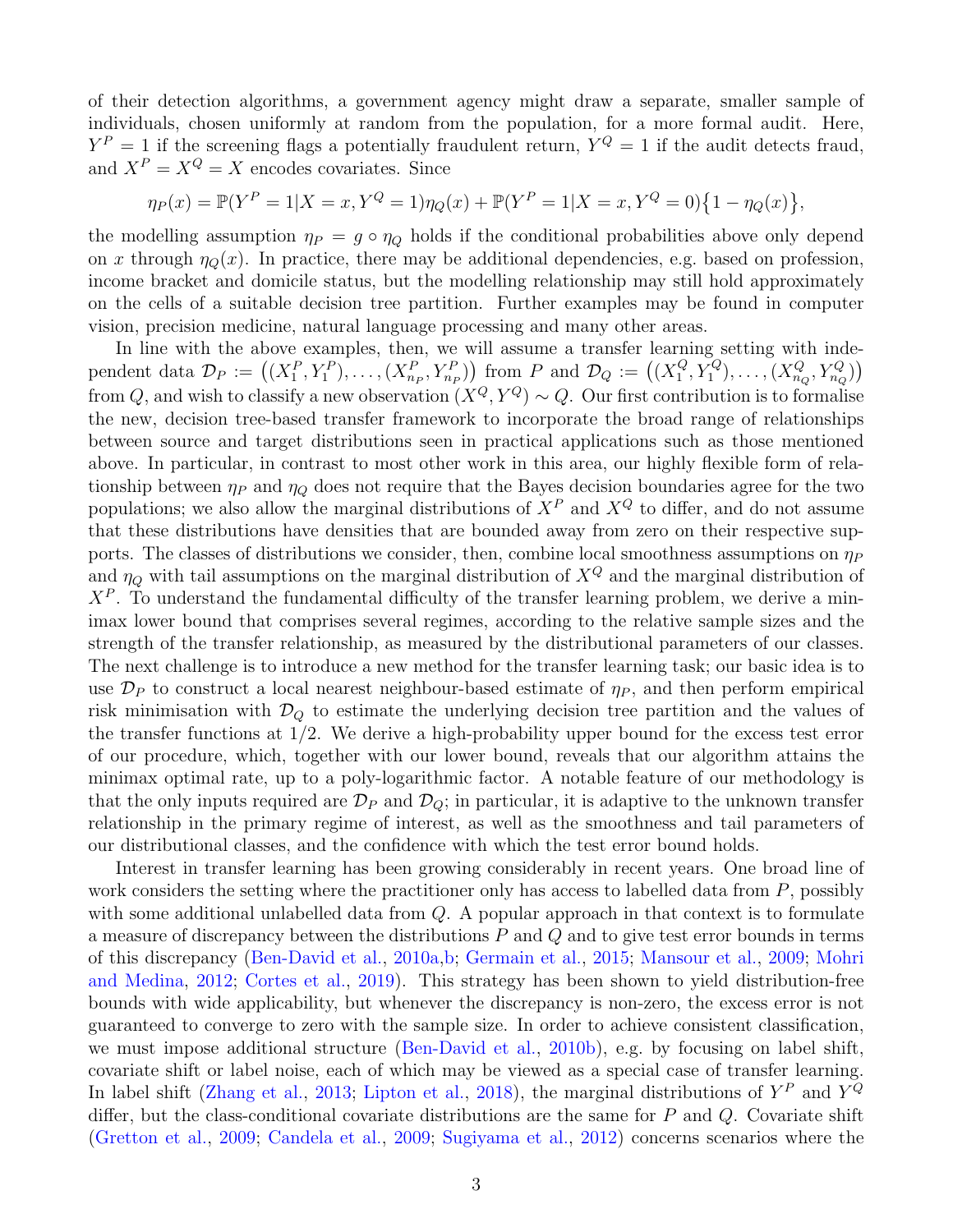regression functions  $\eta_P$  and  $\eta_Q$  are assumed to be equal, but the marginal distributions of P and Q may differ. In label noise [\(Blanchard et al.,](#page-43-7) [2017;](#page-43-7) Reeve and Kabán, [2019;](#page-46-6) [Scott,](#page-46-6) 2019; [Scott and](#page-46-7) [Zhang,](#page-46-7) [2019\)](#page-46-7),  $\eta_P$  and  $\eta_Q$  differ. This does not necessarily preclude consistent classification, even when  $n_Q = 0$ , provided that additional restrictions are met. For instance, the Bayes classifier may still be the same for  $P$  and  $Q$ , in which case one can sometimes proceed as if there were no label noise [\(Menon et al.,](#page-45-5) [2018;](#page-45-5) [Cannings et al.,](#page-43-1) [2020\)](#page-43-1); alternatively, if the label noise only depends on the true class label, then the label noise parameters may be estimated under certain identifiability assumptions [\(Blanchard et al.,](#page-43-0) [2016;](#page-43-0) Reeve and Kabán, [2019\)](#page-45-6).

Other related work that considers the current setting where the statistician has access to labelled data from both source and target distributions includes [Kpotufe and Martinet](#page-44-4) [\(2018\)](#page-44-4) for the covariate shift problem, and [Hanneke and Kpotufe](#page-44-5) [\(2019\)](#page-44-5) and [Cai and Wei](#page-43-8) [\(2021\)](#page-43-8) for general transfer learning. The frameworks of these papers ensure that  $(\eta_P(x) - 1/2) (\eta_Q(x) - 1/2) > 0$ whenever  $\eta_{\mathcal{Q}}(x) \neq 1/2$ , and hence the Bayes classifiers for P and Q are equal. In our terminology, this corresponds to the special case where  $g_{\ell}(1/2) = 1/2$  for all  $\ell$ . In each of these works, the authors obtain minimax rates of convergence for the excess error in their respective problems, which in particular reveal that consistent classification is possible with  $\mathcal{D}_P$  alone, and the effect of  $\mathcal{D}_Q$  is to improve the rates. The only work in this context of which we are aware that allows the Bayes classifier for the two distributions to differ is the very recent contribution of [Maity et al.](#page-44-6)  $(2020)$ . These authors consider the label shift problem, so the differences between P and Q are captured through a single parameter governing the similarity of  $\mathbb{P}(Y^P = 1)$  and  $\mathbb{P}(Y^Q = 1)$ . [Maity](#page-44-6) [et al.](#page-44-6) [\(2020\)](#page-44-6) show how this parameter can be efficiently estimated from the data (which can even be unlabelled), and are therefore also able to obtain minimax rates of convergence for their problem.

One of our main goals in this work is to allow more flexible forms of transfer, to make our framework applicable to the examples discussed above. The price we pay for this generality is that our rates of convergence are necessarily slower than those of [Kpotufe and Martinet](#page-44-4) [\(2018\)](#page-44-4), [Cai](#page-43-8) [and Wei](#page-43-8) [\(2021\)](#page-43-8), [Hanneke and Kpotufe](#page-44-5) [\(2019\)](#page-44-5) and [Maity et al.](#page-44-6) [\(2020\)](#page-44-6). Nonetheless, our minimax rates conclusively demonstrate the benefits of transfer learning in a highly flexible setting.

The remainder of this paper is organised as follows: in Section [2,](#page-4-0) we introduce our general transfer learning framework, and state our main minimax optimality result (Theorem [1\)](#page-6-0). Section [3](#page-8-0) gives a formal description of our algorithm, as well as a high-probability upper bound for its excess test error (Theorem [2\)](#page-9-0), while a conclusion is provided in Section [4.](#page-10-0) The proofs of Theorem [2](#page-9-0) and the upper bound in Theorem [1](#page-6-0) are given in Section [5,](#page-10-1) and the proof of the lower bound in Theorem [1](#page-6-0) is provided in Section [6.](#page-19-0) Auxiliary results and illustrative examples are deferred to the Appendix; there we also present the results of a brief simulation study.

We conclude this introduction with some notation used throughout the paper. Given a set  $A$ , we write |A| for its cardinality, and  $\text{Par}(A)$  for the set of all finite partitions of A, i.e. the set consisting of elements of the form  $\{A_1, \ldots, A_m\}$ , with  $A_1, \ldots, A_m$  pairwise disjoint and  $\cup_{\ell=1}^m A_\ell = A$ . We let  $\mathbb{N}_0 := \mathbb{N} \cup \{0\}$ , and for  $n \in \mathbb{N}$ , let  $[n] := \{1, \ldots, n\}$ . For  $x \in \mathbb{R}^d$ , we write  $||x||$  for the Euclidean norm of x, and, given  $r > 0$ , we write  $B_r(x) := \{y \in \mathbb{R}^d : ||y - x|| < r\}$  for the open Euclidean ball of radius r about x. We let  $\mathcal{L}_d$  denote Lebesgue measure on  $\mathbb{R}^d$ , and let  $V_d := \mathcal{L}_d(B_1(0)) =$  $\pi^{d/2}/\Gamma(1+d/2)$ . For  $x \geq 0$ , we let  $\log_+(x) := \log x$  if  $x \geq e$ , and  $\log_+(x) := 1$  otherwise. If  $\mu, \nu$  are probability measures on  $(\mathcal{X}, \mathcal{A})$ , then we write TV $(\mu, \nu) := \sup_{A \in \mathcal{A}} |\mu(A) - \nu(A)|$  for their total variation distance, and if  $\mu$  is absolutely continuous with respect to  $\nu$  with Radon–Nikodym derivative  $d\mu/d\nu$ , we write  $KL(\mu, \nu) := \int_{\mathcal{X}} \log(\frac{d\mu}{d\nu}) d\mu$  for the Kullback–Leibler divergence from  $\nu$ to  $\mu$ . Finally, the support of a probability measure  $\mu$  on  $\mathbb{R}^d$ , denoted supp $(\mu)$ , is defined to be the intersection of all closed sets  $C \subseteq \mathbb{R}^d$  with  $\mu(C) = 1$ .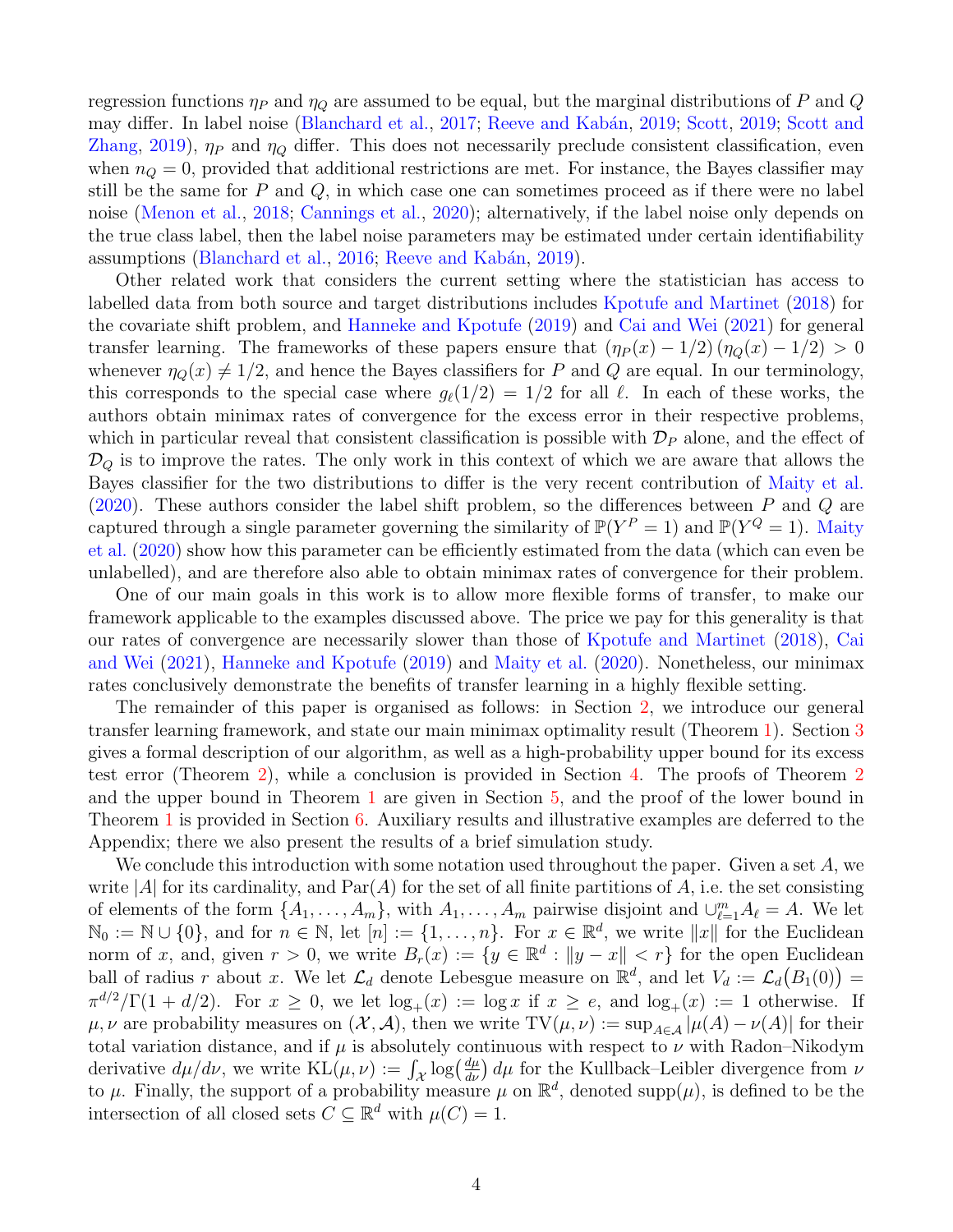### <span id="page-4-0"></span>2 Statistical setting and main result

Let P, Q be distributions on  $\mathbb{R}^d \times \{0,1\}$  and let  $(X^P, Y^P) \sim P$  and  $(X^Q, Y^Q) \sim Q$ . We recall the definitions of the regression functions  $\eta_P$  and  $\eta_Q$  from [\(1\)](#page-1-1), and write  $\mu_P$  and  $\mu_Q$  for the marginal distributions of  $X^P$  and  $X^Q$  respectively.

A *classifier* is a Borel measurable function  $f : \mathbb{R}^d \to \{0,1\}$ . In practice, classifiers are constructed on the basis of training data, and we will assume that for some  $n_P, n_Q \in \mathbb{N}_0$ , we have access to independent pairs  $(X_1^P, Y_1^P), \ldots, (X_{n_P}^P, Y_{n_P}^P) \sim P$  and  $(X_1^Q)$  $(X_{n_Q}^Q, Y_1^Q), \ldots, (X_{n_Q}^Q, Y_{n_Q}^Q) \sim$ Q. Recall that as shorthand, we denote  $\mathcal{D}_P = ((X_1^P, Y_1^P), \ldots, (X_{n_P}^P, Y_{n_P}^P))$  and  $\mathcal{D}_Q =$  $\left(\left(X_1^Q\right)$  $\{G_1^Q, Y_1^Q\}, \ldots, (X_{n_Q}^Q, Y_{n_Q}^Q)\}.$  A data-dependent classifier  $\hat{f}$  is a measurable function from  $(\mathbb{R}^d \times$  $\{0,1\}^{n_P} \times (\mathbb{R}^d \times \{0,1\})^{n_Q} \times \mathbb{R}^d$  to  $\{0,1\}$ , and we let  $\hat{\mathcal{F}}_{n_P,n_Q}$  denote the set of all such datadependent classifiers. In this work, the first arguments of  $\hat{f} \in \hat{\mathcal{F}}_{n_P,n_Q}$  will always be  $\mathcal{D}_P$  and  $\mathcal{D}_Q$ , so we will often suppress all but the final argument of  $\hat{f}$ , noting also that the mapping  $x \mapsto \hat{f}(x)$ is a classifier. Conversely, any classifier may be regarded as a data-dependent classifier that is constant in all but its final argument. The test error of  $\hat{f} \in \hat{\mathcal{F}}_{n_P,n_Q}$  is given by

$$
\mathcal{R}(\hat{f}) := \mathbb{P}(\hat{f}(X^Q) \neq Y^Q \mid \mathcal{D}_P, \mathcal{D}_Q),\tag{3}
$$

where  $(X^Q, Y^Q) \sim Q$  is independent of our training data, and is minimised for every  $\mathcal{D}_P$  and  $\mathcal{D}_Q$ by the Bayes classifier  $f_Q^*$ , where  $f_Q^*(x) := 1_{\{\eta_Q(x) \ge 1/2\}}$ . The excess test error of  $\hat{f} \in \hat{\mathcal{F}}_{n_P, n_Q}$  is given by

$$
\mathcal{E}(\hat{f}) := \mathcal{R}(\hat{f}) - \mathcal{R}(f_Q^*) = \int_{\{x : \hat{f}(x) \neq f_Q^*(x)\}} |2\eta_Q(x) - 1| \ d\mu_Q(x). \tag{4}
$$

In order to provide a formal statement of our key transfer assumption, we first define the notion of a decision tree partition:

**Definition 1** (Decision tree partitions). Let  $\mathbb{T}_1 := \{ \{ \mathbb{R}^d \} \} \subseteq \text{Par}(\mathbb{R}^d)$ , and for  $L \geq 2$ , define the subset of  $\text{Par}(\mathbb{R}^d)$  given by

$$
\mathbb{T}_L:=\big\{\{\mathcal{X}_1,\ldots,\mathcal{X}_{L-1}\cap H_{j,s},\mathcal{X}_{L-1}\setminus H_{j,s}\}:j\in[d],s\in\mathbb{R},\{\mathcal{X}_1,\ldots,\mathcal{X}_{L-1}\}\in\mathbb{T}_{L-1}\big\},\
$$

where  $H_{j,s} := \{(x_t)_{t \in [d]} \in \mathbb{R}^d : x_j \geq s\}$  for  $j \in [d]$  and  $s \in \mathbb{R}$ . The set of all decision tree partitions is  $\cup_{L\in\mathbb{N}}\mathbb{T}_L$ .

We illustrate some elements of  $\mathbb{T}_1, \mathbb{T}_2, \mathbb{T}_3$  and  $\mathbb{T}_4$  when  $d = 2$  in Figure [1.](#page-4-1)

<span id="page-4-1"></span>

Figure 1: Illustration of elements of  $\mathbb{T}_1$ ,  $\mathbb{T}_2$ ,  $\mathbb{T}_3$  and  $\mathbb{T}_4$ .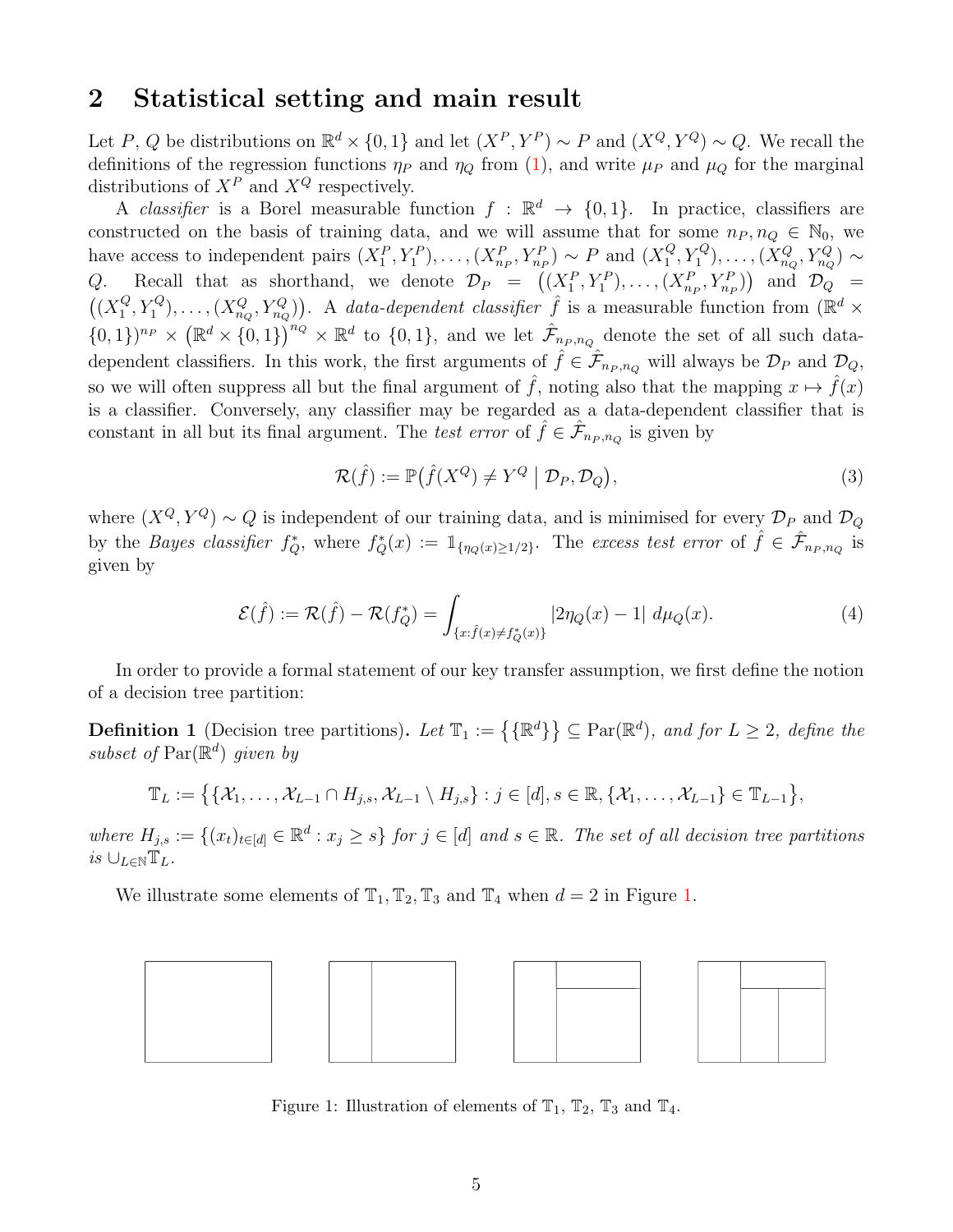<span id="page-5-1"></span>Assumption 1 (Transfer). There exist  $\{\mathcal{X}_1^*, \ldots, \mathcal{X}_{L^*}^*\} \in \mathbb{T}_{L^*}$ , as well as  $\Delta \in [0,1)$ ,  $\phi \in (0,1)$  and transfer functions  $g_1, \ldots, g_{L^*} : [0,1] \to [0,1]$  such that  $|\eta_P(x) - g_\ell(\eta_Q(x))| \leq \Delta$  for every  $\ell \in [L^*]$ and  $x \in \mathcal{X}_{\ell}^*$ ; moreover,

<span id="page-5-0"></span>
$$
\frac{g_{\ell}(z) - g_{\ell}(1/2)}{z - 1/2} \ge \phi \tag{5}
$$

for every  $\ell \in [L^*]$  and  $z \in [0, 1/2) \cup (1/2, 1]$ .

To understand this assumption, first consider the case where  $\Delta = 0$ . Then our condition states that for the  $\mathcal{X}_{\ell}^{*}$  cell of our decision tree partition, we have the relationship  $\eta_{P} = g_{\ell} \circ \eta_{Q}$ , so that within this cell,  $\eta_P(x)$  only depends on x through  $\eta_Q(x)$ . Moreover, [\(5\)](#page-5-0) asks that each  $g_\ell$  is strictly increasing at 1/2, and is of course satisfied if each  $g_{\ell}$  is differentiable with  $g'_{\ell}(z) \ge \phi$  for  $z \in [0, 1]$ . More generally, for  $\Delta > 0$ , Assumption [1](#page-5-1) only requires that the relationship  $\eta_P = g_\ell \circ \eta_Q$  holds to within an error of  $\Delta$  on each cell of our decision tree partition.

Our next assumption concerns the mass of the source and target distributions in the tails. Given a probability distribution  $\mu$  on  $\mathbb{R}^d$  and  $d_0 \in [0,d]$ , we define the *lower density*  $\omega_{\mu,d_0} : \mathbb{R}^d \to [0,1]$  of  $\mu$  by

<span id="page-5-2"></span>
$$
\omega_{\mu,d_0}(x) := \inf_{r \in (0,1)} \frac{\mu(B_r(x))}{r^{d_0}}.
$$
\n(6)

For intuition, when  $\mu$  is absolutely continuous with respect to the volume form on a  $d_0$ -dimensional, orientable manifold in  $\mathbb{R}^d$  with density (Radon–Nikodym derivative)  $f_\mu$ , and if the infimum in [\(6\)](#page-5-2) is replaced with a lim inf as  $r \searrow 0$ , then  $\omega_{\mu,d_0}$  is almost everywhere equal to a constant multiple of  $f_\mu$ [\(Ledrappier and Young,](#page-44-7) [1985,](#page-44-7) Lemma 4.1.2). This explains our lower density terminology. Further properties of this lower density, which can in fact be defined on general separable metric spaces, can be inferred from common assumptions in the classification literature, including an assumption of regular support [\(Audibert and Tsybakov,](#page-42-2) [2007\)](#page-42-2) and a strong minimal mass assumption [\(Gadat](#page-44-8) [et al.,](#page-44-8) [2016\)](#page-44-8); see Lemmas [27](#page-29-0) and [28](#page-30-0) for details. We also note that the definition in [\(6\)](#page-5-2) has some similarities with that of a Hardy–Littlewood operator [\(Hardy and Littlewood,](#page-44-9) [1930\)](#page-44-9), though one important difference with the standard definition is that here an infimum replaces a supremum.

<span id="page-5-3"></span>**Assumption 2** (Marginals). There exist  $d_Q \in [1, d]$ ,  $\gamma_Q > 0$  and  $C_{P,Q} > 1$  such that

<span id="page-5-4"></span>
$$
\mu_Q\big(\big\{x \in \mathbb{R}^d : \omega_{\mu_Q, d_Q}(x) < \xi\big\}\big) \le C_{P,Q} \cdot \xi^{\gamma_Q} \tag{7}
$$

for all  $\xi > 0$ . Moreover, there exist  $d_P \in [d_Q, d]$  and  $\gamma_P > 0$  such that

<span id="page-5-5"></span>
$$
\mu_Q\big(\big\{x \in \mathbb{R}^d : \omega_{\mu_P, d_P}(x) < \xi\big\}\big) \le C_{P,Q} \cdot \xi^{\gamma_P} \tag{8}
$$

for all  $\xi > 0$ .

To understand the first part of Assumption [2,](#page-5-3) first consider the case where  $\mu_Q$  is absolutely continuous with respect to  $\mathcal{L}_d$ . In that case, condition [\(7\)](#page-5-4) can be viewed as similar to other tail conditions in the classification literature that control the  $\mu_Q$  measure of the set on which this density is small (e.g. [Gadat et al.,](#page-44-8) [2016,](#page-44-8) Assumption A4). Thus, [\(7\)](#page-5-4) is a generalisation of such a tail condition, because we do not require  $\mu_Q$  to be absolutely continuous with respect to  $\mathcal{L}_d$ , and instead work with its lower density  $\omega_{\mu_Q,d_Q}$ . The great advantage of this formulation in [\(7\)](#page-5-4) is that it allows us to avoid assuming that this lower density is bounded away from zero on the support of  $\mu_Q$ ; Example [2](#page-30-1) provides a simple, univariate parametric family of densities  $\{f_\gamma : \gamma > 0\}$  for which  $\gamma_Q = \gamma$  is the optimal choice.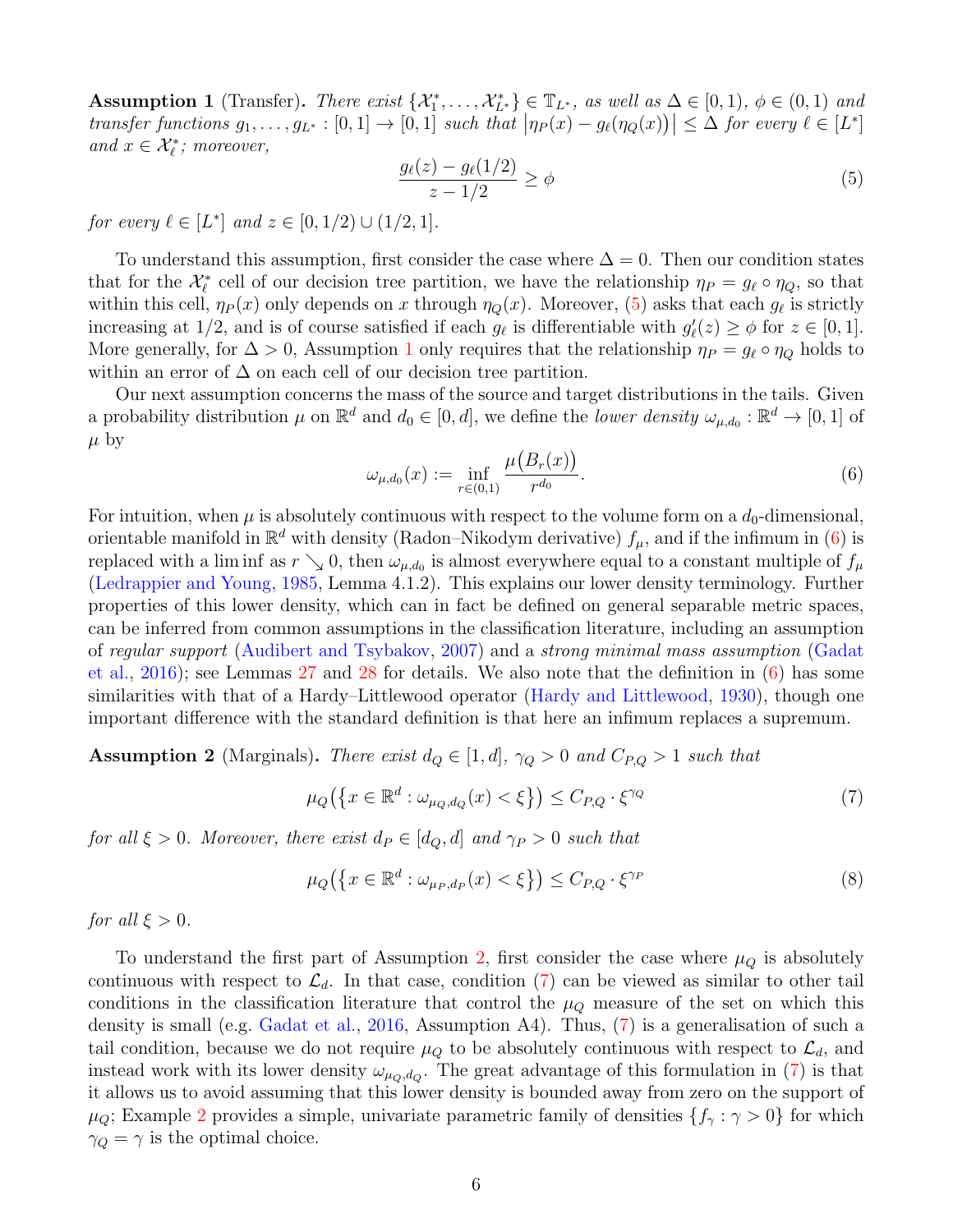Further intuition about the first part of Assumption [2](#page-5-3) can be gained from several results in the appendix that we now summarise. In Lemma [31,](#page-32-0) we show that if  $\mu_Q$  has a finite  $\rho$ th moment for some  $\rho > 0$ , then [\(7\)](#page-5-4) holds with  $d_Q = d$  and  $\gamma_Q = \rho/(\rho + d)$ . The proof relies on Vitali's covering lemma (e.g. [Evans and Gariepy,](#page-44-10) [2015,](#page-44-10) Theorem 1), and we believe the result may find application elsewhere; see Remark [1](#page-32-1) after Lemma [31.](#page-32-0) As a consequence of a general result about Weibull-type tails (Lemma [32\)](#page-32-2), Proposition [38](#page-37-0) shows that when  $\mu_Q$  has a log-concave density on  $\mathbb{R}^d$  with  $d_0$ -dimensional support, [\(7\)](#page-5-4) holds with  $d_Q = d_0$  and any  $\gamma_Q < 1$ ; in fact, when  $d_Q = 1$ , we may even take  $\gamma_Q = 1$  (Proposition [37\)](#page-36-0). Moreover, Proposition [39](#page-37-1) extends these results to finite mixtures of log-concave distributions, with  $C_{P,Q}$  depending linearly on the number of mixture components (and not depending on the mixing proportions). In fact, more generally, Propositions [33](#page-33-0) and [34](#page-33-1) provide simple stability results for the property [\(7\)](#page-5-4) under finite mixtures and products respectively. As additional important examples, whenever  $\mu_Q$  has bounded,  $d_0$ -dimensional support, we may take  $d_Q = d_0$  and  $\gamma_Q = 1$  (by Lemma [30\)](#page-31-0); moreover, if  $\mu_Q$  has a density that is bounded away from zero on a  $d_0$ -dimensional, regular support, then we may take  $d_Q = d_0$  and  $\gamma_Q$  to be arbitrarily large (by Lemma [27\)](#page-29-0).

The second part of Assumption [2](#page-5-3) relates  $\mu_P$  and  $\mu_Q$  together: it controls the  $\mu_Q$  measure of the set on which the lower density of  $\mu$  is small, thereby capturing the extent to which the source measure covers the target measure. For instance, Example [4](#page-38-0) reveals that when  $\mu_Q = N(0, 1)$  and  $\mu_P = N(0, \sigma^2)$ , we may take  $\gamma_P = \sigma^2$ , while, from Example [5,](#page-38-1) we see that when  $\mu_Q = N(0, 1)$ and  $\mu_P = N(a, 1)$  for some  $a \neq 0$ , we may take any  $\gamma_P < 1$ . We remark that if [\(7\)](#page-5-4) holds and if, in the terminology of [Kpotufe and Martinet](#page-44-4) [\(2018\)](#page-44-4),  $(P,Q)$  have transfer-exponent  $\kappa \in [0,\infty]$ , then [\(8\)](#page-5-5) holds for any  $d_P \geq d_Q + \kappa$  and with  $\gamma_P = \gamma_Q$ ; see Lemma [40.](#page-39-0) Moreover, Example [6](#page-40-0) provides a prototypical setting where working with the condition [\(8\)](#page-5-5) allows us to obtain faster rates of convergence than would be the case if we instead deduced this rate from the corresponding transfer-exponent.

Our next two assumptions are standard margin (e.g. [Polonik,](#page-45-7) [1995;](#page-45-7) [Mammen and Tsybakov,](#page-44-11) [1999\)](#page-44-11) and smoothness assumptions. We emphasise that these are only imposed on the distribution Q, and we require no corresponding properties for P.

<span id="page-6-2"></span>Assumption 3 (Margin). There exist  $\alpha > 0$  and  $C_M \ge 1$  such that for all  $\zeta > 0$  we have  $\mu_Q\big(\big\{x\in\mathbb{R}^d:|\eta_Q(x)-1/2|<\zeta\big\}\big)\leq C_\mathbf{M}\cdot\zeta^\alpha.$ 

<span id="page-6-1"></span>Assumption 4 (Smoothness). There exist  $\beta \in (0,1]$  and  $C_S \geq 1$  such that  $|\eta_Q(x_0) - \eta_Q(x_1)| \leq$  $C_{\rm S} \cdot ||x_0 - x_1||^\beta$  for all  $x_0, x_1 \in \mathbb{R}^d$ .

It will be convenient to write  $\theta$  for the vector of parameters that appear in Assumptions 2–4, namely  $(d_Q, \gamma_Q, d_P, \gamma_P, C_{P,Q}, \alpha, C_M, \beta, C_S)$ , and to write  $\Theta$  for the corresponding parameter space. We will also make use of an augmented parameter vector that incorporates the additional parameters that appear in Assumption 1, by letting  $\theta^{\sharp} := (\Delta, \phi, L^*, \theta)$ , with corresponding parameter space  $\Theta^{\sharp}$ . For  $\theta^{\sharp} \in \Theta^{\sharp}$ , we write  $\mathcal{P}_{\theta^{\sharp}}$  for the set of pairs  $(P,Q)$  of distributions satisfying Assumptions 1–4 with parameter  $\theta^{\sharp}$ .

We are now in a position to state our main result.

<span id="page-6-0"></span>**Theorem 1.** Fix  $\theta^{\sharp} = (\Delta, \phi, L^*, \theta) \in \Theta^{\sharp}$  with  $\beta/(2\beta + d_Q) < \gamma_Q$ ,  $\beta/(2\beta + d_P) < \gamma_P$ ,  $\alpha\beta \leq d_Q$ ,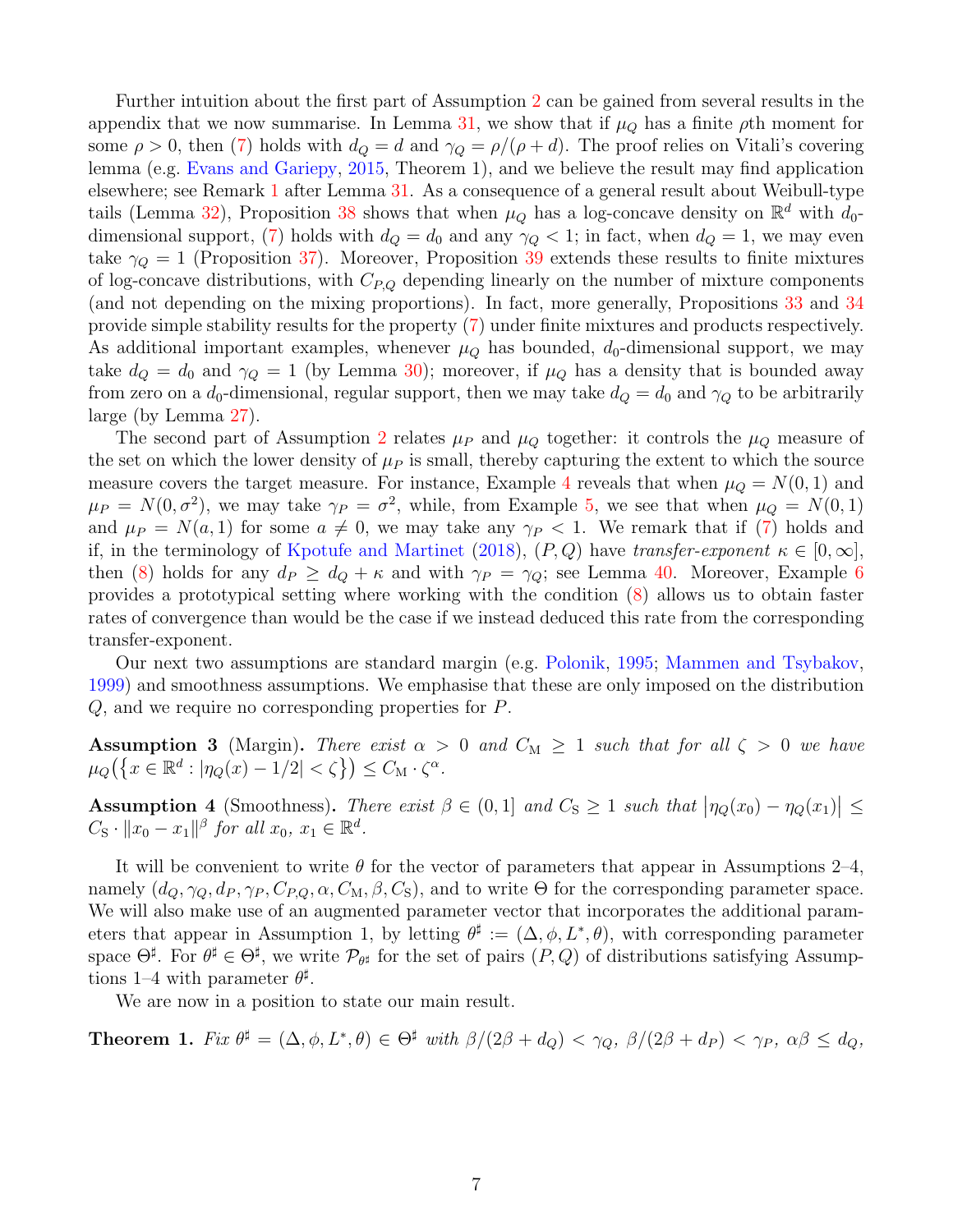$\gamma_P(1-\gamma_Q) \leq \gamma_Q$  and  $C_M \geq 1+2^{2d_Q/\beta}d_Q^{d_Q/2}V_{d_Q}$ . For  $j \in \{\text{L},\text{U}\}\text{, let}$ 

$$
\begin{split} A_{n_P,n_Q}^j &:= \bigg(\frac{a_0^j}{\phi^2 \cdot n_P}\bigg)^{\frac{\beta \gamma_P(1+\alpha)}{\gamma_P(2\beta + d_P) + \alpha \beta}} + \min \bigg\{ \bigg(\frac{L^* a_1^j}{n_Q}\bigg)^{\frac{1+\alpha}{2+\alpha}}, (1-\phi)^{1+\alpha} \bigg\} + \bigg(\frac{\Delta}{\phi}\bigg)^{1+\alpha}, \\ B_{n_Q}^j &:= \bigg(\frac{b^j}{n_Q}\bigg)^{\frac{\beta \gamma_Q(1+\alpha)}{\gamma_Q(2\beta + d_Q) + \alpha \beta}}, \end{split}
$$

where  $a_0^L = a_1^L = b^L := 1$ ,  $a_0^U := \log_+(n_P)$ ,  $a_1^U := \log_+(L^*d(n_P + n_Q))$  and  $b^U := \log_+(n_Q)$ . Then there exist  $c_{\theta}, C_{\theta} > 0$ , depending only on  $\theta$ , such that

<span id="page-7-0"></span>
$$
c_{\theta}\left(A_{n_P,n_Q}^{\mathcal{L}} \wedge B_{n_Q}^{\mathcal{L}} \wedge 1\right) \leq \inf_{\hat{f} \in \hat{\mathcal{F}}_{n_P,n_Q}(P,Q) \in \mathcal{P}_{\theta^{\sharp}}}\mathbb{E}\left\{\mathcal{E}(\hat{f})\right\} \leq C_{\theta}\left(A_{n_P,n_Q}^{\mathcal{U}} \wedge B_{n_Q}^{\mathcal{U}} \wedge 1\right). \tag{9}
$$

Theorem [1](#page-6-0) establishes the optimal rates of convergence for the excess risk over our classes, up to logarithmic factors. It is important to note that  $c_{\theta}$  and  $C_{\theta}$  do not depend on  $(\Delta, \phi, L^*)$  (and nor on  $n_P$  or  $n_Q$ ); thus the theorem reveals the optimal dependence of the worst-case excess risk on these parameters too. Moreover, as we will show in Theorem [2,](#page-9-0) the minimax rate can be achieved up to a poly-logarithmic factor when  $\phi \leq 1-n_Q^{-1/(2+\alpha)}$  by a procedure that is completely adaptive, in the sense that it only takes  $\mathcal{D}_P$  and  $\mathcal{D}_Q$  as inputs (and not any component of  $\theta^{\sharp}$ ).

The restrictions on the parameters in Theorem [1](#page-6-0) are mild. For instance, by Lemma [31,](#page-32-0) the conditions  $\beta/(2\beta + d_Q) < \gamma_Q$  and  $\gamma_P(1 - \gamma_Q) \leq \gamma_Q$  hold whenever  $\sup_{(P,Q) \in \mathcal{P}_{\theta^{\sharp}}} \mathbb{E}(|X^Q|^{1 \vee d_Q \gamma_P}) <$  $\infty$ . The condition  $\alpha\beta \leq d_Q$  rules out 'super-fast rates' (in the terminology of [Audibert and](#page-42-2) [Tsybakov](#page-42-2) [\(2007\)](#page-42-2)) and is guaranteed to hold whenever there exist  $(P,Q) \in \mathcal{P}_{\theta^{\sharp}}$  and  $x_0 \in \mathbb{R}^d$  such that  $\eta_Q(x_0) = 1/2$  and  $\omega_{\mu_Q,d_Q}(x_0) > 0$  (see Lemma [41\)](#page-41-0). The first two parameter restrictions in Theorem [1](#page-6-0) are only required for the upper bound, while the other three are only needed for the lower bound. We also remark that Theorem [1](#page-6-0) holds even when  $n<sub>P</sub>$  or  $n<sub>Q</sub>$  are zero. In the former case, the problem reduces to a standard classification problem, while in the latter case, Theorem [1](#page-6-0) provides results for relaxations of the covariate shift model in which  $\eta_P$  and  $\eta_Q$  are close.

By careful inspection of the proof of Theorem [1,](#page-6-0) we see that the first terms  $A_{n_P,n_Q}^{\text{L}}$  and  $A^{\rm U}_{n_P,n_Q}$  in the bounds are due to the transfer learning error, and comprise three separate contributions. The first term arises from the error incurred in estimating  $\eta_P$ . The second represents the difficulty of identifying the correct decision tree partition  $\{\mathcal{X}_1^*,\ldots,\mathcal{X}_{L^*}^*\}$ , as well as learning  $g_1(1/2), \ldots, g_{L^*}(1/2)$ ; this term is negligible if  $\phi$  is sufficiently close to 1. In fact, as we will see from the proof of Theorem [2](#page-9-0) below, it is not necessary to carry out this step when  $\phi$  is close to 1. Finally, the third term reflects the extent to which  $\eta_P$  can be approximated by  $g_\ell \circ \eta_Q$  on  $\mathcal{X}_\ell^*$ . The  $B_{n_Q}^{\rm L}$  and  $B_{n_Q}^{\rm U}$  terms represent the rate of convergence achievable by ignoring  $\mathcal{D}_P$  and performing standard classification using  $\mathcal{D}_Q$ ; in the context of transfer learning, our primary interest is in the setting where  $n_P \gg n_Q$ , and where the minima in [\(9\)](#page-7-0) are attained by  $A_{n_P,n_Q}^{\text{L}}$  and  $A_{n_P,n_Q}^{\text{U}}$ respectively.

To set the rates  $B_{n_Q}^{\rm L}$  and  $B_{n_Q}^{\rm U}$  in context, it may be helpful to consider the case where  $\mu_Q$ is absolutely continuous with respect to  $\mathcal{L}_d$  with a density that is bounded away from zero on its regular support; see Definition [2.](#page-29-1) In that case, we may take  $\gamma_Q$  to be arbitrarily large and  $d_Q = d$ ; notice that setting  $\gamma_Q = \infty$  and  $d_Q = d$  in  $B_{n_Q}^{\text{L}}$  recovers the rate  $n_Q^{-\frac{\beta(1+\alpha)}{2\beta+d}}$  for the standard classification problem (with no source data) in [Audibert and Tsybakov](#page-42-2) [\(2007\)](#page-42-2) under this regular support hypothesis. Returning to the more general transfer learning setting, if we take  $\gamma_P = \gamma_Q = \infty$  and  $d_P = d_Q = d$ , then the minimum of the first term in  $A_{n_P,n_Q}^{\text{L}}$  and  $B_{n_Q}^{\text{L}}$  matches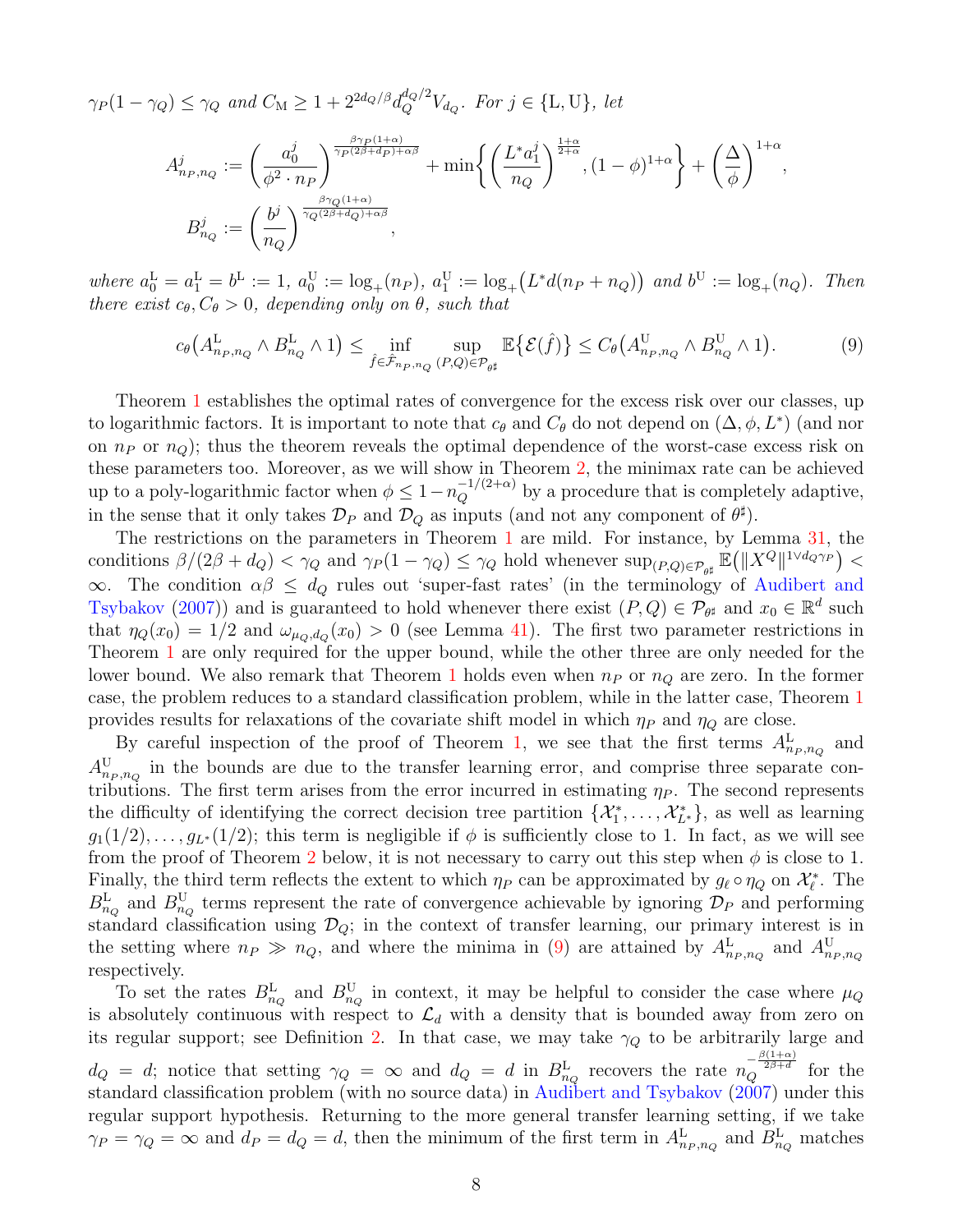the rate obtained by [Cai and Wei](#page-43-8) [\(2021\)](#page-43-8). The second and third terms in  $A_{n_P,n_Q}^{\text{L}}$  represent the necessary additional price for the generality of our framework.

To illustrate Theorem [1,](#page-6-0) and ignoring logarithmic factors for simplicity, consider the special case where  $\gamma_P = \gamma_Q$  and  $d_P = d_Q$  (which would in particular be the case if the marginal distributions  $\mu_P$  and  $\mu_Q$  coincide). Then Theorem [1](#page-6-0) reveals that in order for transfer learning to be effective (as opposed to simply constructing a classifier based on  $\mathcal{D}_Q$ ), we require  $\phi^2 \cdot n_P \gg n_Q$ . If we further assume that  $\gamma_P = \gamma_Q = 1$ , that  $d_P = d_Q = d$ , that  $\Delta = 0$  and that  $\alpha = \beta = 1$ , then we benefit from transfer learning provided that  $\phi^2 \cdot n_P \gg n_Q$  and  $L^* \ll n_Q^{d/(d+3)}$ . In general, the scope for transfer learning to have an impact increases as  $\gamma_P$  and  $\phi$  increase, and as  $d_P$ ,  $L^*$  and  $\Delta$  decrease.

## <span id="page-8-0"></span>3 Methodology and upper bound

In this section, we introduce our adaptive algorithm for transfer learning and provide a highprobability bound for its excess risk. To understand the main idea, consider the case where  $\Delta = 0$ in Assumption [1,](#page-5-1) and where we are told the correct decision tree partition and transfer functions. In this setting, when  $x \in \mathcal{X}_{\ell}^*$ , the sign of  $\eta_P(x) - g_{\ell}(1/2)$  agrees with the sign of  $\eta_Q(x) - 1/2$ , so we aim to construct a nearest-neighbour based estimate of the former quantity using  $\mathcal{D}_P$ . In practice, this estimate will depend on a choice of decision tree, but this can be calibrated using a subsample from  $\mathcal{D}_Q$ . Separately, we also construct a standard k-nearest neighbour estimate of  $\eta_Q(x)-1/2$  via the same subsample from  $\mathcal{D}_Q$ , and make our final choice between the two data-dependent classifiers using empirical risk minimisation over the held-out data from  $\mathcal{D}_{Q}$ . The independence of the two subsamples from  $\mathcal{D}_Q$  allows us to work conditionally on the first subsample at this final step to obtain our final performance guarantees.

In giving a formal description of our algorithm, we will assume that  $n_Q \geq 2$  (when  $n_Q \leq 1$ , the upper bound in Theorem [1](#page-6-0) is attained by applying a nearest-neighbour method to  $\mathcal{D}_P$ ), and it will also be convenient initially to assume that  $n_P > 0$ . For  $x \in \mathbb{R}^d$  and  $k \in [n_P]$  we let  $X_{(k)}^P \equiv X_{(k)}^P(x)$ denote the kth nearest neighbour of x in  $\mathcal{D}_P$  in Euclidean norm (where for definiteness, in the case of ties, we preserve the original ordering of the indices), and let  $Y_{(k)}^P \equiv Y_{(k)}^P(x)$  denote the concomitant label. We then split  $\mathcal{D}_Q$  into two subsamples  $\mathcal{D}_Q^0 := \bigl((X_1^Q)$  $\{Q_1^Q, Y_1^Q\}, \ldots, (X_{\lfloor n \rfloor}^Q)$  $\binom{Q}{\lfloor n_Q/2\rfloor}, Y_{\lfloor n_Q/2\rfloor}^Q)$ and  $\mathcal{D}_{Q}^1 := \left( (X_{\lfloor n_Q/2 \rfloor + 1}^Q, Y_{\lfloor n_Q/2 \rfloor + 1}^Q), \ldots, (X_{n_Q}^Q, Y_{n_Q}^Q) \right)$ . For  $k \in [\lfloor n_Q/2 \rfloor]$  we let  $X_{(k)}^Q \equiv X_{(k)}^Q$  $\binom{Q}{k}(x)$  denote the *k*th nearest neighbour of x in  $\mathcal{D}_Q^0$  and similarly let  $Y_{(k)}^Q \equiv Y_{(k)}^Q$  $\mathcal{F}_{(k)}^{Q}(x)$  denote the concomitant label.

Given  $L \in \mathbb{N}$  and a decision tree partition  $\{\mathcal{X}_1, \ldots, \mathcal{X}_L\} \in \mathbb{T}_L$ , we define the *leaf function*  $\ell : \mathbb{R}^d \to [L]$  by  $\ell(x) := j$  whenever  $x \in \mathcal{X}_j$ . Let  $\mathcal{H}_L$  denote the set of decision tree functions  $h: \mathbb{R}^d \to (0,1)$  of the form  $x \mapsto \tau_{\ell(x)}$  for some  $\{\mathcal{X}_1, \ldots, \mathcal{X}_L\} \in \mathbb{T}_L$  with leaf function  $\ell$ , and some  $(\tau_1,\ldots,\tau_L) \in \{0,1/n_P, 2/n_P,\ldots,1\}^L$ . It is also convenient to define  $\mathcal{H}_0$  to consist of the single (constant) function that maps  $\mathbb{R}^d$  to 1/2 (this will handle the case when  $\phi$  is very close to 1). Given  $k \in [n_P]$ ,  $L \in \mathbb{N}_0$  and  $h \in \mathcal{H}_L$ , we let

<span id="page-8-2"></span><span id="page-8-1"></span>
$$
\hat{m}_{k,h}^P(x) := \frac{1}{k} \sum_{i=1}^k \left\{ Y_{(i)}^P(x) - h\left(X_{(i)}^P(x)\right) \right\} \tag{10}
$$

denote an empirical estimate of  $\eta_P(x) - g_{\ell(x)}(1/2)$ . To choose k, we fix a robustness parameter  $\sigma \in [n_P^2]/n_P = \{1/n_P, 2/n_P, \ldots, n_P\}$ , and use a Lepski-type procedure to define

$$
\hat{k} \equiv \hat{k}_{\sigma,h}^P(x) := \max \left\{ k \in [n_P - 1] : \left| \hat{m}_{r,h}^P(x) \right| \le \frac{\sigma}{\sqrt{r}} \text{ for all } r \in [k] \right\} + 1. \tag{11}
$$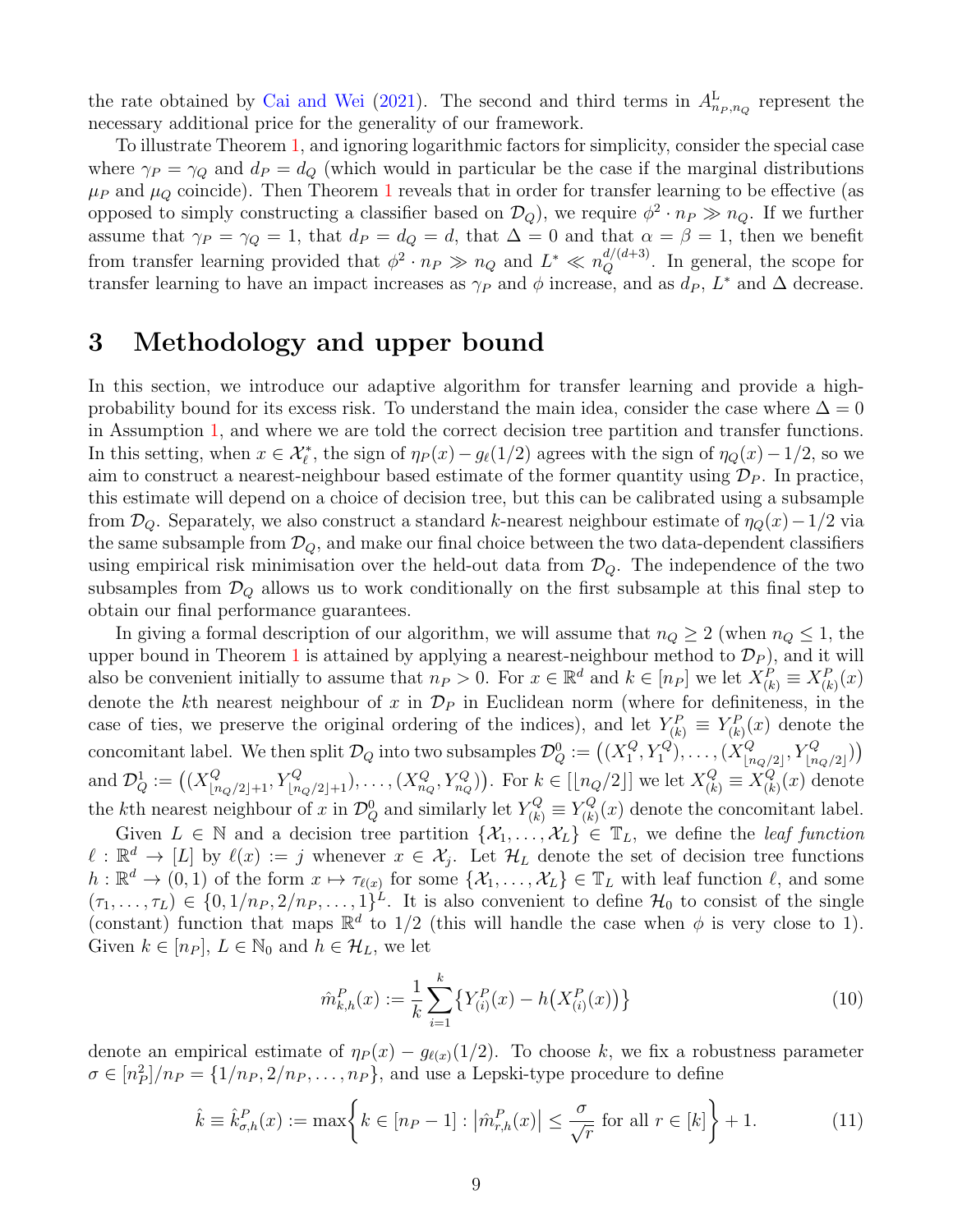Fixing a confidence level  $\delta \in (0,1)$ , we will see in Proposition [3](#page-11-0) that the choice  $\sigma^*$  $\min\left\{ \lceil 3\log_+^{1/2}(n_P/\delta) \rceil, n_P \right\}$  yields classifiers that perform well with probability at least  $1-\delta$ . However, we seek a procedure with simultaneous guarantees across all levels  $\delta$ , so we will provide a data-dependent choice below. We now choose h by applying empirical risk minimisation over  $\mathcal{D}_Q^0$ , so that

$$
\hat{h} \in \underset{h \in \mathcal{H}_L}{\text{argmin}} \sum_{i=1}^{\lfloor n_Q/2 \rfloor} \left\{ Y_i^Q \mathbb{1}_{\left\{ \hat{m}_{\hat{k},h}^P(X_i^Q) < 0 \right\}} + (1 - Y_i^Q) \mathbb{1}_{\left\{ \hat{m}_{\hat{k},h}^P(X_i^Q) \ge 0 \right\}} \right\}.
$$
\n
$$
(12)
$$

As defined,  $\hat{h}$  involves a minimisation over an infinite set of decision tree functions; however, by Lemma [13,](#page-18-0) a minimiser can be found by restricting the class  $\mathcal{H}_L$  to a finite set that may in principle be computed from the data. See Section [B](#page-41-1) for a discussion of implementational aspects. Having determined  $\hat{h}$ , we can now define a family  $\hat{\mathcal{F}}^P := \left\{ \hat{f}_{\sigma,L}^P : \sigma \in [n_P^2] / n_P, L \in \{0\} \cup [n_Q] \right\} \subseteq \hat{\mathcal{F}}_{n_P, n_Q}$ , where  $\hat{f}_{\sigma,L}^P(x) := \mathbb{1}_{\{\hat{m}_{\hat{k},\hat{h}}^P(x)\geq 0\}}$ . If  $n_P = 0$ , then we set  $\hat{\mathcal{F}}^P := \emptyset$ .

The second part of our procedure involves applying a k-nearest neighbour classifier to  $\mathcal{D}_Q^0$ . More precisely, for  $k \in [\lfloor n_Q/2 \rfloor]$ , we first define

<span id="page-9-2"></span>
$$
\hat{m}_k^Q(x) := \frac{1}{k} \sum_{i=1}^k \left\{ Y_{(i)}^Q(x) - \frac{1}{2} \right\}.
$$
\n(13)

Given  $\sigma \in [n_Q^2]/n_Q$ , we select a number of neighbours

$$
\tilde{k} \equiv \tilde{k}_{\sigma}^{Q}(x) := \max \left\{ k \in \left[ \lfloor n_{Q}/2 \rfloor - 1 \right] : \left| \hat{m}_{r}^{Q}(x) \right| \le \frac{\sigma}{\sqrt{r}} \text{ for all } r \in [k] \right\} + 1, \tag{14}
$$

and define another family  $\hat{\mathcal{F}}^Q := \left\{ \hat{f}^Q_\sigma : \sigma \in [n_Q^2] / n_Q \right\} \subseteq \hat{\mathcal{F}}_{n_P, n_Q}$  by  $\hat{f}^Q_\sigma(x) := \mathbb{1}_{\{\hat{m}^Q_{\hat{k}}(x) \geq 0\}}$ .

Our final data-dependent classifier, then, is obtained by empirical risk minimisation over  $\mathcal{D}_Q^1$ : we pick

$$
\hat{f}_{\text{ATL}} \in \underset{f \in \hat{\mathcal{F}}^P \cup \hat{\mathcal{F}}^Q}{\operatorname{argmin}} \sum_{i = \lfloor n_Q/2 \rfloor + 1}^{n_Q} \mathbbm{1}_{\{ f(X_i^Q) \neq Y_i^Q \}}.
$$

The following theorem provides a high-probability bound on the performance of  $\hat{f}_{\rm ATL}$  over  $\mathcal{P}_{\theta^{\sharp}}$ :

<span id="page-9-0"></span>**Theorem 2.** Fix  $\theta^{\sharp} = (\Delta, \phi, L^*, \theta) \in \Theta^{\sharp}$  with  $\beta/(2\beta + d_P) < \gamma_P$  and  $\beta/(2\beta + d_Q) < \gamma_Q$ . Given  $n_P \in \mathbb{N}_0$ ,  $n_Q \geq 2$  and  $\delta \in (0,1)$ , we let

$$
A_{n_P, n_Q, \delta} := \left(\frac{a_{0,\delta}}{\phi^2 \cdot n_P}\right)^{\frac{\beta \gamma_P(1+\alpha)}{\gamma_P(2\beta + d_P) + \alpha \beta}} + \min \left\{ \left(\frac{L^* a_{1,\delta}}{n_Q}\right)^{\frac{1+\alpha}{2+\alpha}}, (1-\phi)^{1+\alpha} \right\} + \left(\frac{\Delta}{\phi}\right)^{1+\alpha},
$$
  

$$
B_{n_Q, \delta} := \left(\frac{b_{\delta}}{n_Q}\right)^{\frac{\beta \gamma_Q(1+\alpha)}{\gamma_Q(2\beta + d_Q) + \alpha \beta}}, \qquad D_{n_P, n_Q, \delta} := \left(\frac{d_{\delta}}{n_Q}\right)^{\frac{1+\alpha}{2+\alpha}},
$$

where  $a_{0,\delta} := \log_+(n_P/\delta)$ ,  $a_{1,\delta} := \log_+(L^*dn_P/\delta)$ ,  $b_{\delta} := \log_+(n_Q/\delta)$  and  $d_{\delta} := \log_+((n_P + n_Q)/\delta)$ . Then there exists  $C_{\theta} > 0$ , depending only on  $\theta$ , such that

<span id="page-9-1"></span>
$$
\sup_{(P,Q)\in\mathcal{P}_{\theta^{\sharp}}}\mathbb{P}\bigg\{\mathcal{E}(\hat{f}_{\mathrm{ATL}}) > C_{\theta}\cdot\Big(\min(A_{n_P,n_Q,\delta},B_{n_Q,\delta})+D_{n_P,n_Q,\delta}\Big)\bigg\} \leq \delta. \tag{15}
$$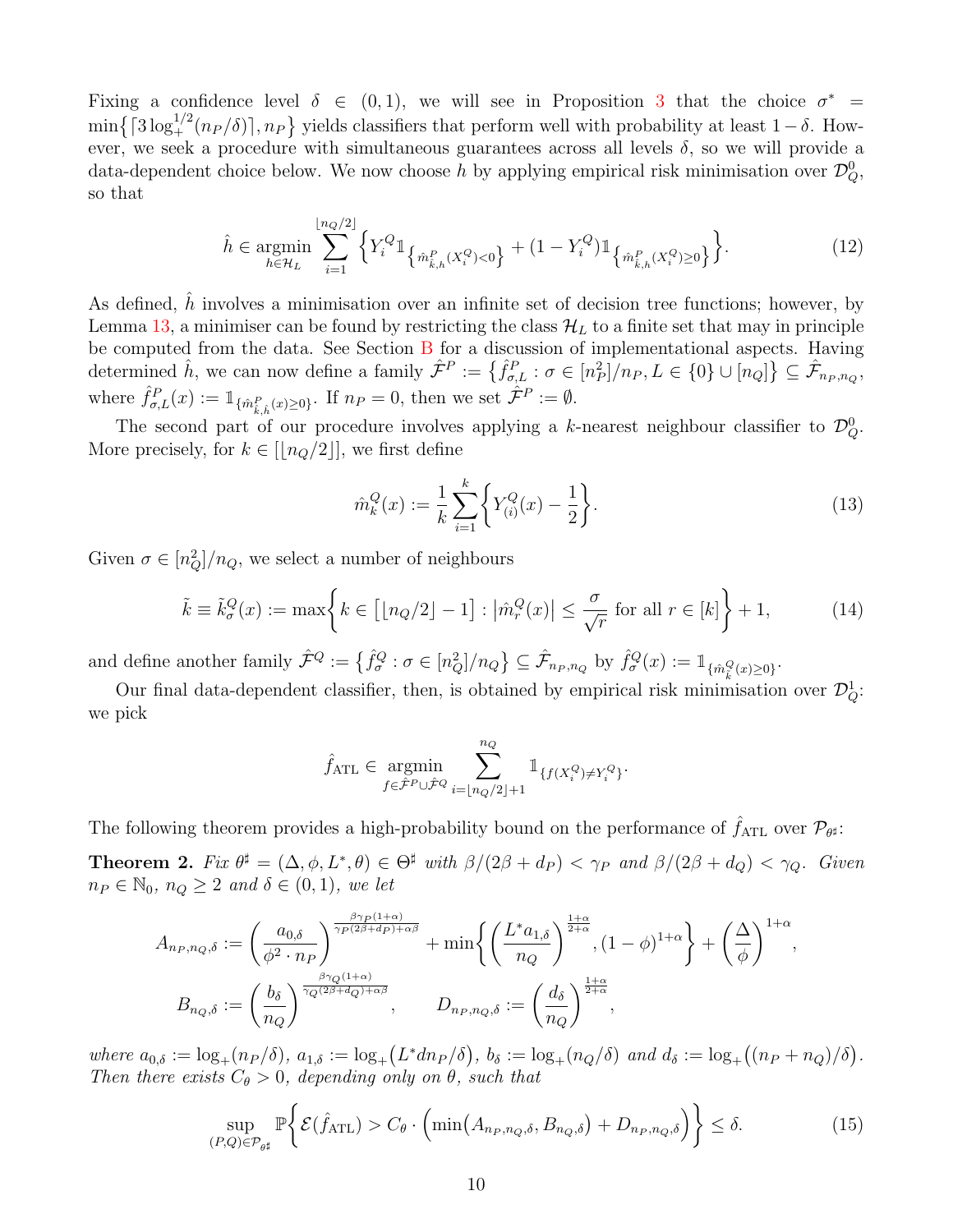An important point to note is that the definition of  $\hat{f}_{\text{ATL}}$  does not depend on the confidence level δ, yet the probabilistic guarantee in  $(15)$  holds simultaneously over all such levels. The terms  $A_{n_P,n_Q,\delta}$  and  $B_{n_Q,\delta}$  are very closely related to  $A_{n_P,n_Q}^{\rm U}$  and  $B_{n_Q}^{\rm U}$  in Theorem [1;](#page-6-0) indeed, the only changes are in the logarithmic factor. Integrating the tail probability bound [\(15\)](#page-9-1) over  $\delta \in (0,1)$ therefore reveals that in the primary regimes of interest, the upper bound in Theorem [1](#page-6-0) can be attained using an algorithm that is agnostic to  $\Delta$ ,  $\phi$  and  $L^*$ . Comparing Theorem [2](#page-9-0) with the upper bound in Theorem [1,](#page-6-0) we see that there is an additional term  $D_{n_P,n_Q,\delta}$ . This term only contributes when  $\phi$  is extremely close to 1 (i.e. when  $1 - \phi \ll n_Q^{-1/(2+\alpha)}$  up to a logarithmic factor) and  $A_{n_P,n_Q,\delta} \ll B_{n_Q,\delta}$ . In this case,  $\eta_P$  is very close to  $\eta_Q$ , and the upper bound in Theorem [1](#page-6-0) can be attained by applying a standard nearest-neighbour method to  $\mathcal{D}_P$ .

We recall that the second term  $B_{n_Q,\delta}$  in [\(15\)](#page-9-1) arises from ignoring  $\mathcal{D}_P$  and performing classification using  $\mathcal{D}_Q$ . Our analysis here builds on prior work on error rates in k-nearest neighbour classification (e.g. [Kulkarni and Posner,](#page-44-12) [1995;](#page-44-12) [Hall et al.,](#page-44-13) [2008;](#page-44-13) [Samworth,](#page-45-8) [2012;](#page-45-8) [Chaudhuri and](#page-43-9) [Dasgupta,](#page-43-9) [2014;](#page-43-9) [Biau and Devroye,](#page-43-10) [2015;](#page-43-10) [Gadat et al.,](#page-44-8) [2016;](#page-44-8) [Reeve and Brown,](#page-45-9) [2017;](#page-45-9) [Cannings](#page-43-11) [et al.,](#page-43-11) [2020\)](#page-43-11); see also the seminal early work by [Fix and Hodges](#page-44-14) [\(1951\)](#page-44-14), [Cover and Hart](#page-43-12) [\(1967\)](#page-43-12) and [Stone](#page-46-8) [\(1977\)](#page-46-8). The main novelty in our arguments, however, is in obtaining the  $A_{n_P,n_Q,\delta}$  term, which quantifies the extent to which our algorithm can exploit  $\mathcal{D}_P$  to classify data from Q more accurately than can be done with  $\mathcal{D}_Q$  alone. Here, we combine analyses of nearest neighbour classification (but using  $\mathcal{D}_P$  instead of  $\mathcal{D}_Q$ ) with a covering number argument for the number of possible decision trees on  $\mathcal{D}_P$  [\(Scott and Nowak,](#page-46-9) [2006;](#page-46-9) [Biau and Devroye,](#page-43-13) [2013;](#page-43-13) [Wager and Walther,](#page-46-10) [2015\)](#page-46-10), allowing for an approximation error.

### <span id="page-10-0"></span>4 Conclusion

In this paper, we have argued that transfer learning has great potential for practitioners in the modern data-rich era. Frequently, there is an abundance of data that, while not arising from the target population, are still able to provide useful information about inferential questions of interest. We have introduced a general framework to study this phenomenon in the context of binary classification, and have derived the optimal rates of convergence in this setting. Moreover, we have shown that these optimal rates are attainable by a fully adaptive algorithm that takes only our source and target data as inputs.

The scope of transfer learning is very wide indeed, encompassing not only other forms of transfer relationship and data acquisition mechanisms, but also alternative learning tasks such as regression, density estimation and clustering. We therefore look forward to future developments in this field.

## <span id="page-10-1"></span>5 Proofs of Theorem [2](#page-9-0) and upper bound in Theorem [1](#page-6-0)

The proof of Theorem [2](#page-9-0) is split into two subsections: the first controls the contribution to the excess test error of a data-dependent classifier calibrated via a given decision tree, while the second handles the additional error incurred in choosing the decision tree and other tuning parameters via empirical risk minimisation. Both subsections require several intermediate results.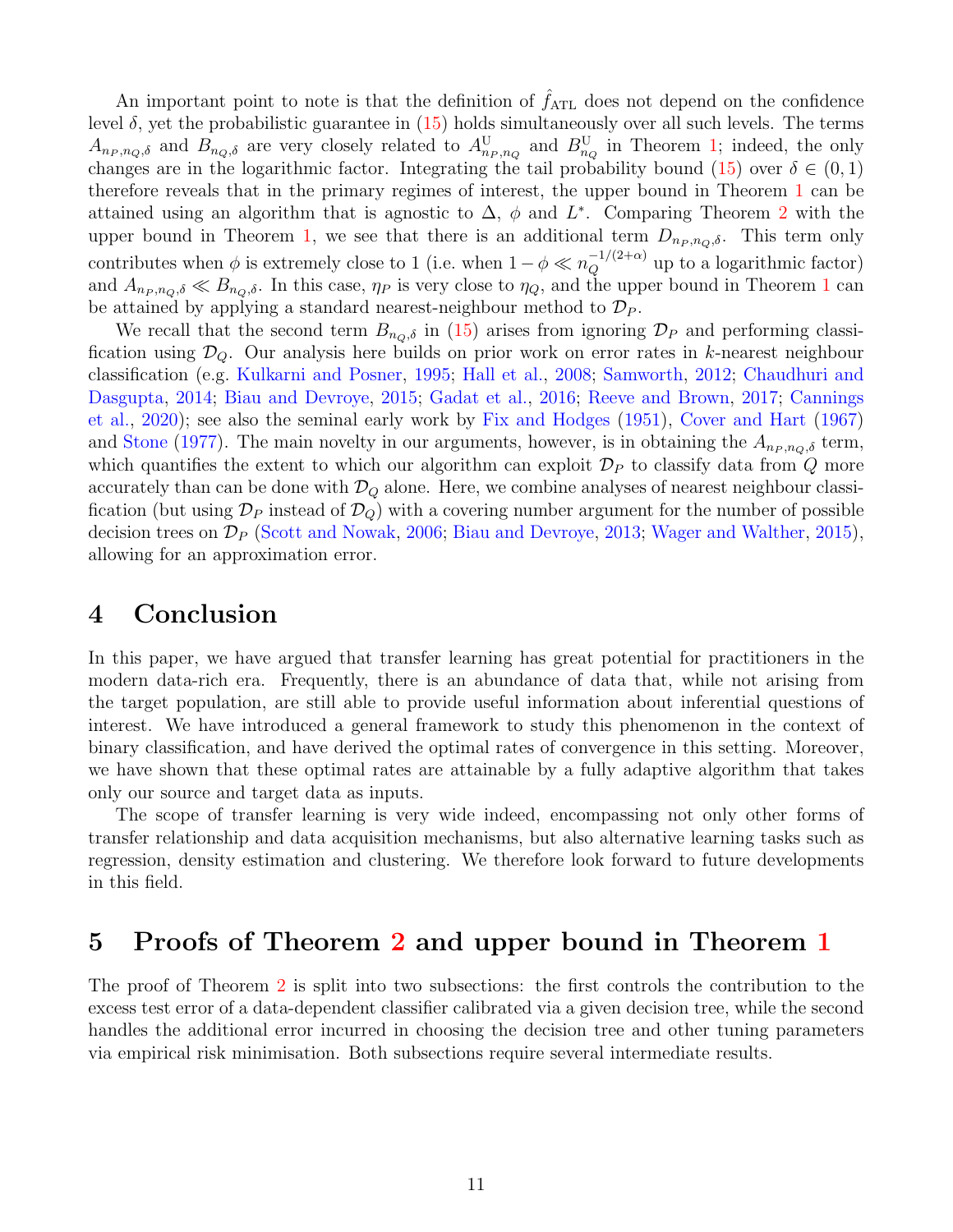### 5.1 Excess test error of decision tree-calibrated nearest neighbour classifiers

We introduce some additional terminology. Given  $\sigma > 0$ ,  $L \in \mathbb{N}_0$  and  $h \in \mathcal{H}_L$ , define  $\hat{f}_{\sigma,h}^P \in \hat{\mathcal{F}}_{n_P,n_Q}$ by

<span id="page-11-3"></span>
$$
\hat{f}_{\sigma,h}^P(x) := \mathbb{1}_{\left\{\hat{m}_{\hat{k},h}^P(x) \ge 0\right\}},\tag{16}
$$

where  $\hat{m}_{k,h}^P(\cdot)$  and  $\hat{k} \equiv \hat{k}_{\sigma,h}^P(\cdot)$  are defined in [\(10\)](#page-8-1) and [\(11\)](#page-8-2) respectively. Note that  $\hat{f}_{\sigma,h}^P(x)$  is measurable with respect to the sigma algebra generated by  $\mathcal{D}_P$ , for every  $x \in \mathbb{R}^d$ . Proposition [3](#page-11-0) below is the main result of this subsection, and provides a high-probability bound for the excess test error of  $\hat{f}_{\sigma,h}^P$  for a particular choice of  $\sigma$  and a general decision tree h. It will be applied three times in the proof of Theorem [2.](#page-9-0)

<span id="page-11-0"></span>**Proposition 3.** Let  $n_P \in \mathbb{N}$ . Fix  $\theta^{\sharp} = (\Delta, \phi, L^*, \theta) \in \Theta^{\sharp}$ , where  $\theta =$  $(d_Q, \gamma_Q, d_P, \gamma_P, C_{P,Q}, \alpha, C_M, \beta, C_S)$ , with  $\beta/(2\beta + d_P) < \gamma_P$ , and  $(P, Q) \in \mathcal{P}_{\theta^{\sharp}}$ . For  $h \in \mathcal{H}_{L^*} \cup \mathcal{H}_0$ , let

$$
\Delta_h := \Delta + \max_{\ell \in [L^*]} \sup_{x \in \mathcal{X}_{\ell}^*} |h(x) - g_{\ell}(1/2)|.
$$

Then there exists  $\tilde{C}_{\theta} > 0$ , depending only on  $\theta$ , such that for every  $\delta \in (0,1)$ , if we set  $\sigma^* =$  $\min\bigl\{ \lceil 3\log_+^{1/2}(n_P/\delta) \rceil, n_P \bigr\},\ then$ 

$$
\mathbb{P}\bigg[\mathcal{E}\big(\hat{f}_{\sigma^*,h}^P\big) > \tilde{C}_{\theta}\bigg\{\bigg(\frac{\log_+(n_P/\delta)}{\phi^2 \cdot n_P}\bigg)^{\frac{\beta\gamma_P(1+\alpha)}{\alpha\beta+\gamma_P(2\beta+d_P)}} + \bigg(\frac{\Delta_h}{\phi}\bigg)^{1+\alpha}\bigg\}\bigg] \le \delta. \tag{17}
$$

<span id="page-11-1"></span>.

The first term in the probability bound in [\(17\)](#page-11-1) corresponds to the difficulty of estimating  $\eta_P$ , while, in the second term,  $\Delta_h$  quantifies the approximation error of the decision tree function h. The proof of Proposition [3](#page-11-0) is given after several preliminary lemmas.

For  $\delta \in (0,1)$  and  $x \in \mathbb{R}^d$  with  $\omega_{\mu_P,d_P}(x) > 0$ , we define the event

$$
E_1^{\delta}(x) := \bigcap_{\substack{k \in [n_P] \\ 4\log_+(n_P/\delta) \le k < n_P \cdot \omega_{\mu_P, dp}(x)/2}} \left\{ \left\| X_{(k)}^P(x) - x \right\| \le \left( \frac{2k}{n_P \cdot \omega_{\mu_P, dp}(x)} \right)^{1/d_P} \right\}.
$$

<span id="page-11-2"></span>**Lemma 4.** Let  $n_P \in \mathbb{N}$  and  $(P,Q) \in \mathcal{P}_{\theta^{\sharp}}$ . For  $x \in \mathbb{R}^d$  with  $\omega_{\mu_P,d_P}(x) > 0$ , we have  $\mathbb{P}(E_1^{\delta}(x)^c) \leq \delta$ . *Proof.* Suppose that  $k \in [n_P]$  satisfies  $4\log_+(n_P/\delta) \leq k < n_P \cdot \omega_{\mu_P,d_P}(x)/2$ , and let  $r \equiv r_k :=$  $\left\{2k/(n_P \cdot \omega_{\mu_P, d_P}(x))\right\}^{1/d_P}$ . Since  $r < 1$ , we have

$$
\mu_P(B_r(x)) \ge \omega_{\mu_P,d_P}(x) \cdot r^{d_P} = \frac{2k}{n_P}
$$

Hence, by the multiplicative Chernoff bound [\(McDiarmid,](#page-45-10) [1998,](#page-45-10) Theorem  $2.3(c)$ ), we have

$$
\mathbb{P}\bigg\{\|X_{(k)}^P(x) - x\| > \left(\frac{2k}{n_P \cdot \omega_{\mu_P, d_P}(x)}\right)^{1/d_P}\bigg\} \le \mathbb{P}\bigg\{\sum_{i=1}^{n_P} \mathbb{1}_{\{X_i^P \in B_r(x)\}} < k\bigg\}
$$
  

$$
\le \mathbb{P}\bigg\{\sum_{i=1}^{n_P} \mathbb{1}_{\{X_i^P \in B_r(x)\}} < \frac{n_P}{2} \cdot \mu_P(B_r(x))\bigg\}
$$
  

$$
\le e^{-n_P \cdot \mu_P(B_r(x))/8} \le e^{-k/4} \le \frac{\delta}{n_P}.
$$

The conclusion of the lemma now follows by a union bound.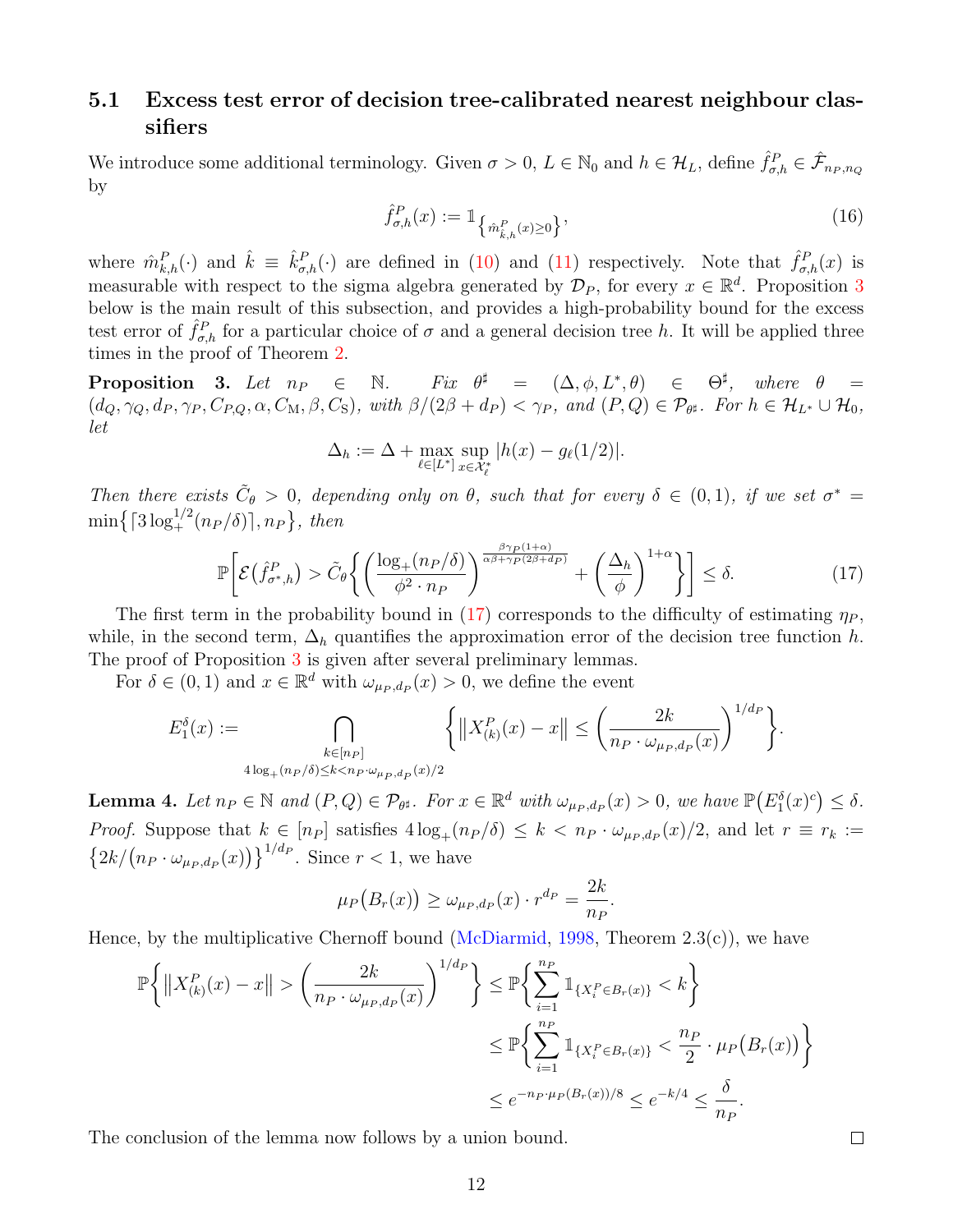<span id="page-12-1"></span>**Lemma 5.** Let  $n_P \in \mathbb{N}$ , let  $(P,Q) \in \mathcal{P}_{\theta^{\sharp}}$  and let  $x \in \mathbb{R}^d$  be such that  $\omega_{\mu_P,d_P}(x) > 0$ . On the event  $E_1^{\delta}(x)$ , we have that

$$
\max_{i \in [k]} \left| \eta_Q \left( X^P_{(i)}(x) \right) - \eta_Q(x) \right| < C_{\mathcal{S}} \cdot \left( \frac{2 \cdot \max\{k, \lceil 4 \log_+(n_P/\delta) \rceil\}}{n_P \cdot \omega_{\mu_P, d_P}(x)} \right)^{\beta/d_P} \tag{18}
$$

for all  $k \in [n_P]$ .

*Proof.* First, if  $n_P \cdot \omega_{\mu_P,d_P}(x)/2 \le k \le n_P$  or  $\lceil 4\log_+(n_P/\delta) \rceil > n_P$ , then the result follows from the fact that the right-hand side of [\(18\)](#page-12-0) is at least 1. Second, if  $4\log_+(n_P/\delta) \leq k < n_P \cdot \omega_{\mu_P,d_P}(x)/2$ , then [\(18\)](#page-12-0) follows from the definition of  $E_1^{\delta}(x)$  combined with Assumption [4.](#page-6-1) Finally, if  $k <$  $\lceil 4\log_+(n_P/\delta)\rceil \leq n_P$ , then on  $E_1^{\delta}(x)$ ,

$$
\max_{i \in [k]} |\eta_Q(X_{(i)}^P(x)) - \eta_Q(x)| \le \max_{i \in [\min\{4\log_+(n_P/\delta)\}, n_P\}]} |\eta_Q(X_{(i)}^P(x)) - \eta_Q(x)|
$$
  

$$
\le C_S \cdot \left(\frac{2 \cdot [4\log_+(n_P/\delta)]}{n_P \cdot \omega_{\mu_P,d_P}(x)}\right)^{\beta/d_P}
$$
  

$$
= C_S \cdot \left(\frac{2 \cdot \max\{k, [4\log_+(n_P/\delta)]\}}{n_P \cdot \omega_{\mu_P,d_P}(x)}\right)^{\beta/d_P},
$$

<span id="page-12-0"></span> $\Box$ 

where the second inequality follows from the first two cases applied to  $\lceil 4 \log_+(n_P / \delta) \rceil$ .

For  $\delta \in (0,1)$  and  $x \in \mathbb{R}^d$ , we now define another event

$$
E_2^{\delta}(x) := \bigcap_{k=1}^{n_P} \left\{ \frac{1}{k} \sum_{i=1}^k \left[ Y_{(i)}^P(x) - \eta_P \left( X_{(i)}^P(x) \right) \right] \le \sqrt{\frac{\log_+(n_P/\delta)}{2k}} \right\}.
$$

<span id="page-12-2"></span>**Lemma 6.** Let  $n_P \in \mathbb{N}$  and  $(P,Q) \in \mathcal{P}_{\theta^{\sharp}}$ . For every  $\delta \in (0,1)$  and  $x \in \mathbb{R}^d$ , we have  $\mathbb{P}(E_2^{\delta}(x)^c) \leq \delta$ .

*Proof.* First note that conditional on  $(X_i^P)_{i \in [n_P]}$ , the labels  $Y_{(1)}^P(x), \ldots, Y_{(n_P)}^P(x)$  are independent Bernoulli random variables with respective means  $\eta_P(X_{(1)}^P(x))$ , ...,  $\eta_P(X_{(n_P)}^P(x))$ . Hence, by Hoeffding's inequality, for each  $k \in [n_P]$ ,

$$
\mathbb{P}\bigg\{\frac{1}{k}\sum_{i=1}^k\left[Y_{(i)}^P(x) - \eta_P\left(X_{(i)}^P(x)\right)\right] > \sqrt{\frac{\log_+(n_P/\delta)}{2k}} \ \bigg|\ (X_i^P)_{i\in[n_P]}\bigg\} \le \frac{\delta}{n_P}.
$$

The conclusion of the lemma follows by taking expectations over  $(X_i^P)_{i \in [n_P]}$ , and then a union bound over  $k \in [n_P]$ .  $\Box$ 

<span id="page-12-3"></span>**Lemma 7.** Let  $n_P \in \mathbb{N}$  and  $(P,Q) \in \mathcal{P}_{\theta^{\sharp}}$ . Suppose that  $x \in \mathbb{R}^d$  and  $h \in \mathcal{H}_{L^*} \cup \mathcal{H}_0$  satisfy

$$
\left|\eta_Q(x) - \frac{1}{2}\right| \ge 50 \cdot C_S \left(\frac{\log_+(n_P/\delta)}{\phi^2 \cdot n_P \cdot \omega_{\mu_P,d_P}(x)}\right)^{\frac{\beta}{2\beta+d_P}} + \frac{2\Delta_h}{\phi},
$$

and let  $\sigma^* = \min\left\{ \lceil 3\log_+^{1/2}(n_P/\delta) \rceil, n_P \right\}$ . Then, on the event  $E_1^{\delta}(x) \cap E_2^{\delta}(x)$ , we have  $\hat{f}_{\sigma^*,h}^P(x) =$  $f_Q^*(x)$ .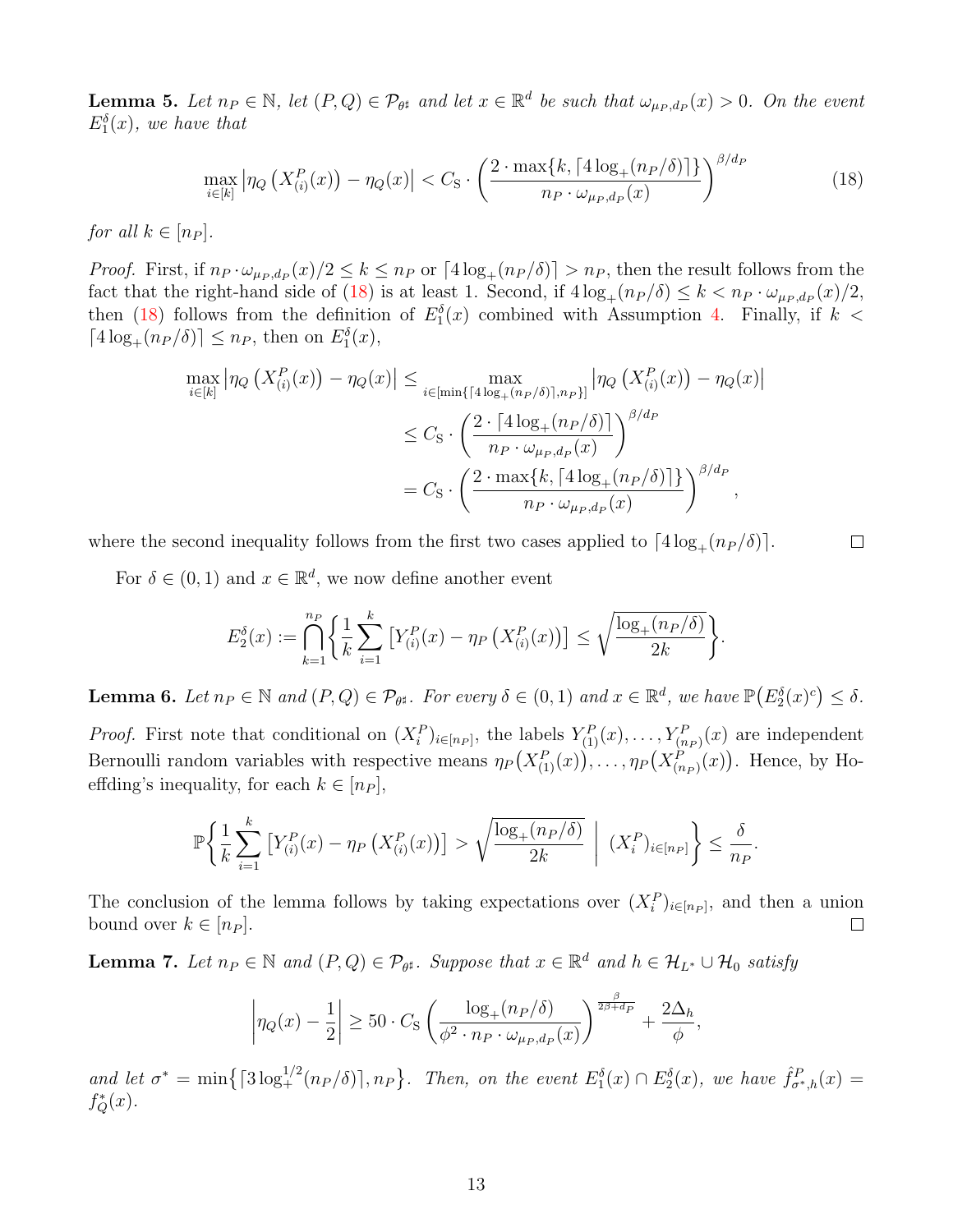Proof. For the purpose of the proof, we let

$$
\epsilon := 50 \cdot C_{\rm S} \left( \frac{\log_+(n_P/\delta)}{\phi^2 \cdot n_P \cdot \omega_{\mu_P,d_P}(x)} \right)^{\frac{\beta}{2\beta + d_P}} + \frac{2\Delta_h}{\phi},
$$

so that  $|\eta_Q(x) - 1/2| \ge \epsilon$  (in particular, this means that  $\epsilon \le 1/2$ ). We consider only the case where  $\eta_Q(x) - 1/2 \geq \epsilon$ , since the case where  $\eta_Q(x) - 1/2 \leq -\epsilon$  follows by symmetry. We further suppose throughout the proof that the event  $E_1^{\delta}(x) \cap E_2^{\delta}(x)$  holds. Let  $\ell^*$  denote the leaf function corresponding to  $\{\mathcal{X}_1^*,\ldots,\mathcal{X}_{L^*}^*\}\in\mathbb{T}_{L^*}$  in Assumption [1.](#page-5-1) Fixing  $k\in[n_P]$ , it then follows from Assumption [1](#page-5-1) and Lemma [5](#page-12-1) that for all  $i \in [k]$ , and  $h \in \mathcal{H}_{L^*} \cup \mathcal{H}_0$ ,

$$
\eta_P(X_{(i)}^P) - h(X_{(i)}^P) = \eta_P(X_{(i)}^P) - g_{\ell^*(X_{(i)}^P)}(\eta_Q(X_{(i)}^P)) \n+ g_{\ell^*(X_{(i)}^P)}(\eta_Q(X_{(i)}^P)) - g_{\ell^*(X_{(i)}^P)}(1/2) + g_{\ell^*(X_{(i)}^P)}(1/2) - h(X_{(i)}^P) \n\geq \phi \cdot \{\eta_Q(X_{(i)}^P) - 1/2\} - \Delta - \max_{\ell \in [L^*]} \sup_{x \in \mathcal{X}_{\ell}^*} |h(x) - g_{\ell}(1/2)| \n\geq \phi \cdot \{\eta_Q(X_{(i)}^P) - 1/2\} - \frac{\phi \cdot \epsilon}{2} \n\geq \phi \cdot \left\{\frac{\epsilon}{2} - C_{\rm S} \cdot \left(\frac{2 \cdot \max\{k, \lceil A \log_+(n_P/\delta) \rceil\}}{n_P \cdot \omega_{\mu_P, d_P}(x)}\right)^{\beta/d_P}\right\}.
$$

We deduce that

$$
\hat{m}_{k,h}^{P}(x) \equiv \frac{1}{k} \sum_{i=1}^{k} \{ Y_{(i)}^{P}(x) - h(X_{(i)}^{P}) \}
$$
\n
$$
\geq \phi \cdot \left\{ \frac{\epsilon}{2} - C_{\rm S} \cdot \left( \frac{2 \cdot \max\{k, \lceil 4 \log_+(n_P/\delta) \rceil\}}{n_P \cdot \omega_{\mu_P, d_P}(x)} \right)^{\beta/d_P} \right\} - \sqrt{\frac{\log_+(n_P/\delta)}{2k}} \tag{19}
$$

for all  $k \in [n_P]$ . Now define

<span id="page-13-0"></span>
$$
k^* := \min\bigg\{k \in \mathbb{N}: \phi \cdot C_{\mathcal{S}} \cdot \left(\frac{2k}{n_P \cdot \omega_{\mu_P, d_P}(x)}\right)^{\beta/d_P} \ge \sqrt{\frac{\log_+(n_P/\delta)}{k}}\bigg\}.
$$

Since  $\epsilon \leq 1/2$ , we have  $n_P \geq n_P \cdot \omega_{\mu_P,d_P}(x) \geq (100C_S)^{(2\beta+d_P)/\beta} \phi^{-2} \log_+(n_P/\delta) \geq$  $(100C_S)^{(2\beta+d_P)/\beta}\log_+(n_P/\delta)$ , so

$$
\lceil 4\log_+(n_P/\delta) \rceil < k^* \le \left\lceil \left( \frac{\log_+(n_P/\delta)}{\phi^2} \right)^{\frac{dp}{2\beta + dp}} \cdot \left( n_P \cdot \omega_{\mu_P, d_P}(x) \right)^{\frac{2\beta}{2\beta + dp}} \right\rceil \le n_P.
$$

Moreover, we also see that  $\sigma^* = \min\left\{ \left[3\log_+^{1/2}(n_P/\delta)\right], n_P \right\} = \left[3\log_+^{1/2}(n_P/\delta)\right]$ . Hence by [\(19\)](#page-13-0), we have

<span id="page-13-1"></span>
$$
\hat{m}_{k^*,h}^P(x) - \frac{\sigma^*}{\sqrt{k^*}} > \phi \cdot \left\{ \frac{\epsilon}{2} - C_S \cdot \left( \frac{2k^*}{n_P \cdot \omega_{\mu_P, d_P}(x)} \right)^{\beta/d_P} \right\} - 5\sqrt{\frac{\log_+(n_P/\delta)}{k^*}}
$$
\n
$$
\geq \phi \cdot \left\{ \frac{\epsilon}{2} - 6C_S \cdot \left( \frac{2k^*}{n_P \cdot \omega_{\mu_P, d_P}(x)} \right)^{\beta/d_P} \right\}
$$
\n
$$
= \phi \cdot \left\{ \frac{\epsilon}{2} - 24C_S \cdot \left( \frac{\log_+(n_P/\delta)}{\phi^2 \cdot n_P \cdot \omega_{\mu_P, d_P}(x)} \right)^{\frac{\beta}{2\beta+d_P}} \right\} > 0. \tag{20}
$$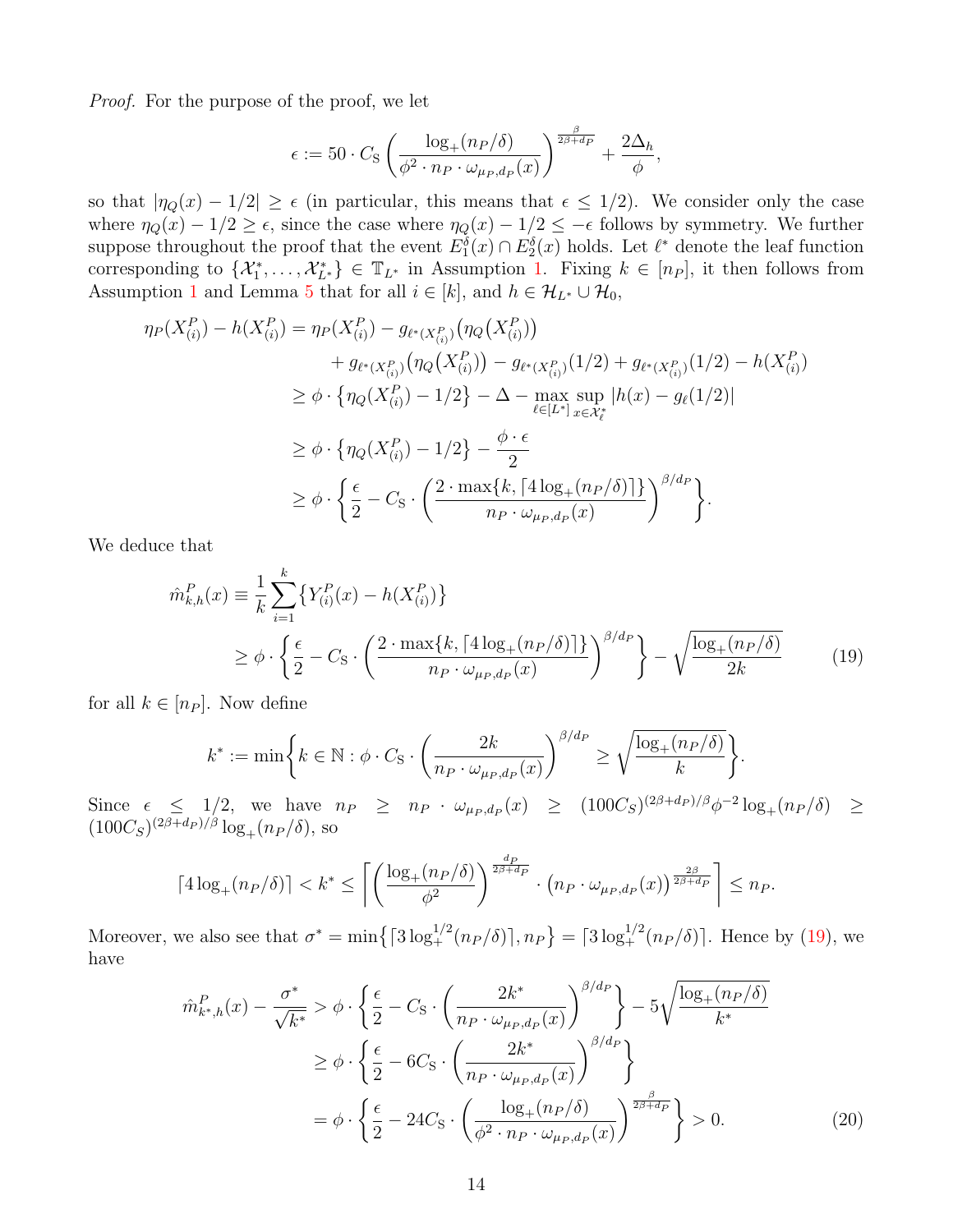We conclude that  $\hat{k} \equiv \hat{k}_{\sigma^*,h}^P(x) \leq k^*$ . Moreover, by applying [\(19\)](#page-13-0) once again, we have for  $k < k^*$ that

$$
\hat{m}_{k,h}^{P}(x) + \frac{\sigma^*}{\sqrt{k}}\n\geq \phi \cdot \left\{ \frac{\epsilon}{2} - C_{\mathcal{S}} \cdot \left( \frac{2 \cdot \max\{k, \lceil 4 \log_+(n_P/\delta) \rceil\}}{n_P \cdot \omega_{\mu_P, d_P}(x)} \right)^{\beta/d_P} \right\} - \sqrt{\frac{\log_+(n_P/\delta)}{k}} + \frac{\sigma^*}{\sqrt{k}}\n\geq -\sqrt{\frac{\log_+(n_P/\delta)}{\max\{k, \lceil 4 \log_+(n_P/\delta) \rceil\}} - \sqrt{\frac{\log_+(n_P/\delta)}{k}} + \frac{\sigma^*}{\sqrt{k}}} \geq 0.
$$
\n(21)

But by definition of  $\hat{k}$ , we have  $|\hat{m}_{\hat{k},h}^P(x)| > \sigma^* / \hat{k}^{1/2}$ , so from [\(20\)](#page-13-1) and [\(21\)](#page-14-0), we deduce that  $\hat{m}_{\hat{k},h}^P(x) > 0$ , and hence that  $\hat{f}_{\sigma^*,h}^P(x) = \mathbb{1}_{\{\hat{m}_{\hat{k},h}^P(x) \ge 0\}} = 1 = f_Q^*(x)$ , as required.  $\Box$ 

We now define a random subset  $A_{\delta}(\mathcal{D}_P)$  of  $\mathbb{R}^d$  by

$$
A_{\delta}(\mathcal{D}_P) := \left\{ x \in \mathbb{R}^d : E_1^{\delta/(2n_P^{1+\alpha})}(x) \cap E_2^{\delta/(2n_P^{1+\alpha})}(x) \text{ holds} \right\}.
$$

<span id="page-14-1"></span>**Lemma 8.** Let  $n_P \in \mathbb{N}$  and  $(P,Q) \in \mathcal{P}_{\theta^{\sharp}}$ . We have  $\mathbb{P}\left\{\mu_Q\big(A_{\delta}(\mathcal{D}_P)^c\big) \geq 1/n_P^{1+\alpha}\right\} \leq \delta$ .

Proof. By Markov's inequality and Fubini's theorem, as well as Lemmas [4](#page-11-2) and [6,](#page-12-2) we have

$$
\mathbb{P}\{\mu_Q(A_\delta(\mathcal{D}_P)^c) \ge 1/n_P^{1+\alpha}\} \le n_P^{1+\alpha} \cdot \mathbb{E}\{\mu_Q(A_\delta(\mathcal{D}_P)^c)\}
$$
  
=  $n_P^{1+\alpha} \cdot \mathbb{E}\int_{\mathbb{R}^d} 1_{\{x \in A_\delta(\mathcal{D}_P)^c\}} d\mu_Q(x)$   

$$
\le n_P^{1+\alpha} \int_{\mathbb{R}^d} \left[\mathbb{P}\{E_1^{\delta/(2n_P^{1+\alpha})}(x)^c\} + \mathbb{P}\{E_2^{\delta/(2n_P^{1+\alpha})}(x)^c\}\right] d\mu_Q(x) \le \delta,
$$

<span id="page-14-0"></span> $\Box$ 

as required.

We are now ready to provide the proof of Proposition [3.](#page-11-0)

Proof of Proposition [3.](#page-11-0) We begin by introducing some further notation for the proof. Let

$$
\Lambda_0 := 100 \cdot C_{\rm S} \cdot \left( \frac{\log_+(2n_P^{2+\alpha}/\delta)}{\phi^2 \cdot n_P} \right)^{\frac{\beta}{2\beta+d_P}},
$$
  

$$
t_0 := \min \left\{ \left( \frac{\Lambda_0 \phi}{4\Delta_h} \right)^{\frac{2\beta+d_P}{\beta}}, \Lambda_0^{\frac{\alpha(2\beta+d_P)}{\alpha\beta+\gamma_P(2\beta+d_P)}} \right\}.
$$

We then generate a countable partition  $(\mathcal{T}_j)_{j \in \mathbb{N}_0}$  of  $A_\delta(\mathcal{D}_P)$  by

$$
\mathcal{T}_0 := \{ x \in A_{\delta}(\mathcal{D}_P) : \omega_{\mu_P, d_P}(x) \ge t_0 \}, \n\mathcal{T}_j := \{ x \in A_{\delta}(\mathcal{D}_P) : 2^{-j} \cdot t_0 \le \omega_{\mu_P, d_P}(x) < 2^{-(j-1)} \cdot t_0 \},
$$

for  $j \in \mathbb{N}$ . By Lemma [7](#page-12-3) for each  $j \in \mathbb{N}_0$  we have

$$
|2\eta_Q(x) - 1| \cdot \mathbb{1}_{\left\{x \in \mathcal{T}_j : \hat{f}_{\sigma^*,h}^P(x) \neq f_Q^*(x)\right\}} < \Lambda_0 \cdot (2^{-j} \cdot t_0)^{-\frac{\beta}{2\beta + d_P}} + \frac{4\Delta_h}{\phi}
$$
  

$$
\leq 2\Lambda_0 \cdot (2^{-j} \cdot t_0)^{-\frac{\beta}{2\beta + d_P}},
$$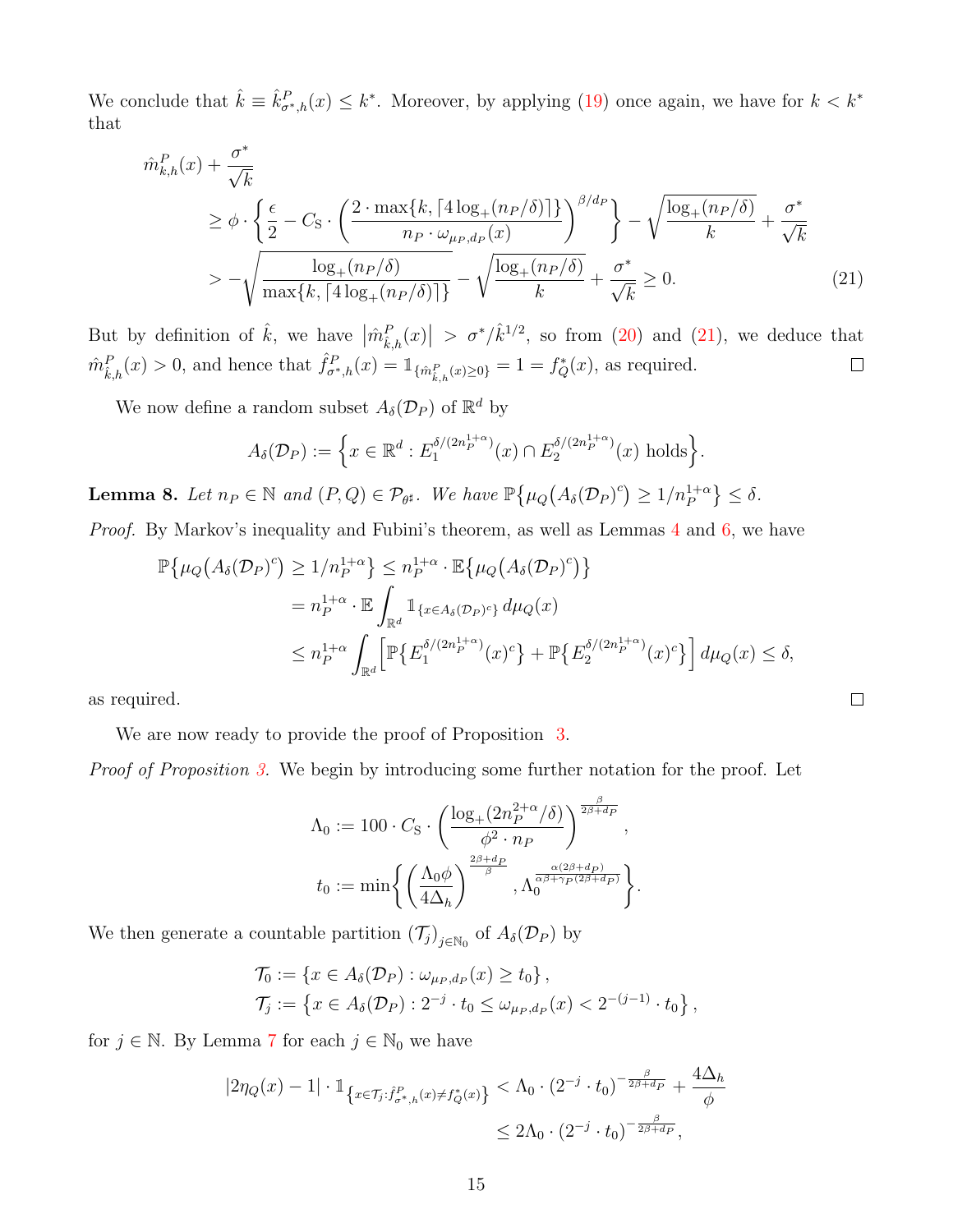where the second inequality uses  $t_0 \leq (\frac{\Lambda_0 \phi}{4\Lambda_1})$  $\frac{\Lambda_0 \phi}{4 \Delta_h}$ )<sup>2β+d</sup>P<sup>[3](#page-6-2)</sup>. By Assumption 3 we have

$$
\begin{aligned} \int_{\left\{x\in\mathcal{T}_0: \hat{f}_{\sigma^*,h}^P(x)\neq f_Q^*(x)\right\}}\left|2\eta_Q(x)-1\right|d\mu_Q(x)&\leq 2^{1+\alpha}C_{\mathcal{M}}\cdot \Lambda_0^{-1+\alpha}\cdot t_0^{-\frac{\beta(1+\alpha)}{2\beta+d_P}}\\ &\leq 2^{1+\alpha}C_{\mathcal{M}}\cdot \max\left\{\left(\frac{4\Delta_h}{\phi}\right)^{1+\alpha}, \Lambda_0^{-\frac{\gamma_P(1+\alpha)(2\beta+d_P)}{\alpha\beta+\gamma_P(2\beta+d_P)}}\right\}. \end{aligned}
$$

On the other hand, by Assumption [2](#page-5-3) and the assumption that  $\gamma_P - \frac{\beta}{2\beta + 1}$  $\frac{\beta}{2\beta+d_P} > 0$ , for  $j \in \mathbb{N}$  we have

$$
\int_{\left\{x\in\mathcal{T}_j:\hat{f}_{\sigma^*,h}^P(x)\neq f_Q^*(x)\right\}}\left|2\eta_Q(x)-1\right|d\mu_Q(x)\leq (2^{1+\gamma_P}C_{P,Q})\cdot \Lambda_0\cdot (2^{-j}\cdot t_0)^{\gamma_P-\frac{\beta}{2\beta+d_P}}\right.\leq (2^{1+\gamma_P}C_{P,Q})\cdot \Lambda_0^{-\frac{\gamma_P(1+\alpha)(2\beta+d_P)}{\alpha\beta+\gamma_P(2\beta+d_P)}}\cdot 2^{-j\left(\gamma_P-\frac{\beta}{2\beta+d_P}\right)}.
$$

Putting the above together, we have

$$
\mathcal{E}(\hat{f}_{\sigma^*,h}^P) = \int_{\left\{x \in \mathbb{R}^d : \hat{f}_{\sigma^*,h}^P(x) \neq f_Q^*(x)\right\}} \left|2\eta_Q(x) - 1\right| d\mu_Q(x)
$$
\n
$$
\leq \mu_Q\left(A_\delta(\mathcal{D}_P)^c\right) + \sum_{j=0}^\infty \int_{\left\{x \in \mathcal{T}_j : \hat{f}_{\sigma^*,h}^P(x) \neq f_Q^*(x)\right\}} \left|2\eta_Q(x) - 1\right| d\mu_Q(x)
$$
\n
$$
\leq \mu_Q\left(A_\delta(\mathcal{D}_P)^c\right) + 2^{1+\alpha} C_M \cdot \left(\frac{4\Delta_h}{\phi}\right)^{1+\alpha} + \left\{2^{1+\alpha} C_M + \left(2^{1+\gamma_P} C_{P,Q}\right) \cdot \sum_{j=1}^\infty 2^{-j\left(\gamma_P - \frac{\beta}{2\beta + d_P}\right)}\right\} \cdot \Lambda_0^{\frac{\gamma_P(1+\alpha)(2\beta + d_P)}{\alpha\beta + \gamma_P(2\beta + d_P)}}
$$
\n
$$
\leq \mu_Q\left(A_\delta(\mathcal{D}_P)^c\right) + \frac{\tilde{C}_\theta}{2} \left\{\left(\frac{\log_+(n_P/\delta)}{\phi^2 \cdot n_P}\right)^{\frac{\beta\gamma_P(1+\alpha)}{\alpha\beta + \gamma_P(2\beta + d_P)}} + \left(\frac{\Delta_h}{\phi}\right)^{1+\alpha}\right\},
$$

where  $\tilde{C}_{\theta} \geq 2$  depends only on  $\theta$ . Note that the final inequality again uses the hypothesis that  $\gamma_P > \beta/(2\beta + d_P)$ . By Lemma [8,](#page-14-1) it now follows that

$$
\mathbb{P}\left[\mathcal{E}\left(\hat{f}_{\sigma^*,h}^P\right) > \frac{1}{n_P^{1+\alpha}} + \frac{\tilde{C}_{\theta}}{2} \left\{ \left( \frac{\log_+(n_P/\delta)}{\phi^2 \cdot n_P} \right)^{\frac{\beta\gamma_P(1+\alpha)}{\alpha\beta + \gamma_P(2\beta + d_P)}} + \left( \frac{\Delta_h}{\phi} \right)^{1+\alpha} \right\} \right] \le \delta.
$$

Since  $\frac{\beta \gamma_P}{\alpha \beta + \gamma_P (2\beta + d_P)} \leq 1$ , the conclusion follows.

We now give the three different instantiations of Proposition [3](#page-11-0) mentioned above.

Corollary 9. Let  $n_P \in \mathbb{N}$ .  $\Box^{\sharp}$  =  $(\Delta, \phi, L^*, \theta)$   $\in \Theta^{\sharp}$ , where  $\theta$  =  $(d_Q, \gamma_Q, d_P, \gamma_P, C_{P,Q}, \alpha, C_M, \beta, C_S)$ , with  $\beta/(2\beta + d_P) < \gamma_P$ , and  $(P,Q) \in \mathcal{P}_{\theta^{\sharp}}$ . Taking  $\tilde{C}_{\theta} \geq 2$ from Proposition [3,](#page-11-0) there exists  $h^* \in \mathcal{H}_{L^*}$  such that for every  $\delta \in (0,1)$ , if we set  $\sigma^* =$  $\min\bigl\{ \lceil 3\log_+^{1/2}(n_P/\delta) \rceil, n_P \bigr\},\ then$ 

$$
\mathbb{P}\bigg[\mathcal{E}\big(\hat{f}_{\sigma^*,h^*}^P\big) > (2^{\alpha}+1)\tilde{C}_{\theta}\bigg\{\bigg(\frac{\log_+(n_P/\delta)}{\phi^2\cdot n_P}\bigg)^{\frac{\beta\gamma_P(1+\alpha)}{\alpha\beta+\gamma_P(2\beta+d_P)}}+\bigg(\frac{\Delta}{\phi}\bigg)^{1+\alpha}\bigg\}\bigg] \leq \delta.
$$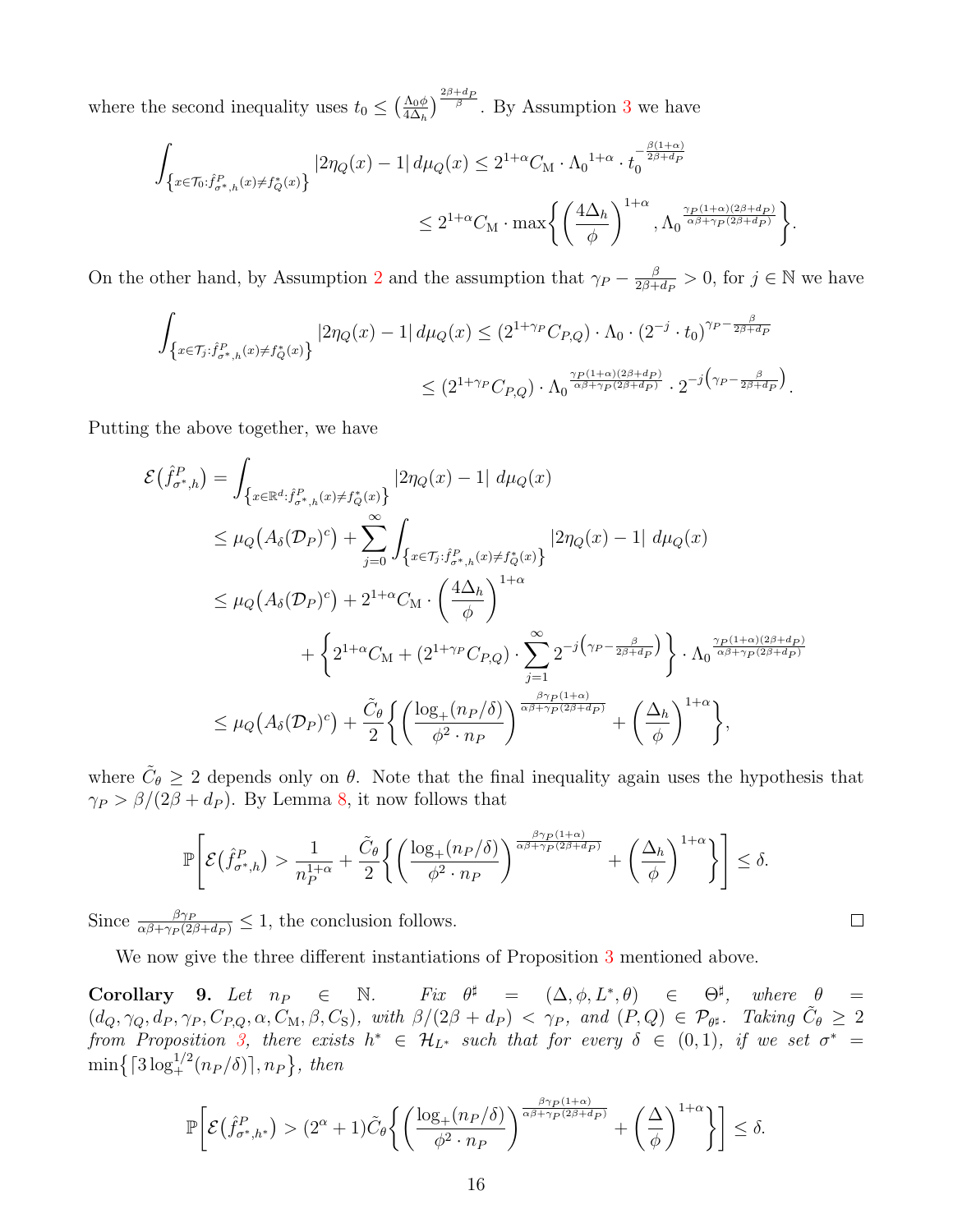*Proof.* The decision tree function  $h^* \in \mathcal{H}_{L^*}$  is constructed as follows. Recall that  $\{\mathcal{X}_1^*, \ldots, \mathcal{X}_{L^*}^*\} \in$  $\mathbb{T}_{L^*}$  denotes the decision tree partition given by Assumption [1,](#page-5-1) with corresponding transfer functions  $g_1, \ldots, g_{L^*} : [0,1] \rightarrow [0,1]$  and leaf function  $\ell^* : \mathbb{R}^d \rightarrow [L^*]$ . Fix  $(\tau_1^*, \ldots, \tau_{L^*}^*) \in$  $\{0, 1/n_P, 2/n_P, \ldots, 1\}^{L^*}$  such that  $|\tau_{\ell}^* - g_{\ell}(1/2)| \leq 1/n_P$  for each  $\ell \in [L^*]$ , and define  $h^* : \mathbb{R}^d \to$  $(0, 1)$  by  $h^*(x) := \tau^*_{\ell^*(x)}$ . When  $\phi^2 \cdot n_P \ge 1$ , the claim now follows from Proposition [3,](#page-11-0) noting that

$$
\left(\frac{\Delta + 1/n_P}{\phi}\right)^{1+\alpha} \le 2^{\alpha} \left\{ \left(\frac{\Delta}{\phi}\right)^{1+\alpha} + \left(\frac{1}{\phi^2 \cdot n_P}\right)^{(1+\alpha)/2} \right\}
$$

$$
\le 2^{\alpha} \left(\frac{\Delta}{\phi}\right)^{1+\alpha} + 2^{\alpha} \left(\frac{\log_+(n_P/\delta)}{\phi^2 \cdot n_P}\right)^{\frac{\beta \gamma_P(1+\alpha)}{\alpha \beta + \gamma_P(2\beta + d_P)}}.
$$

But if  $\phi^2 \cdot n_P < 1$ , then the claim follows from the fact that  $\mathcal{E}(\hat{f}_{\sigma^*,h^*}^P) \leq 1$ .

<span id="page-16-0"></span>Corollary 10. Let  $n_P \in \mathbb{N}$ .  $\sharp$  =  $(\Delta, \phi, L^*, \theta)$   $\in \Theta^{\sharp}$ , where  $\theta =$  $(d_Q, \gamma_Q, d_P, \gamma_P, C_{P,Q}, \alpha, C_M, \beta, C_S)$ , with  $\beta/(2\beta + d_P) < \gamma_P$ , and  $(P,Q) \in \mathcal{P}_{\theta^{\sharp}}$ . Taking  $\tilde{C}_{\theta} \geq 2$ from Proposition [3,](#page-11-0) and writing  $h_0$  for the unique element of  $\mathcal{H}_0$ , for every  $\delta \in (0,1)$ , if we set  $\sigma^* = \min\left\{ \lceil 3\log_+^{1/2}(n_P/\delta) \rceil, n_P \right\},\, then$ 

$$
\mathbb{P}\bigg[\mathcal{E}\big(\hat{f}_{\sigma^*,h_0}^P\big) > 2^{\alpha}\tilde{C}_{\theta}\bigg\{\bigg(\frac{\log_+(n_P/\delta)}{\phi^2 \cdot n_P}\bigg)^{\frac{\beta\gamma_P(1+\alpha)}{\alpha\beta+\gamma_P(2\beta+d_P)}} + \bigg(\frac{\Delta}{\phi}\bigg)^{1+\alpha} + (1-\phi)^{1+\alpha}\bigg\}\bigg] \le \delta.
$$

*Proof.* Observe that, by Assumption [1,](#page-5-1) for any  $\ell \in [L^*]$ ,

$$
g_{\ell}(1/2) - 1/2 \le -\{g_{\ell}(1) - g_{\ell}(1/2)\} + 1/2 \le (1 - \phi)/2,
$$
  
1/2 - g\_{\ell}(1/2) \le -\{g\_{\ell}(1/2) - g\_{\ell}(0)\} + 1/2 \le (1 - \phi)/2.

Hence

$$
\Delta_{h_0} = \Delta + \max_{\ell \in [L^*]} |g_{\ell}(1/2) - 1/2| \leq \Delta + \frac{1 - \phi}{2}.
$$

We assume without loss of generality that  $\phi \geq 1/2$ , since otherwise the conclusion follows from the facts that  $\mathcal{E}(\hat{f}_{\sigma^*,h_0}^P) \leq 1$  and  $\tilde{C}_{\theta} \geq 2$ . The result then follows by Proposition [3.](#page-11-0)  $\Box$ 

Now, for  $\theta^{\flat} = (d_Q, \gamma_Q, C_{P,Q}, \alpha, C_M, \beta, C_S)$ , let  $\mathcal{Q}_{\theta^{\flat}}$  denote the set of distributions  $Q$  on  $\mathbb{R}^d \times \{0, 1\}$ that satisfy Assumptions [3,](#page-6-2) [4](#page-6-1) and the first part of Assumption [2](#page-5-3) with parameter  $\theta^{\flat}$ .

<span id="page-16-1"></span>**Corollary 11.** Let  $n_Q \in \mathbb{N}$ . Fix  $\theta^{\flat} = (d_Q, \gamma_Q, C_{P,Q}, \alpha, C_M, \beta, C_S)$  with  $\beta/(2\beta + d_Q) < \gamma_Q$ , and  $Q \in \mathcal{Q}_{\theta}$ . There exists  $\tilde{C}_{\theta^{\flat}} \geq 2$ , depending only on  $\theta^{\flat}$ , such that for every  $\delta \in (0,1)$ , if we set  $\tilde{\sigma} = \min\left\{ \left[3\log_+^{1/2}(n_Q/\delta)\right], n_Q \right\},\, then$ 

$$
\mathbb{P}\bigg\{\mathcal{E}\big(\hat{f}_{\tilde{\sigma}}^Q\big) > \tilde{C}_{\theta^\flat}\bigg(\frac{\log_+(n_Q/\delta)}{n_Q}\bigg)^{\frac{\beta\gamma_Q(1+\alpha)}{\alpha\beta+\gamma_Q(2\beta+d_Q)}}\bigg\} \le \delta.
$$

*Proof.* The result follows from Corollary [10,](#page-16-0) with Q in place of P, with  $\mathcal{D}_Q^0$  in place of  $\mathcal{D}_P$ , and with  $\Delta = 0$  and  $\phi = 1$ .  $\Box$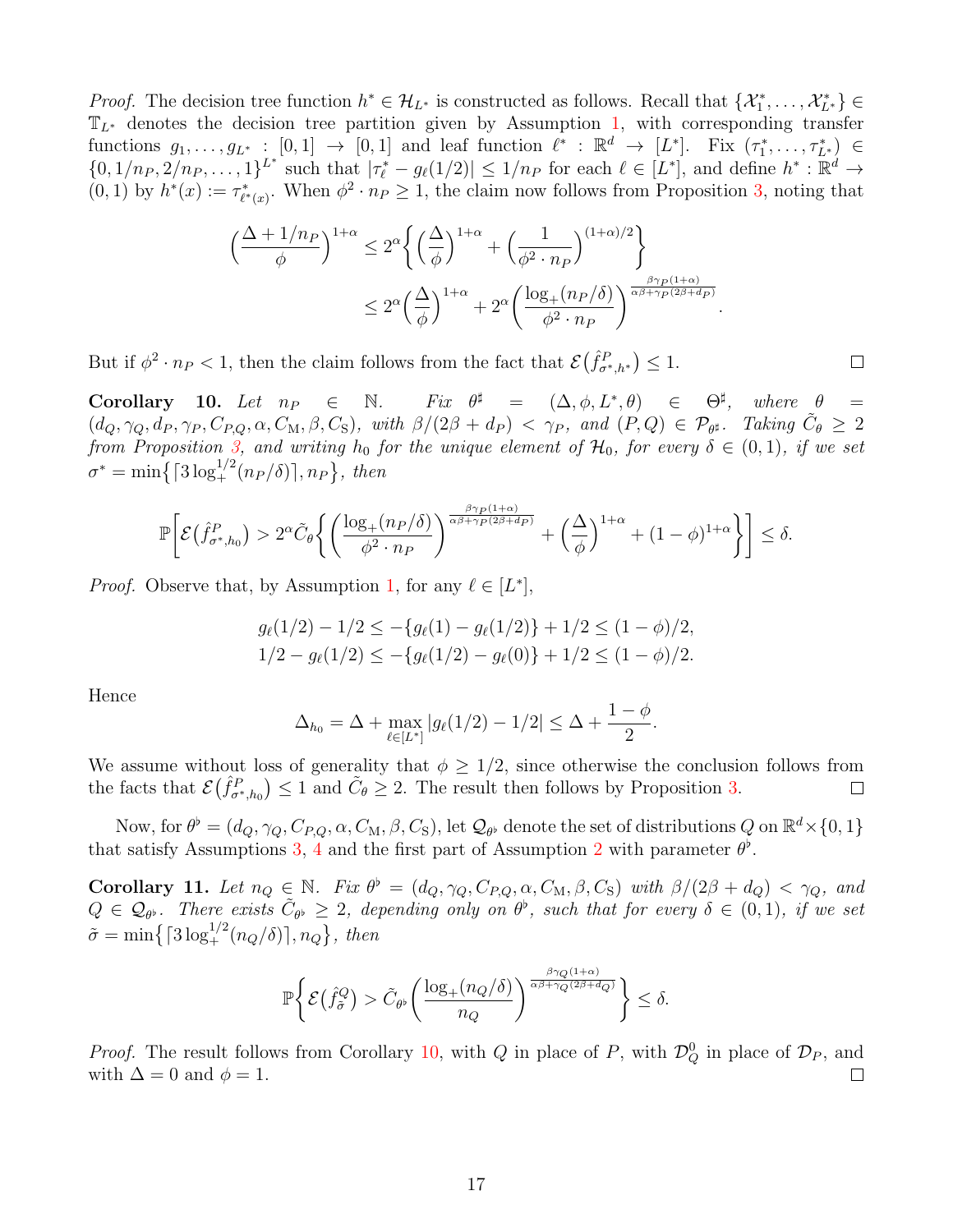### 5.2 Empirical risk minimisation

In this section we control the additional error incurred by selecting our decision tree  $h$  and robustness parameter  $\sigma$  by empirical risk minimisation. Our analysis will make use of the following result, similar versions of which are well known (e.g., [Tsybakov,](#page-46-11) [2004\)](#page-46-11), but we include a proof for completeness.

<span id="page-17-1"></span>**Proposition 12.** Suppose that Assumption [3](#page-6-2) holds and let  $\mathcal F$  be a non-empty, finite set of classifiers and let  $f^* \in \operatorname{argmin}_{f \in \mathcal{F}} \mathcal{R}(f)$ . Let  $(X_1, Y_1), \ldots, (X_n, Y_n)$  be independent pairs with distribution Q, and let  $\hat{f}_n \in \operatorname{argmin}_{f \in \mathcal{F}} \sum_{i=1}^n \mathbb{1}_{\{f(X_i) \neq Y_i\}}$ . Then, for any  $\delta \in (0, 1]$ ,

$$
\mathbb{P}\bigg\{\mathcal{E}(\hat{f}_n) > 2\mathcal{E}(f^*) + 64C_M^{\frac{1}{2+\alpha}}\bigg(\frac{\log(2|\mathcal{F}|/\delta)}{n}\bigg)^{\frac{1+\alpha}{2+\alpha}}\bigg\} \le \delta.
$$

*Proof.* By Assumption [3,](#page-6-2) for every  $\epsilon > 0$  and  $f \in \mathcal{F}$ ,

$$
\mathcal{E}(f) = \int_{\{x \in \mathbb{R}^d : f(x) \neq f_Q^*(x)\}} |2\eta_Q(x) - 1| d\mu_Q(x)
$$
  
\n
$$
\geq 2\epsilon \cdot \mu_Q \left( \{x \in \mathbb{R}^d : f(x) \neq f_Q^*(x) \text{ and } |\eta_Q(x) - 1/2| \geq \epsilon \} \right)
$$
  
\n
$$
\geq 2\epsilon \cdot \left\{ \mu_Q \left( \{x \in \mathbb{R}^d : f(x) \neq f_Q^*(x) \} \right) - \mu_Q \left( \{x \in \mathbb{R}^d : |\eta_Q(x) - 1/2| < \epsilon \} \right) \right\}
$$
  
\n
$$
\geq 2\epsilon \cdot \left\{ \mu_Q \left( \{x \in \mathbb{R}^d : f(x) \neq f_Q^*(x) \} \right) - C_M \cdot \epsilon^{\alpha} \right\}.
$$

In particular, taking  $\epsilon = \{\mu_Q(\{x \in \mathbb{R}^d : f(x) \neq f_Q^*(x)\})/(2C_M)\}^{1/\alpha}$ , we deduce that

<span id="page-17-0"></span>
$$
\mu_Q\left(\left\{x \in \mathbb{R}^d : f(x) \neq f_Q^*(x)\right\}\right) \leq (2C_M)^{\frac{1}{1+\alpha}} \cdot \mathcal{E}(f)^{\frac{\alpha}{1+\alpha}}.\tag{22}
$$

Now, for each  $f \in \mathcal{F}$ , let  $Z_i^f$  $i_i^f := \mathbb{1}_{\{f(X_i) \neq Y_i\}} - \mathbb{1}_{\{f_Q^*(X_i) \neq Y_i\}}$  for  $i \in [n]$ , noting that  $\mathbb{E}(Z_i^f)$  $\mathcal{E}(f)$  and  $\mathbb{E}\bigl\{(Z_i^f$  $\{f_i^f\}^2\} \leq (2C_M)^{\frac{1}{1+\alpha}} \cdot \mathcal{E}(f)^{\frac{\alpha}{1+\alpha}}$  by [\(22\)](#page-17-0). Define the event

$$
E_3^{\delta} := \bigcap_{f \in \mathcal{F}} \Biggl\{ \left| \frac{1}{n} \sum_{i=1}^n Z_i^f - \mathcal{E}(f) \right| \leq \sqrt{\frac{2(2C_M)^{\frac{1}{1+\alpha}} \mathcal{E}(f)^{\frac{\alpha}{1+\alpha}} \log(2|\mathcal{F}|/\delta)}{n} + \frac{2\log(2|\mathcal{F}|/\delta)}{3n}} \Biggr\}.
$$

Note that  $|Z_i^f$  $|j'|\leq 1$ , so by Bernstein's inequality [\(Bernstein,](#page-43-14) [1924\)](#page-43-14) combined with a union bound, we have  $\mathbb{P}\left\{\left(E_3^{\delta}\right)^c\right\} \leq \delta$ . Hence, on the event  $E_3^{\delta}$ , we have

$$
\mathcal{E}(\hat{f}_n) - \mathcal{E}(f^*) \leq \frac{1}{n} \sum_{i=1}^n Z_i^{\hat{f}_n} - \frac{1}{n} \sum_{i=1}^n Z_i^{f^*} + \left| \frac{1}{n} \sum_{i=1}^n Z_i^{\hat{f}_n} - \mathcal{E}(\hat{f}_n) \right| + \left| \frac{1}{n} \sum_{i=1}^n Z_i^{f^*} - \mathcal{E}(f^*) \right|
$$
  

$$
\leq 2 \sqrt{\frac{C_M^{\frac{1}{1+\alpha}} \mathcal{E}(\hat{f}_n)^{\frac{\alpha}{1+\alpha}} \log(2|\mathcal{F}|/\delta)}{n}} + 2 \sqrt{\frac{C_M^{\frac{1}{1+\alpha}} \mathcal{E}(f^*)^{\frac{\alpha}{1+\alpha}} \log(2|\mathcal{F}|/\delta)}{n}} + \frac{4 \log(2|\mathcal{F}|/\delta)}{3n}
$$
  

$$
\leq 4 \sqrt{\frac{C_M^{\frac{1}{1+\alpha}} \mathcal{E}(\hat{f}_n)^{\frac{\alpha}{1+\alpha}} \log(2|\mathcal{F}|/\delta)}{n}} + \frac{4 \log(2|\mathcal{F}|/\delta)}{3n}.
$$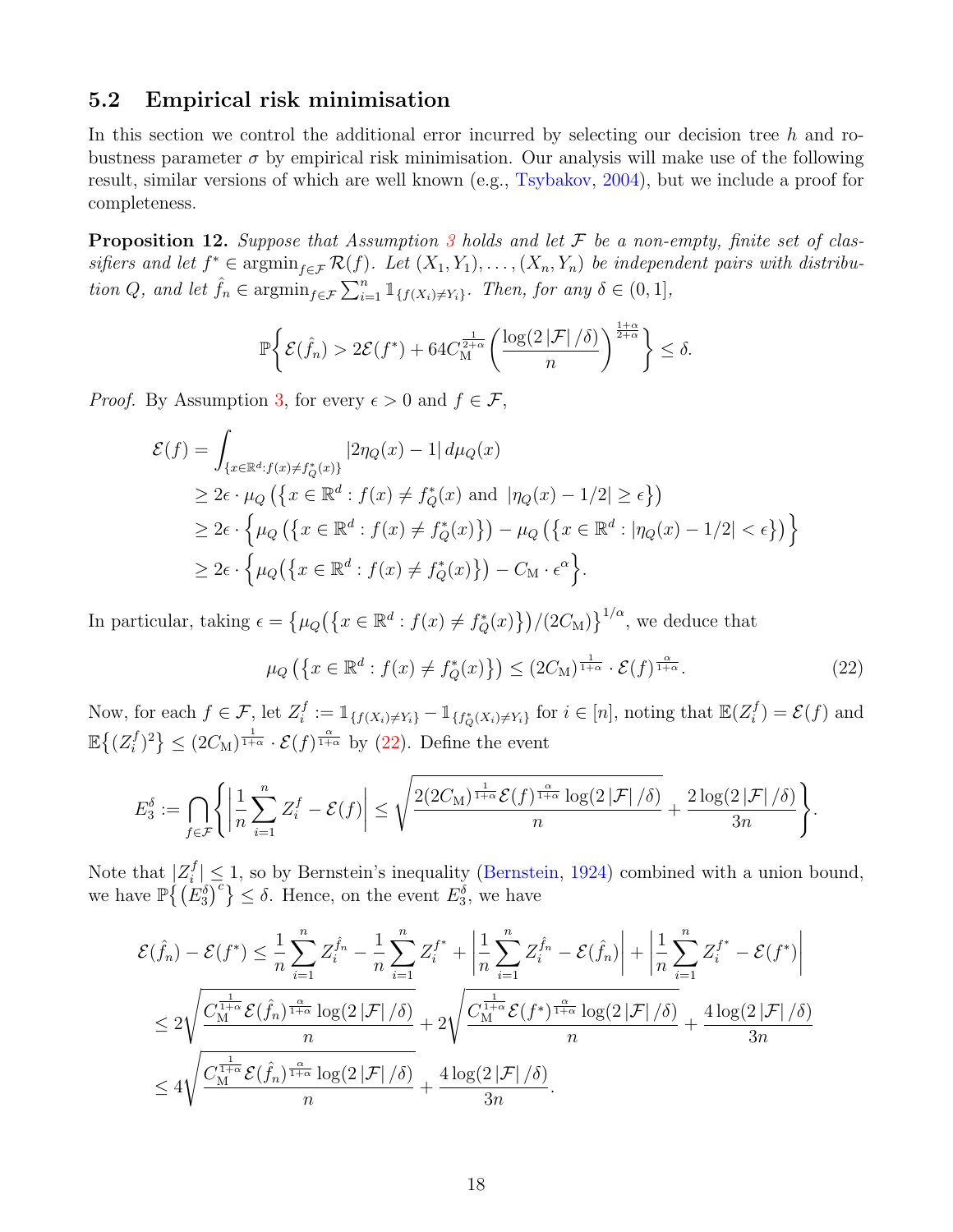Thus, by considering separately the cases  $\mathcal{E}(\hat{f}_n) \leq 2\mathcal{E}(f^*)$  and  $\mathcal{E}(\hat{f}_n) > 2\mathcal{E}(f^*)$ , we see that on the event  $E_3^{\delta}$ ,

$$
\mathcal{E}(\hat{f}_n) \le 2\mathcal{E}(f^*) + 64C_M^{\frac{1}{2+\alpha}} \left(\frac{\log(2|\mathcal{F}|/\delta)}{n}\right)^{\frac{1+\alpha}{2+\alpha}},
$$

 $\Box$ 

 $\Box$ 

as required.

In order to apply Proposition [12,](#page-17-1) we will first derive a bound on the number of possible decision tree functions over  $\mathcal{D}_P$ . Recall for  $L \in \mathbb{N}$  that  $\mathcal{H}_L$  denotes the set of decision tree functions  $h: \mathbb{R}^d \to (0,1)$  to be those of the form  $x \mapsto \tau_{\ell(x)}$  for some  $\{\mathcal{X}_1, \ldots, \mathcal{X}_L\} \in \mathbb{T}_L$  with leaf function l, and some  $(\tau_1, \ldots, \tau_L) \in \{0, 1/n_P, 2/n_P, \ldots, 1\}^L$ . Given a set  $S \subseteq \mathbb{R}^d$ , we let  $h|_{\mathcal{S}} : \mathcal{S} \to (0, 1)$ denote the restriction of h to  $S$ .

<span id="page-18-0"></span>**Lemma 13.** Let  $S \subseteq \mathbb{R}^d$  be a set of cardinality at most  $n_P$ , and let  $L \in \mathbb{N}$ . Then the set  $\{h|_{\mathcal{S}} : h \in \mathcal{H}_L\}$  has cardinality at most  $\{Ld(n_P + 1)\}^{2L}$ .

*Proof.* For the proof, let  $\mathbb{L}_L$  denote the set of leaf functions  $\ell : \mathbb{R}^d \to \{1, \ldots, L\}$  corresponding to decision tree partitions  $\{\mathcal{X}_1,\ldots,\mathcal{X}_L\} \in \mathbb{T}_L$ . We begin by bounding the cardinality of the set of restricted leaf functions  $\{\ell|_{\mathcal{S}} : \ell \in \mathbb{L}_L\}$ . Observe that each restricted leaf function  $\ell_{\mathcal{S}}$  may be constructed recursively by a sequence of  $L-1$  splits. Each split point may be specified by choosing

- (a) one of at most  $L 1$  existing leaf nodes;
- (b) one of  $d$  dimensions to split along;
- (c) one of at most  $n_P + 1$  possible split points.

Hence,  $|\{\ell|_{\mathcal{S}} : \ell \in \mathbb{L}_L\}| \leq \{(L-1)d(n_P+1)\}^{L-1}$ . Moreover, there are at most  $(n_P+1)^L$  possible choices for  $(\tau_1, \ldots, \tau_L) \in \{0, 1/n_P, 2/n_P, \ldots, 1\}^L$ . Since each  $h|_{\mathcal{S}}$  is of the form  $x \mapsto \tau_{\ell|_{\mathcal{S}}(x)}$  for some  $\ell |_{\mathcal{S}}$  with  $\ell \in \mathbb{L}_L$  and  $(\tau_1, \ldots, \tau_L) \in \{0, 1/n_P, 2/n_P, \ldots, 1\}^L$ , the result follows.  $\Box$ 

<span id="page-18-1"></span>Corollary 14. Fix  $\mathcal{D}_P = ((X_1^P, Y_1^P), \ldots, (X_{n_P}^P, Y_{n_P}^P)) \in (\mathbb{R}^d \times \{0, 1\})^{n_P}$ . For every  $L \in \mathbb{N}$  and  $\sigma > 0$ , we have  $|\{\hat{f}_{\sigma,h}^P : h \in \mathcal{H}_L\}| \leq {\{Ld(n_P+1)\}}^{2L}$ , where  $\hat{f}_{\sigma,h}^P$  is defined in [\(16\)](#page-11-3).

*Proof.* Let  $S = \{X_i^P\}_{i=1}^{n_P}$ . Observe from the definition [\(10\)](#page-8-1) that  $\hat{m}_{k,h_0}^P = \hat{m}_{k,h_1}^P$  whenever  $h_0|_{\mathcal{S}} =$  $h_1|_{\mathcal{S}}$ . Hence, by [\(11\)](#page-8-2) and [\(16\)](#page-11-3) the same is true of  $\hat{k} \equiv \hat{k}_{\sigma,h}^P(\cdot)$  and  $\hat{f}_{\sigma,h}^P$ . Thus, by Lemma [13,](#page-18-0) we have

$$
\left|\{\hat{f}_{\sigma,h}^P : h \in \mathcal{H}_L\}\right| = \left|\{\hat{f}_{\sigma,h|_{\mathcal{S}}}^P : h \in \mathcal{H}_L\}\right| \le \left|\{h|_{\mathcal{S}} : h \in \mathcal{H}_L\}\right| \le \left\{Ld(n_P+1)\right\}^{2L},
$$

as required.

Recall from [\(16\)](#page-11-3) that  $\hat{f}_{\sigma,L}^P(\cdot) = \mathbb{1}_{\{\hat{m}_{\hat{k},\hat{h}}^P(\cdot) \geq 0\}},$  where  $\hat{k} \equiv \hat{k}_{\sigma,\hat{h}}^P(\cdot)$  is defined in [\(11\)](#page-8-2), and where  $\hat{h} \in \mathcal{H}_L$  is selected by empirical risk minimisation over  $\mathcal{D}_Q^0$  as in [\(12\)](#page-9-2). We are now in position to apply Proposition [12](#page-17-1) to obtain the main conclusion of this subsection.

<span id="page-18-2"></span>**Proposition 15.** Fix  $\theta^{\sharp} = (\Delta, \phi, L^*, \theta) \in \Theta^{\sharp}$ , where  $\theta = (d_Q, \gamma_Q, d_P, \gamma_P, C_{P,Q}, \alpha, C_M, \beta, C_S)$ , with  $\beta/(2\beta+d_P) < \gamma_P$ , and  $(P,Q) \in \mathcal{P}_{\theta^{\sharp}}$ . There exists  $C'_{\theta} > 0$ , depending only on  $\theta$ , such that for every  $\delta \in (0,1)$ , if we set  $\sigma^* = \min\left\{ \lceil 3\log_+^{1/2}(n_P/\delta) \rceil, n_P \right\}$ , then with probability at least  $1-2\delta$ , we have

$$
\mathcal{E}(\hat{f}_{\sigma^*,L^*}^P) \le C_\theta' \Bigg\{ \bigg(\frac{\log_+(n_P/\delta)}{\phi^2 \cdot n_P}\bigg)^{\frac{\beta \gamma_P(1+\alpha)}{\alpha\beta + \gamma_P(2\beta + d_P)}} + \bigg(\frac{\Delta}{\phi}\bigg)^{1+\alpha} + \bigg(\frac{L^* \log_+(L^* d n_P/\delta)}{n_Q}\bigg)^{\frac{1+\alpha}{2+\alpha}} \Bigg\}.
$$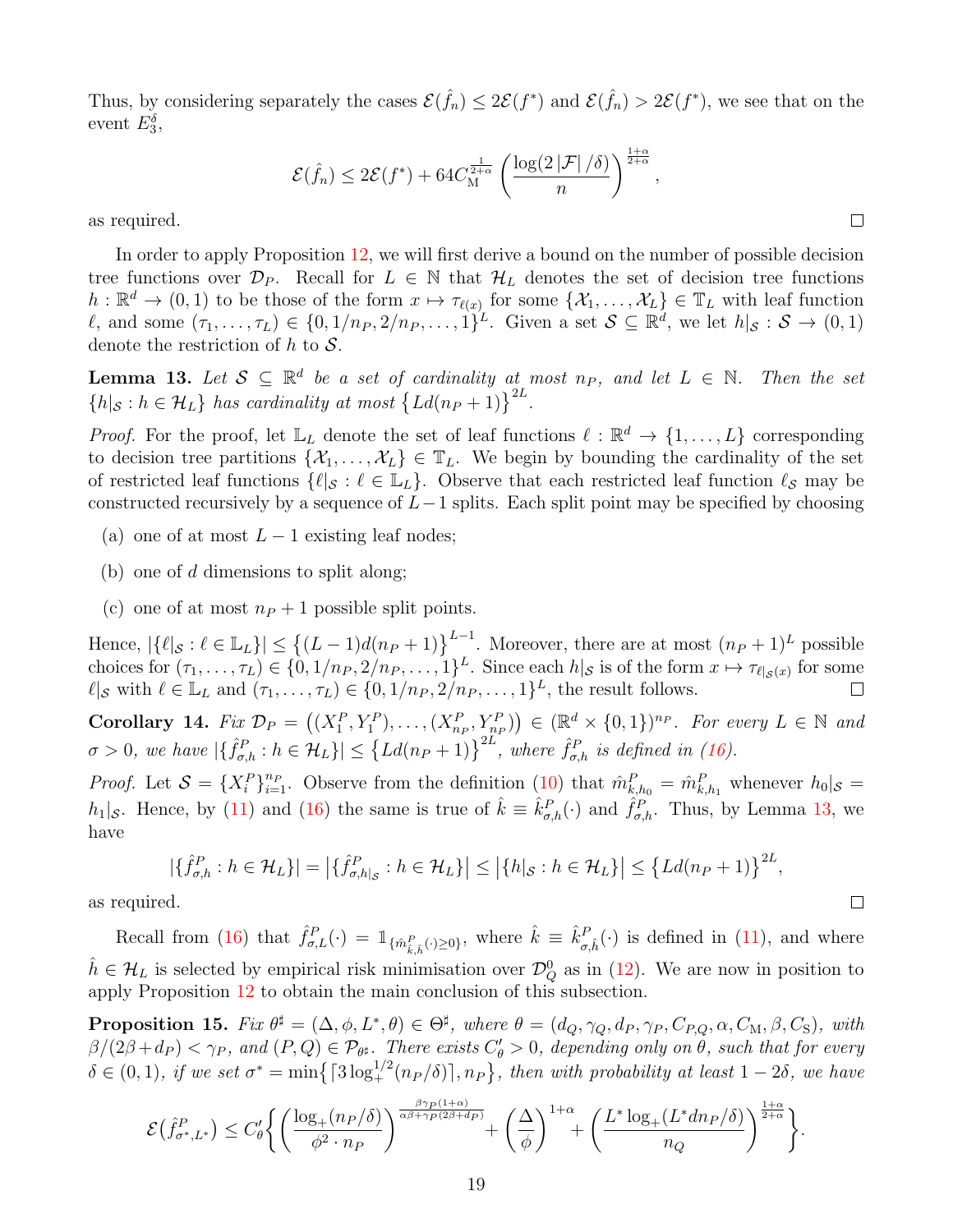*Proof.* Recalling  $\tilde{C}_{\theta}$  from Proposition [3,](#page-11-0) by Proposition [12](#page-17-1) combined with Corollary [14,](#page-18-1) we can find  $C'_{\theta} \geq 2\tilde{C}_{\theta}$ , depending only on  $\theta$ , such that

$$
\mathbb{P}\bigg\{\mathcal{E}\big(\hat{f}_{\sigma^*,L^*}^P\big) > 2\mathcal{E}\big(\hat{f}_{\sigma^*,h^*}^P\big) + C_{\theta}'\bigg(\frac{L^*\log_+(L^*dn_P/\delta)}{n_Q}\bigg)^{\frac{1+\alpha}{2+\alpha}}\,\bigg|\,\mathcal{D}_P\bigg\} \le \delta.
$$

Moreover, by Proposition [3,](#page-11-0)

$$
\mathbb{P}\bigg[\mathcal{E}\big(\hat{f}_{\sigma^*,h^*}^P\big) > \tilde{C}_{\theta}\bigg\{\bigg(\frac{\log_+(n_P/\delta)}{\phi^2\cdot n_P}\bigg)^{\frac{\beta\gamma_P(1+\alpha)}{\alpha\beta+\gamma_P(2\beta+d_P)}}+\bigg(\frac{\Delta}{\phi}\bigg)^{1+\alpha}\bigg\}\bigg] \leq \delta.
$$

The result follows.

### 5.3 Completion of the proofs of Theorem [2](#page-9-0) and upper bound in Theorem [1](#page-6-0)

*Proof of Theorem [2.](#page-9-0)* Since  $\hat{\mathcal{F}}^P$  and  $\hat{\mathcal{F}}^Q$  were constructed using only  $\mathcal{D}_P \cup \mathcal{D}_Q^0$  (and not  $\mathcal{D}_Q^1$ ), we may apply Proposition [12](#page-17-1) conditionally on  $\mathcal{D}_P \cup \mathcal{D}_Q^0$  and take expectations to obtain that with probability at least  $1 - \delta/4$ , we have

$$
\mathcal{E}(\hat{f}_{\text{ATL}}) \leq 2 \min \{ \mathcal{E}(\hat{f}_{\sigma^*,0}^P), \mathcal{E}(\hat{f}_{\sigma^*,L^*\wedge n_Q}^P), \mathcal{E}(\hat{f}_{\tilde{\sigma}}^Q) \} + 64 C_M^{\frac{1}{2+\alpha}} \left( \frac{\log(8|\hat{\mathcal{F}}^P \cup \hat{\mathcal{F}}^Q|/\delta)}{\lceil n_Q/2 \rceil} \right)^{\frac{1+\alpha}{2+\alpha}},
$$

where  $\sigma^* = \min\left\{ \lceil 3\log_+^{1/2}(n_P/\delta) \rceil, n_P \right\}$  and  $\tilde{\sigma} = \min\left\{ \lceil 3\log_+^{1/2}(n_Q/\delta) \rceil, n_Q \right\}$ . Now  $|\hat{\mathcal{F}}^P \cup \hat{\mathcal{F}}^Q| \leq$  $n_P^2(n_Q+1)+n_Q^2$ , so the result follows from Corollary [10,](#page-16-0) Proposition [15](#page-18-2) and Corollary [11,](#page-16-1) which give the required high-probability bounds for  $\mathcal{E}(\hat{f}^P_{\sigma^*,0}), \mathcal{E}(\hat{f}^P_{\sigma^*,L^*\wedge n_Q})$  and  $\mathcal{E}(\hat{f}^Q_{\tilde{\sigma}})$  $\tilde{\sigma}^{Q}$ ) respectively.  $\Box$ 

Proof of upper bound in Theorem [1.](#page-6-0) We consider four cases. First, if  $A_{n_P,n_Q}^{\text{U}}$  =  $\min\{A^{\text{U}}_{n_P,n_Q},B^{\text{U}}_{n_Q},1\}$  and  $\left(L^*a_1^{\text{U}}/n_Q\right)^{\frac{1+\alpha}{2+\alpha}} \leq (1-\phi)^{1+\alpha}$ , then the result follows by taking  $\delta=n_Q^{-\frac{1+\alpha}{2+\alpha}}$ in Proposition [15.](#page-18-2) Second, if  $A^{\text{U}}_{n_P,n_Q} = \min\{A^{\text{U}}_{n_P,n_Q},B^{\text{U}}_{n_Q},1\}$  and  $(L^*a_1^{\text{U}}/n_Q)^{\frac{1+\alpha}{2+\alpha}} > (1-\phi)^{1+\alpha}$ , then the result follows by taking  $\delta = n_P^{-\frac{1+\alpha}{2+\alpha}}$  in Corollary [10.](#page-16-0) Third, if  $B_{n_Q}^{\rm U} = \min\left\{A_{n_P,n_Q}^{\rm U},B_{n_Q}^{\rm U},1\right\}$ , then the result follows by taking  $\delta = n_Q^{-\frac{1+\alpha}{2+\alpha}}$  in Corollary [11.](#page-16-1) Finally,  $\min\{A_{n_P,n_Q}^{\rm U},B_{n_Q}^{\rm U}\} > 1$ , then the result follows from the fact that the excess risk of any data-dependent classifier is at most 1.  $\Box$ 

## <span id="page-19-0"></span>6 Proof of the lower bound in Theorem [1](#page-6-0)

The proof of the lower bound in Theorem [1](#page-6-0) begins with a version of Assouad's lemma for transfer learning (Section [6.1\)](#page-20-0) that translates the problem into one of constructing an appropriate family of distributions indexed by a hypercube. To apply this lemma, we first construct the respective marginal distributions (Section  $6.2$ ) and then the corresponding regression functions (Section  $6.3$ ). The lower bound is finally obtained via two applications of these results, reflecting the different challenges of estimating the decision tree function (Section [6.4\)](#page-26-0) and the source regression function  $(Section 6.5).$  $(Section 6.5).$  $(Section 6.5).$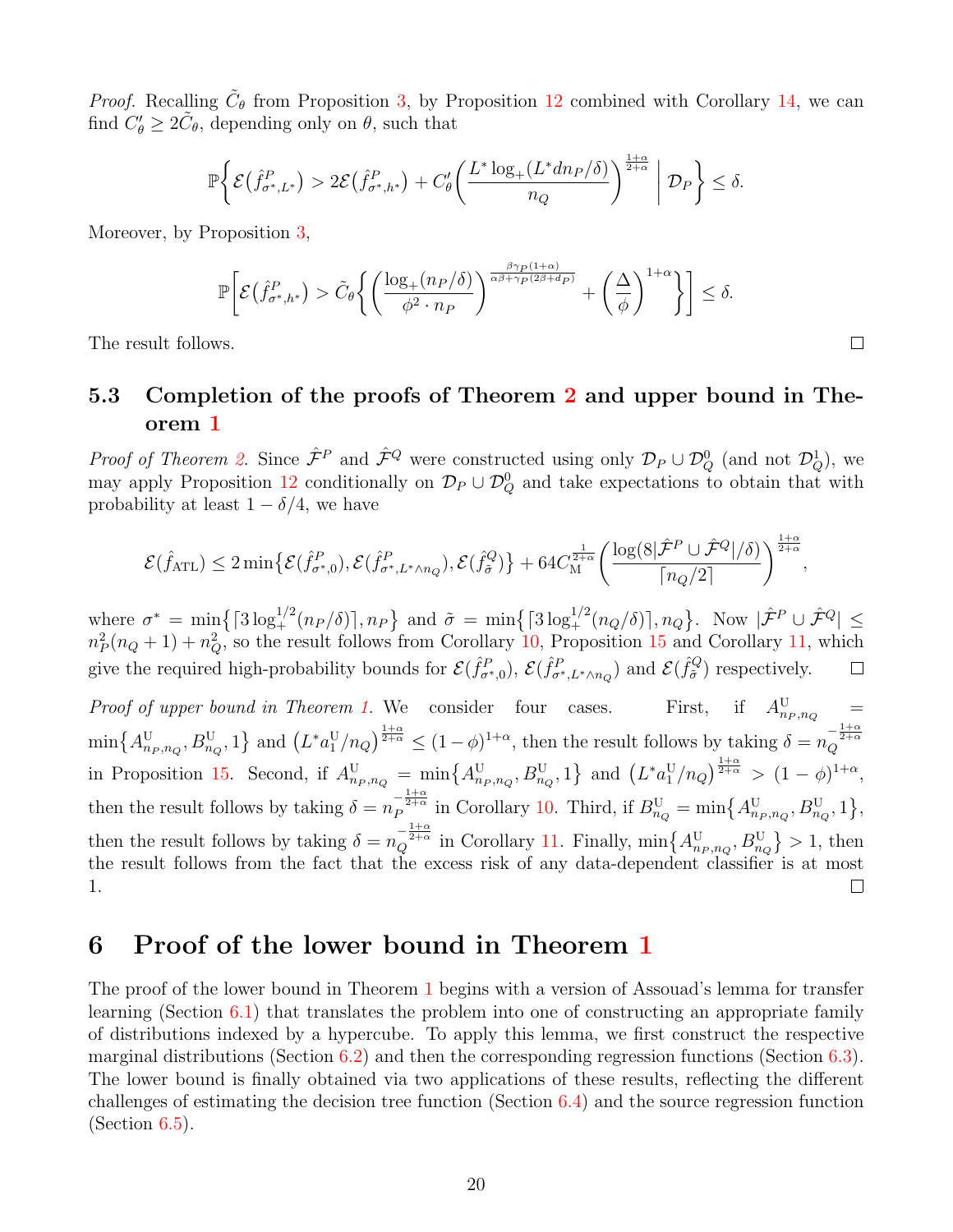#### <span id="page-20-0"></span>6.1 Assouad's lemma for transfer learning

The following result is a variant of Assouad's lemma (e.g. [Yu](#page-46-12) [\(1997,](#page-46-12) Lemma 2), [Kim](#page-44-15) [\(2020,](#page-44-15) Section 3.12)), adapted to our setting.

<span id="page-20-1"></span>**Lemma 16.** Let  $P$  be a set of pairs of distributions  $(P,Q)$ , each on  $\mathbb{R}^d \times \{0,1\}$ . Let  $n_P$ ,  $n_Q \in \mathbb{N}_0$ ,  $m \in \mathbb{N}, \ \Sigma = \{-1, 1\}^m, \ (x_t)_{t \in [m]} \in (\mathbb{R}^d)^m, \ \epsilon_P, \ \epsilon_Q \in [0, 1/4], \ u_P, \ u_Q \in [0, 1/m], \ v_P, \ v_Q \in [0, 1] \$ and  $\{(P^{\sigma}, Q^{\sigma}) : \sigma \in \Sigma\} \subseteq \mathcal{P}$  with respective regression functions  $\eta_{P}^{\sigma} : \mathbb{R}^{d} \to [0,1], \eta_{Q}^{\sigma} : \mathbb{R}^{d} \to [0,1]$  and marginals  $\mu_P$ ,  $\mu_Q$  on  $\mathbb{R}^d$  satisfy:

(*i*)  $2^5(n_P u_P \epsilon_P^2 + n_Q u_Q \epsilon_Q^2) \leq 1;$ 

(*ii*) 
$$
\epsilon_P(2v_P - 1) = \epsilon_Q(2v_Q - 1) = 0;
$$

- (iii) for  $t \in [m]$ , we have  $\mu_P(\lbrace x_t \rbrace) = u_P$  and  $\mu_Q(\lbrace x_t \rbrace) = u_Q$ ;
- (iv) for  $\sigma = (\sigma_1, \ldots, \sigma_m) \in \Sigma$  and  $t \in [m]$ , we have  $\eta_P^{\sigma}(x_t) = v_P + \sigma_t \cdot \epsilon_P$  and  $\eta_Q^{\sigma}(x_t) = v_Q + \sigma_t \cdot \epsilon_Q$ ;
- (v) for  $\sigma$ ,  $\sigma' \in \Sigma$ ,  $x \in \text{supp}(\mu_P) \setminus \{x_t\}_{t \in [m]},$  we have  $\eta_P^{\sigma}(x) = \eta_P^{\sigma'}$  $_{P}^{\sigma'}(x)$ ; moreover, for  $x \in \text{supp}(\mu_Q) \setminus$  ${x_t}_{t\in[m]},$  we have  $\eta_Q^{\sigma}(x) = \eta_Q^{\sigma'}(x)$ .

Then

$$
\inf_{\hat{f}\in\hat{\mathcal{F}}_{n_P,n_Q}(P,Q)\in\mathcal{P}}\mathbb{E}\big\{\mathcal{E}(\hat{f})\big\}\geq \frac{mu_Q\epsilon_Q}{2}.
$$

To prove Lemma [16,](#page-20-1) we introduce some additional notation and provide a preliminary lemma. For  $\sigma \in \Sigma$ , let  $\nu^{\sigma}$  denote the product measure  $(P^{\sigma})^{n_P} \times (Q^{\sigma})^{n_Q}$ . In addition, given  $\sigma = (\sigma_1, \ldots, \sigma_m) \in \Sigma$  and  $t \in [m]$ , we define  $\sigma^t = (\sigma_1^t, \ldots, \sigma_m^t) \in \Sigma$  by  $\sigma_t^t := -\sigma_t$  and  $\sigma_{t'}^t := \sigma_{t'}$  for  $t' \in [m] \setminus \{t\}.$ 

<span id="page-20-2"></span>**Lemma 17.** In the setting of Lemma [16,](#page-20-1) we have  $TV(\nu^{\sigma}, \nu^{\sigma^t}) \leq 1/2$  for every  $\sigma \in \Sigma$  and  $t \in [m]$ .

*Proof.* We first show that  $KL(P^{\sigma}, P^{\sigma^t}) \leq 16u_P \epsilon_P^2$ . Without loss of generality, we assume that  $\epsilon_P > 0$ , since otherwise  $P^{\sigma^t} = P^{\sigma}$ . Thus,  $\eta_P^{\sigma^t}$  $\sigma_P^{\sigma^t}(x_t) = 1 - \eta_P^{\sigma}(x_t) = 1/2 - \epsilon_P \cdot \sigma_t$  and  $\eta_P^{\sigma^t}$  $q_P^{\sigma^t}(x) = \eta_P^{\sigma}(x)$ for all  $x \in \text{supp}(\mu_P) \setminus \{x_t\}$ . Hence,

$$
\begin{split} \text{KL}\big(P^{\sigma}, P^{\sigma^t}\big) &= \int_{\mathbb{R}^d \times \{0,1\}} \log\left(\frac{dP^{\sigma}}{dP^{\sigma^t}}\right) dP^{\sigma} \\ &= \int_{\mathbb{R}^d} \left\{ \eta_P^{\sigma}(x) \log\left(\frac{\eta_P^{\sigma}(x)}{\eta_P^{\sigma^t}(x)}\right) + \left(1 - \eta_P^{\sigma}(x)\right) \log\left(\frac{1 - \eta_P^{\sigma}(x)}{1 - \eta_P^{\sigma^t}(x)}\right) \right\} d\mu_P(x) \\ &= \left(2\eta_P^{\sigma}(x_t) - 1\right) \log\left(\frac{\eta_P^{\sigma}(x_t)}{1 - \eta_P^{\sigma}(x_t)}\right) \cdot \mu_P(\{x_t\}) \\ &= 2\epsilon_P \sigma_t \cdot \log\left(\frac{1 + 2\epsilon_P \sigma_t}{1 - 2\epsilon_P \sigma_t}\right) \cdot u_P = 2u_P \epsilon_P \cdot \log\left(\frac{1 + 2\epsilon_P}{1 - 2\epsilon_P}\right) \\ &\le \frac{8u_P \epsilon_P^2}{1 - 2\epsilon_P} \le 16u_P \epsilon_P^2, \end{split}
$$

where the penultimate inequality uses the inequality log  $a \le a-1$  for  $a \ge 1$ . By the same argument, we also have  $KL(Q^{\sigma}, Q^{\sigma^t}) \leq 16u_Q \epsilon_Q^2$ . By the additive property of Kullback–Leibler divergence for product measures, we conclude that

$$
KL(\nu^{\sigma}, \nu^{\sigma^t}) = n_P KL(P^{\sigma}, P^{\sigma^t}) + n_Q KL(Q^{\sigma}, Q^{\sigma^t}) \le 16(n_P u_P \epsilon_P^2 + n_Q u_Q \epsilon_Q^2) \le \frac{1}{2}.
$$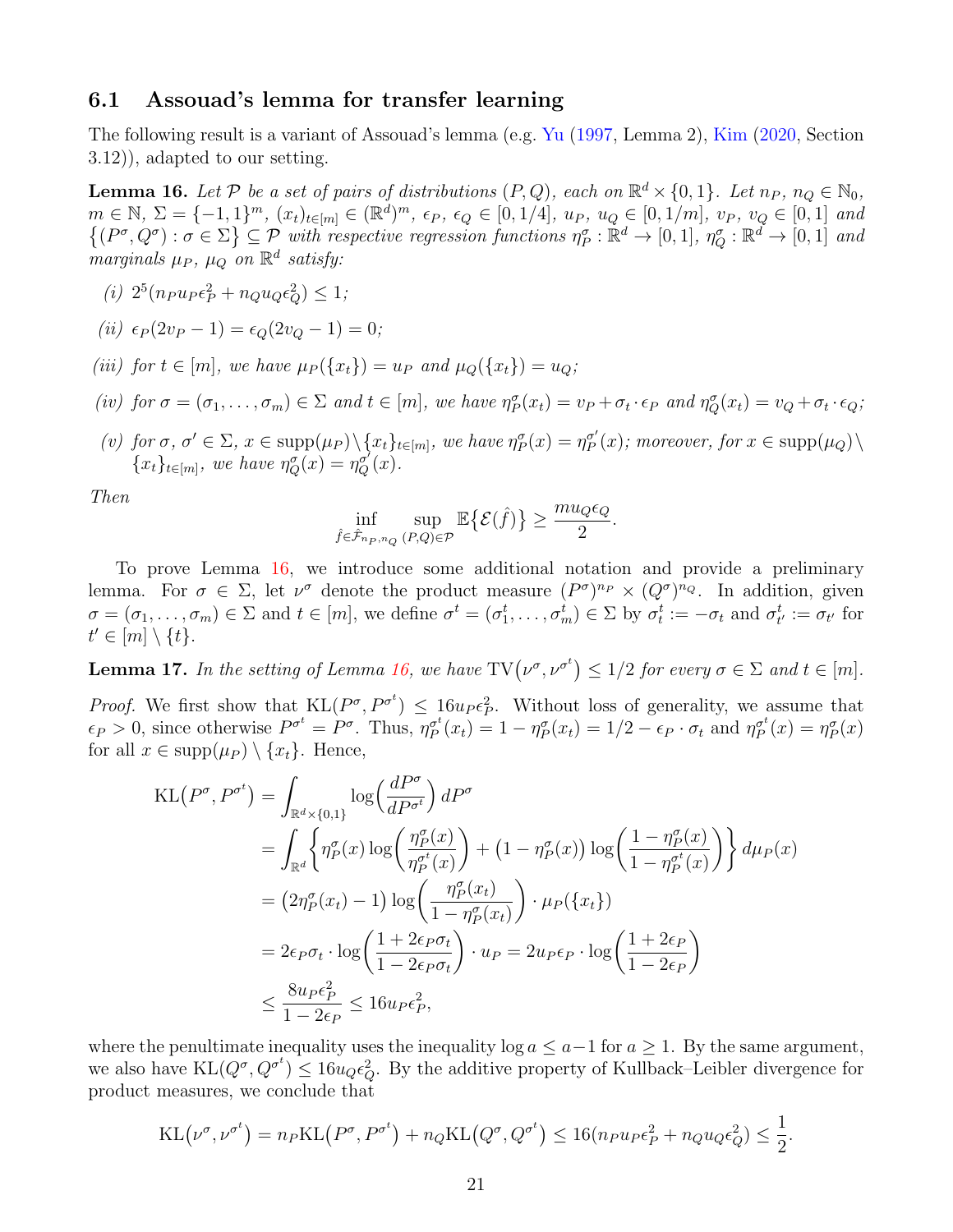Thus, by Pinsker's inequality (e.g., [Tsybakov,](#page-46-13) [2009,](#page-46-13) Lemma 2.5),

$$
TV(\nu^{\sigma}, \nu^{\sigma^t}) \le \sqrt{KL(\nu^{\sigma}, \nu^{\sigma^t})/2} \le 1/2,
$$

as required.

We now return to the proof of Lemma [16.](#page-20-1)

*Proof of Lemma [16.](#page-20-1)* Without loss of generality, we assume that  $\epsilon_Q > 0$ , so  $v_Q = 1/2$ . Fix  $\hat{f} \in$  $\hat{\mathcal{F}}_{n_P,n_Q}$ . Given  $z \in \mathcal{Z} := (\mathbb{R}^d \times \{0,1\})^{n_P} \times (\mathbb{R}^d \times \{0,1\})^{n_Q}$ , let  $\hat{f}_z : \mathbb{R}^d \to \{0,1\}$  denote the mapping obtained by taking z as the first argument in  $\hat{f}$ . Then

$$
\sup_{(P,Q)\in\mathcal{P}} \mathbb{E}\{\mathcal{E}(\hat{f})\} \ge \max_{\sigma\in\Sigma} \int_{\mathcal{Z}} \int_{\{x\in\mathbb{R}^d : \hat{f}_z(x)\neq f_{Q^{\sigma}}^*(x)\}} |2\eta_Q^{\sigma}(x) - 1| d\mu_Q(x) d\nu^{\sigma}(z)
$$
\n
$$
\ge \frac{1}{2^m} \sum_{\sigma\in\Sigma} \int_{\mathcal{Z}} \sum_{t=1}^m |2\eta_Q^{\sigma}(x_t) - 1| \cdot \mathbb{1}_{\{\hat{f}_z(x_t)\neq f_{Q^{\sigma}}^*(x_t)\}} \mu_Q(\{x_t\}) d\nu^{\sigma}(z)
$$
\n
$$
= \frac{u_Q \epsilon_Q}{2^{m-1}} \sum_{t=1}^m \sum_{\sigma\in\Sigma} \nu^{\sigma} (\{\hat{f}_z(x_t) \neq f_{Q^{\sigma}}^*(x_t)\})
$$
\n
$$
= \frac{u_Q \epsilon_Q}{2^m} \sum_{t=1}^m \sum_{\sigma\in\Sigma} \left\{ \nu^{\sigma} (\{\hat{f}_z(x_t) \neq f_{Q^{\sigma}}^*(x_t)\}) + \nu^{\sigma^t} (\{\hat{f}_z(x_t) \neq f_{Q^{\sigma^t}}^*(x_t)\}) \right\}
$$
\n
$$
\ge \frac{u_Q \epsilon_Q}{2^m} \sum_{t=1}^m \sum_{\sigma\in\Sigma} \{1 - \text{TV}(\nu^{\sigma}, \nu^{\sigma^t})\} \ge \frac{mu_Q \epsilon_Q}{2},
$$

where the penultimate inequality uses the fact that  $f^*_{Q^{\sigma^t}}(x_t) = 1 - f^*_{Q^{\sigma}}(x_t)$  and the final inequality follows from Lemma [17.](#page-20-2)  $\Box$ 

#### <span id="page-21-0"></span>6.2 Marginal construction

The marginal distributions  $\mu_P$  and  $\mu_Q$  in our lower bound construction will not vary with the vertices of our hypercube  $\Sigma$  in Lemma [16.](#page-20-1) An interesting consequence of this fact is that our lower bound in Theorem [1](#page-6-0) will continue to hold, even if these marginal distributions were known (or equivalently, if we were also provided with an infinite sample of unlabelled training data from either distribution). These measures will consist of a mixture of a discrete uniform distribution on a lattice of points in the non-negative orthant in  $\mathbb{R}^d$  and a component consisting of a uniform distribution on a  $d_Q$ -dimensional hyper-rectangle in the opposite orthant, as illustrated in Figure [2.](#page-22-0) Moreover, the lattice component of the support of  $\mu_Q$  will be a  $d_Q$ -dimensional slice within the  $d_P$ dimensional lattice component of the support of  $\mu_P$ . The structure of these marginals is designed to put as much probability mass as possible on the lattice points, as these will be the points that are difficult to classify, and will maximise the lower bound in Lemma [16.](#page-20-1) On the other hand, Condition (i) of Lemma [16](#page-20-1) constrains us to have a sufficiently large lattice that no individual point provides too much information to the learner. The component supported on the hyper-rectangle is used to ensure that the margin condition (Assumption [3\)](#page-6-2) is satisfied.

To describe the construction more formally, define  $\kappa_P := 1/(2d_P^{1/2})$  $\binom{1/2}{P}$  and  $\kappa_Q := 1/(2d_Q^{1/2})$ . For  $q \in \mathbb{N}$  and  $d_0 \in \{d_P, d_Q\}$ , let  $\widetilde{\mathcal{T}}_{q,d_0} := \{0, 1, \ldots, q-1\}^{d_0} \times \{0\}^{d-d_0} \subseteq \mathbb{R}^d$ . Now let  $(\tilde{x}_t^q)$  $_{t}^{q}$ <sub> $\big\} _{t=1}^{q^{d_{Q}}}$  be an</sub>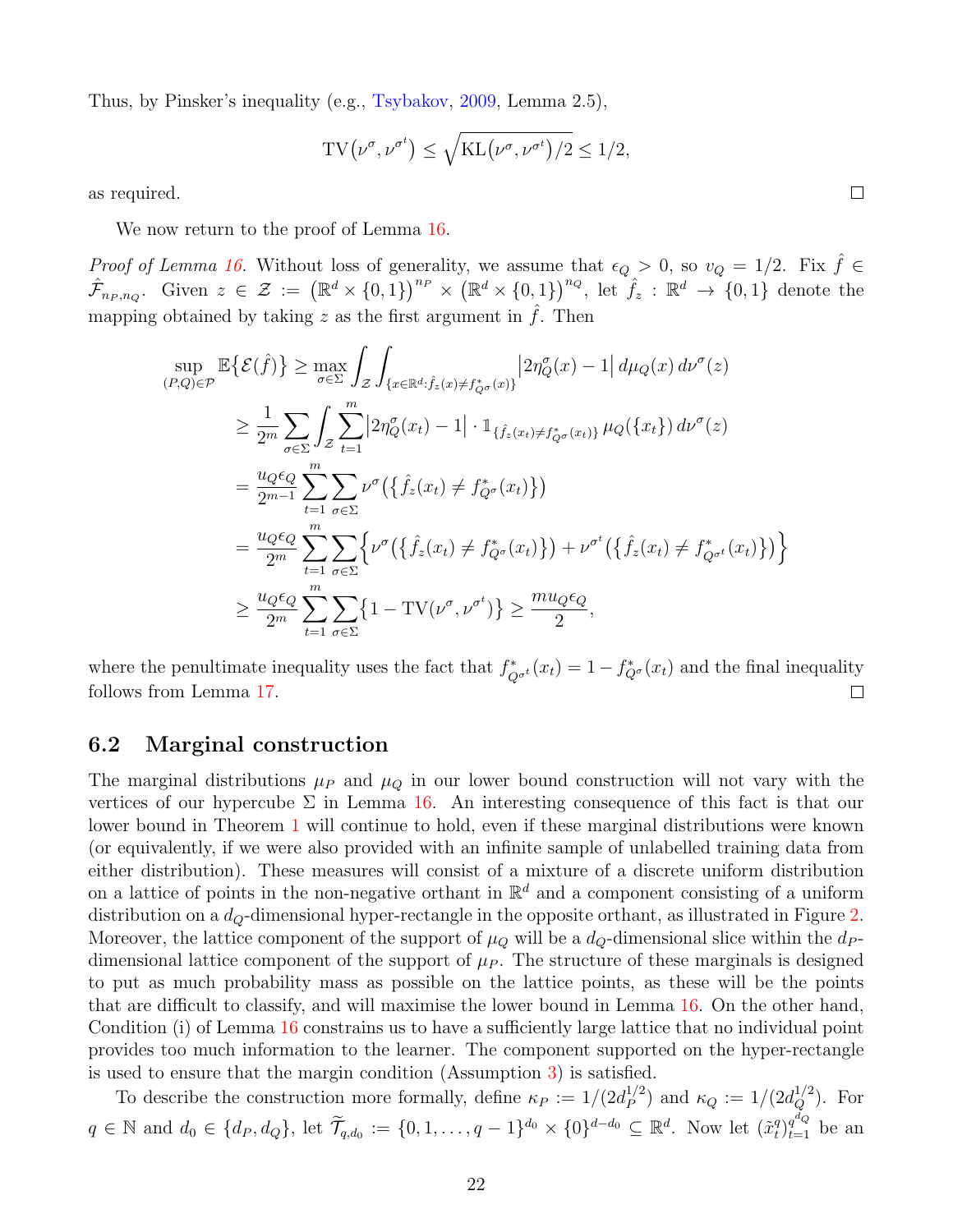<span id="page-22-0"></span>

<span id="page-22-1"></span>Figure 2: Illustration of the support of the measure  $\mu_{q,r,w,d_0}$  in [\(23\)](#page-22-1).

enumeration of the set  $\widetilde{\mathcal{T}}_{q,d_{Q}}$  and let  $(\widetilde{x}_{t}^{q})$  $\binom{q}{t}_{t-c}^{q^d F}$  $t_{t=q}^{q^{d_P}}$  be an enumeration of  $\widetilde{\mathcal{T}}_{q,d_P} \setminus \widetilde{\mathcal{T}}_{q,d_Q}$ . For each  $q \in \mathbb{N}$ ,  $r > 0, t \in [q^{d_P}]$  and  $d_0 \in \{d_P, d_Q\}$ , we let  $x_t^{q,r}$  $t^{q,r} := (r/q) \cdot \kappa_P \cdot \tilde{x}_t^q$  and  $\mathcal{T}_{q,r,d_0} := \left\{ x_t^{q,r} \right\}$  $t^{q,r}: t \in [q^{d_0}]\}.$ For a Borel subset A of  $\mathbb{R}^d$ , let  $A_{d_Q} := \{(x_1, \ldots, x_{d_Q}) : (x_1, \ldots, x_{d_Q}, 0, \ldots, 0) \in A\}$  and let  $A_{d_Q,d_P} := A \cap \left( \mathbb{R}^{d_Q} \times [0,1)^{d_P - d_Q} \times \{0\}^{d - d_P} \right)$ . Given  $q \in \mathbb{N}, w \in [0,1/2], r > 0, d_0 \in \{d_P, d_Q\}$ , we define a probability measure  $\mu_{q,r,w,d_0}$  on  $\mathbb{R}^d$  by

$$
\mu_{q,r,w,d_0}(A) := \frac{(1-w)}{\kappa_Q^{d_Q}} \mathcal{L}_{d_Q} \left( A_{d_Q} \cap \left[ -\kappa_Q (1+r), -r\kappa_Q \right]^{d_Q} \right) + \frac{w}{N_{q,r,d_0}} \sum_{t=1}^{q^{d_0}} \mathbbm{1}_{\{x_t^{q,r} \in A_{d_Q,d_P}\}},\tag{23}
$$

for Borel subsets A of  $\mathbb{R}^d$ , where  $N_{q,r,d_0} := q^{d_Q} \min\{ [q/(r\kappa_P)], q \}^{d_0-d_Q} = |(\mathcal{T}_{q,r,d_0})_{d_Q,d_P}|$ . Our marginal measures  $\mu_P$  and  $\mu_Q$  will be chosen as instances of  $\mu_{q,r,w,d_0}$  for particular choices of q, r, w and  $d_0$ ; see Corollary [21.](#page-23-0)

We begin with a couple of preliminary lemmas, before presenting the main properties of these marginal distributions in Lemma [20](#page-23-1) and Corollary [21](#page-23-0) below. This latter result provides sufficient conditions for the marginals to satisfy Assumption [2.](#page-5-3)

<span id="page-22-2"></span>**Lemma 18.** For 
$$
\kappa \in (0, d_Q^{-1/2})
$$
 and  $x \in [0, \kappa]^{d_Q}$ , we have  $\mathcal{L}_{d_Q}(\{y \in \mathbb{R}^{d_Q} : ||y - x|| < s\} \cap [0, \kappa]^{d_Q}) \ge$   
 $(\kappa s)^{d_Q}$  for all  $s \in [0, 1]$ , and  $\mathcal{L}_{d_Q}(\{y \in \mathbb{R}^{d_Q} : ||y - x|| < s\} \cap [0, \kappa]^{d_Q}) \le V_{d_Q} \cdot s^{d_Q}$  for all  $s > 0$ .

*Proof.* To prove the lower bound, we take  $x \in [0, \kappa]^{d_Q}$ ,  $s \in [0, 1]$ , and consider the map  $\psi_{x,s}$ :  $z \mapsto s \cdot (z-x) + x$  on  $\mathbb{R}^{d_Q}$ . Observe that  $\psi_{x,s}([0,\kappa]^{d_Q}) \subseteq [0,\kappa]^{d_Q}$ . On the other hand, since  $x \in \psi_{x,s}([0,\kappa]^{d_Q})$  and  $\text{diam}(\psi_{x,s}([0,\kappa]^{d_Q})) \leq s \kappa d_Q^{1/2} < s$ , we also have  $\psi_{x,s}([0,\kappa]^{d_Q}) \subseteq \{y \in \mathbb{R}^{d_Q}$ :  $||y - x|| < s$ . Hence,

$$
\mathcal{L}_{d_Q}\big(\{y\in\mathbb{R}^{d_Q}: \|y-x\|
$$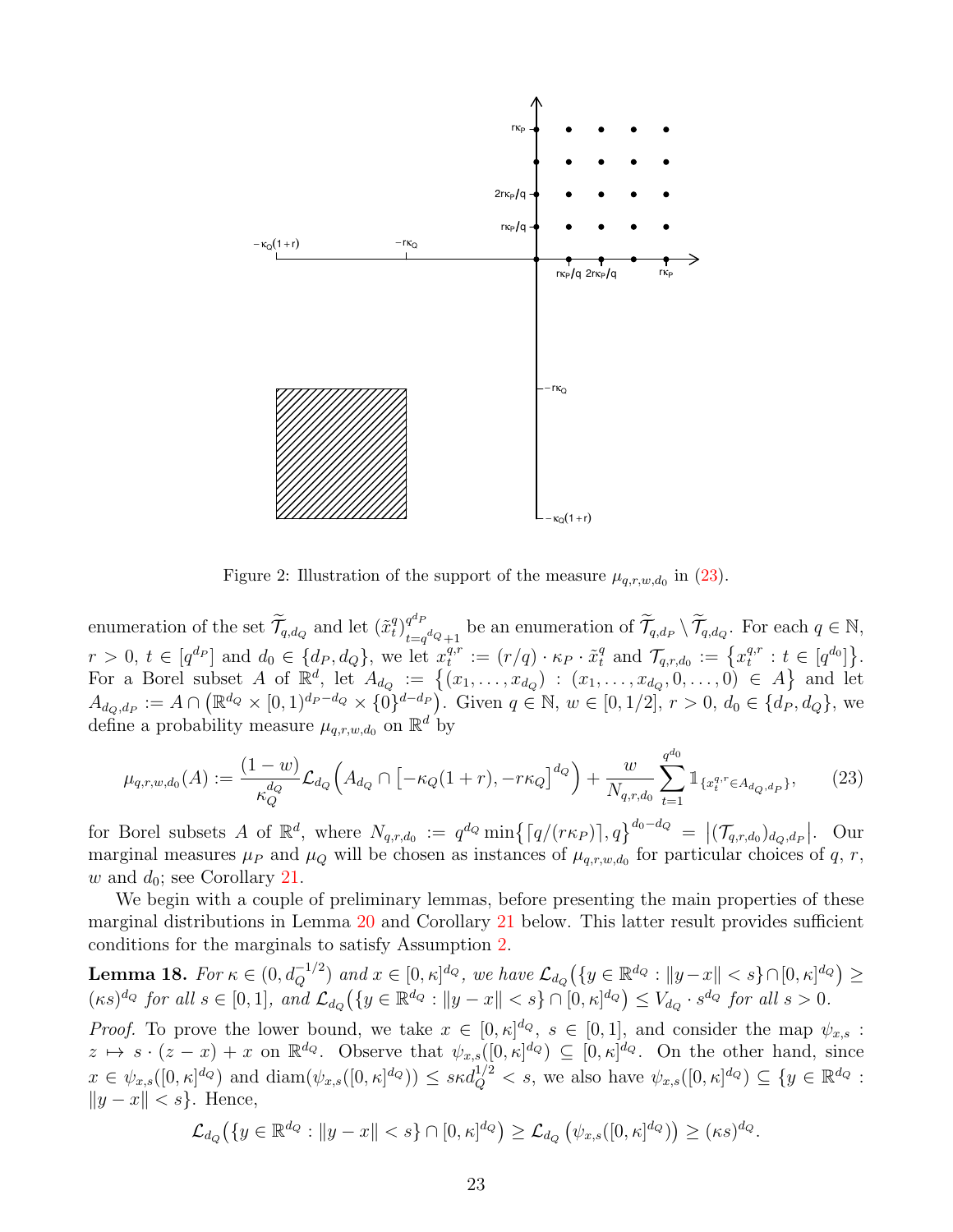The upper bound follows from the fact that  $\{y \in \mathbb{R}^{d_Q} : ||y - x|| < s\} \cap [0, 1]^{d_Q} \subseteq \{y \in \mathbb{R}^{d_Q} : \|y - x\| \le s\}$  $||y - x|| < s$ .

<span id="page-23-2"></span>**Lemma 19.** For  $q \in \mathbb{N}$ ,  $d_0 \in \{d_P, d_Q\}$ ,  $x \in \widetilde{\mathcal{T}}_{q,d_0}$  and  $s \leq 4qd_P^{1/2}$ , we have  $|\widetilde{\mathcal{T}}_{q,d_0} \cap B_s(x)| \geq$  $\{s/(2^4d_P^{1/2}$  $_{P}^{1/2})\}^{d_{0}}.$ 

*Proof.* First observe that if  $q = 1$ , then  $|\widetilde{\mathcal{T}}_{q,d_0} \cap B_s(x)| = |\{0\}| = 1 \geq \{s/(2^4 d_P^{1/2})\}$  $_{P}^{1/2}$ }<sup>d<sub>0</sub></sup>. For  $q \ge 2$ , we have  $s/(2^4d_P^{1/2})$  $\mathcal{P}_P^{1/2}$   $\leq (q-1)/2$ . Hence, for each  $x \in \mathcal{T}_{q,d_0}$ , we can find a  $d_P$ -dimensional, axis-aligned cube A with vertex x and side length  $s/(2^4d_p^{1/2})$  $\binom{1/2}{P}$  containing at least  $\lceil s/(2^4d_P^{1/2}) \rceil$  $\left[\begin{matrix}a/2\\P\end{matrix}\right]$ <sup>d<sub>0</sub></sup> elements of  $\widetilde{\mathcal{T}}_{q,d_0}$ . Thus,  $|\widetilde{\mathcal{T}}_{q,d_0} \cap B_s(x)| \geq |\widetilde{\mathcal{T}}_{q,d_0} \cap A| \geq \{s/(2^4d_P^{1/2})\}$  $_{P}^{1/2})\}$ <sup>do</sup>.

<span id="page-23-1"></span>**Lemma 20.** Let  $q \in \mathbb{N}$ ,  $r > 0$ ,  $w \in [0, 1/2]$  and  $d_0 \in \{d_P, d_Q\}$ . We have

(i) 
$$
\omega_{\mu_{q,r,w,d_0},d_0}(x) \ge 1 - w
$$
 for all  $x \in [-\kappa_Q(1+r), -r\kappa_Q]^{d_Q} \times \{0\}^{d-d_Q};$   
\n(ii)  $\omega_{\mu_{q,r,w,d_0},d_0}(x) \ge 2^{-3d_0} \cdot \min\{1, w \cdot q^{d_0} \cdot N_{q,r,d_0}^{-1} \cdot r^{-d_0}\}$  for all  $x \in \mathcal{T}_{q,r,d_Q}$ 

*Proof.* To prove (i), we take  $x \in [-\kappa_Q(1+r), -r\kappa_Q]^{d_Q} \times \{0\}^{d-d_Q}$  and  $s \in (0,1)$ . As shorthand, we write  $B := B_s(x)$ , so that  $B_{d_Q} = \{(x_1, \ldots, x_{d_Q}) : (x_1, \ldots, x_{d_Q}, 0, \ldots, 0) \in B\}$ . By Lemma [18](#page-22-2) combined with the translation invariance of Lebesgue measure, we have

.

$$
\mu_{q,r,w,d_0}(B) \ge (1-w) \cdot \kappa_Q^{-d_Q} \cdot \mathcal{L}_{d_Q}(B_{d_Q} \cap [-\kappa_Q(1+r), -r\kappa_Q]^{d_Q}) \ge (1-w) \cdot s^{d_0}.
$$

The claim (i) follows.

To prove (ii), we take  $x = x_t^{q,r} \in \mathcal{T}_{q,r,d_Q}$ . If  $s \in (0,(2r) \wedge 1]$ , then  $\tilde{s} := \{q/(r\kappa_P)\}\cdot s \leq$  $\min\left\{4qd_P^{1/2}, q/(r\kappa_P)\right\}$ , so by Lemma [19](#page-23-2) we have

$$
\mu_{q,r,w,d_0}(B_s(x)) \ge \frac{w}{N_{q,r,d_0}} \cdot \left| \mathcal{T}_{q,r,d_0} \cap B_s(x_t^{q,r}) \right| = \frac{w}{N_{q,r,d_0}} \cdot \left| \widetilde{\mathcal{T}}_{q,d_0} \cap B_{\tilde{s}}(\tilde{x}_t^q) \right|
$$
  
\n
$$
\ge \frac{w}{N_{q,r,d_0}} \cdot \left\{ \tilde{s} / (2^4 d_P^{1/2}) \right\}^{d_0} = \frac{w}{N_{q,r,d_0}} \cdot \left\{ qs / (2^4 r \kappa_P d_P^{1/2}) \right\}^{d_0}
$$
  
\n
$$
= 2^{-3d_0} \cdot w \cdot r^{-d_0} \cdot \frac{q^{d_0}}{N_{q,r,d_0}} \cdot s^{d_0}.
$$

 $d - d_Q$  $d_{\boldsymbol{Q}}$  $\overline{0,\ldots,0} \in \mathbb{R}^d$ , we have  $||x \widetilde{-r \kappa_Q, \ldots, -r \kappa_Q},$ On the other hand, if  $s \in (2r, 1]$  then with  $z_r :=$  (  $||z_r|| \leq ||x|| + ||z_r|| \leq r/2 + r/2 < s/2$ . Hence, by (i), we have  $\mu_{q,r,w,d_0}(B_s(x)) \geq \mu_{q,r,w,d_0}(B_{s/2}(z_r)) \geq$  $(1-w) \cdot (s/2)^{d_0} \geq 2^{-(d_0+1)} s^{d_0} \geq 2^{-3d_0} s^{d_0}$ , and the conclusion follows.  $\Box$ 

<span id="page-23-0"></span>**Corollary 21.** Take  $C_{P,Q} > 1$ ,  $d_Q \in [1, d]$ ,  $d_P \in [d_Q, d]$  and  $\gamma_P$ ,  $\gamma_Q > 0$ . Suppose that  $q \in \mathbb{N}$ ,  $r > 0$ , and  $w_P$ ,  $w_Q \in [0, 2^{-3d_P(\gamma_P \vee \gamma_Q)} \wedge (1 - C_{P,Q}^{-1/(\gamma_P \wedge \gamma_Q)})]$  satisfy  $w_Q(w_P \cdot q^{d_P} \cdot N_{q,r,q}^{-1})$  $\frac{(-1)}{q,r,d_P}$ )<sup>- $\gamma_P \gamma^{d_P \gamma_P} \leq 2^{-3d_P \gamma_P}$ </sup> and  $w_Q^{1-\gamma_Q} r^{d_Q \gamma_Q} \leq 2^{-3d_Q \gamma_Q}$  $w_Q^{1-\gamma_Q} r^{d_Q \gamma_Q} \leq 2^{-3d_Q \gamma_Q}$  $w_Q^{1-\gamma_Q} r^{d_Q \gamma_Q} \leq 2^{-3d_Q \gamma_Q}$ . Then Assumption 2 is satisfied for  $\mu_P = \mu_{q,r,w_P,d_P}$  and  $\mu_Q = \mu_{q,r,w_Q,d_Q}$ .

*Proof.* For the first condition of Assumption [2](#page-5-3) consider initially  $\xi \in (0, 2^{-3d_Q} \cdot \min\{1, w_Q \cdot r^{-d_Q}\}]$ . Then by Lemma [20,](#page-23-1)

$$
\mu_Q\big(\big\{x\in\mathbb{R}^d:\omega_{\mu_Q,d_Q}(x)<\xi\big\}\big)=0\leq C_{P,Q}\cdot\xi^{\gamma_Q}.
$$

If  $\xi \in (2^{-3d_Q} \cdot \min\{1, w_Q \cdot r^{-d_Q}\}, 1 - w_Q]$ , then by Lemma [20](#page-23-1) again,

$$
\mu_Q\big(\big\{x\in\mathbb{R}^d:\omega_{\mu_Q,d_Q}(x)<\xi\big\}\big)=w_Q\leq C_{P,Q}\cdot 2^{-3d_Q\gamma_Q}(1\wedge w_Q^{\gamma_Q}r^{-d_Q\gamma_Q})\leq C_{P,Q}\cdot \xi^{\gamma_Q}.
$$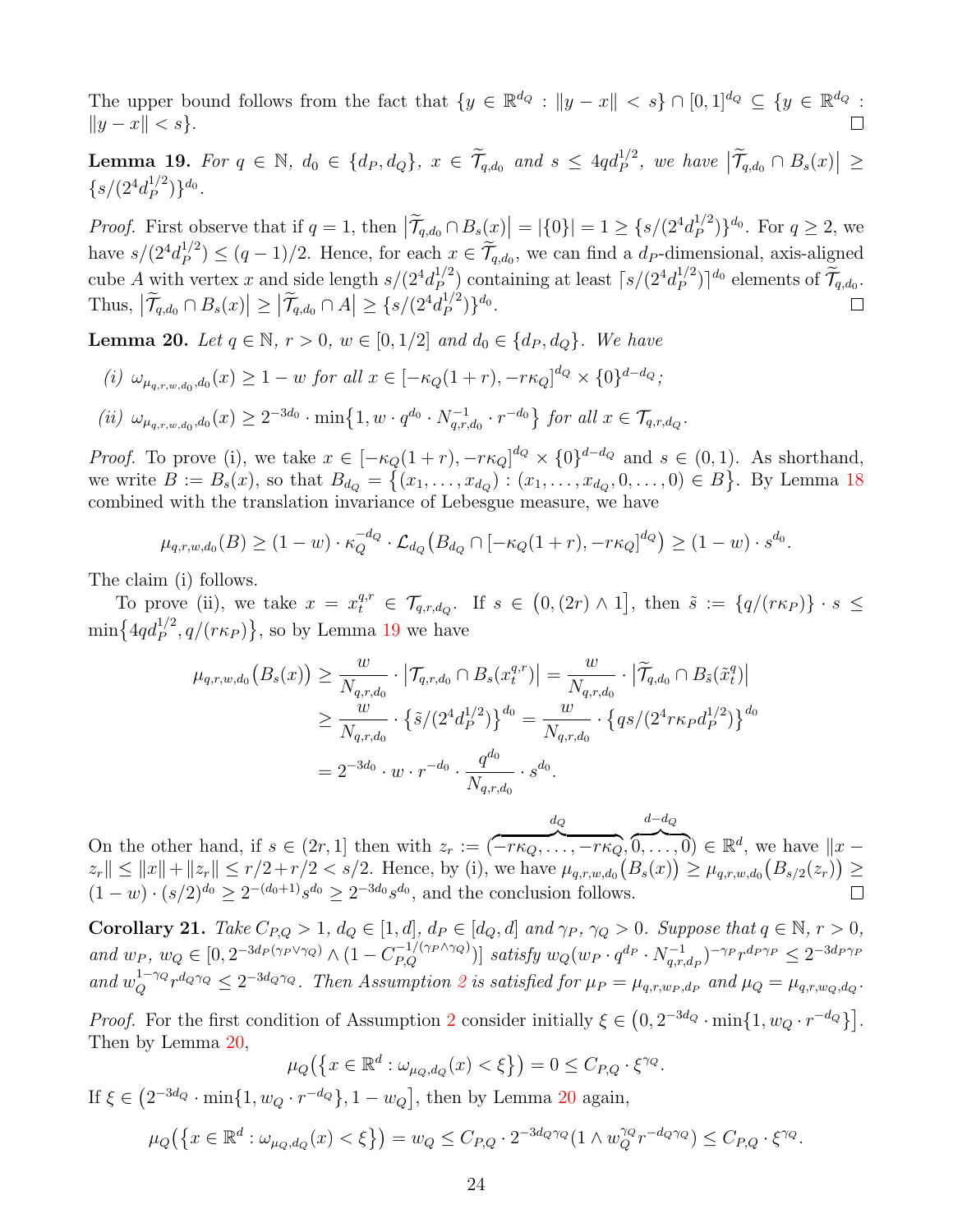Finally, if  $\xi \in (1 - w_Q, \infty)$ , then

$$
\mu_Q(\{x \in \mathbb{R}^d : \omega_{\mu_Q, d_Q}(x) < \xi\}) = 1 \le C_{P,Q} (1 - w_Q)^{\gamma_Q} \le C_{P,Q} \cdot \xi^{\gamma_Q},
$$

as required.

For the second condition of Assumption [2](#page-5-3) let  $\xi \in (0, 2^{-3d_P} \cdot \min\{1, w_P \cdot q^{d_P} \cdot N_{q,r}^{-1}\})$  $\left. \begin{array}{c} -1 \ q,r,d_P \end{array} \cdot r^{-d_P} \right\} \Big].$ Then by Lemma [20,](#page-23-1)

$$
\mu_Q\big(\big\{x\in\mathbb{R}^d:\omega_{\mu_P,d_P}(x)<\xi\big\}\big)=0\leq C_{P,Q}\cdot\xi^{\gamma_P}.
$$

If  $\xi \in (2^{-3d_P} \cdot \min\{1, w_P \cdot q^{d_P} \cdot N_{a,r}^{-1}]$  $\{q_{q,r,d_P}^{q-1} \cdot r^{-dp}\}, 1 - w_P\big],$  then by Lemma [20](#page-23-1) again,

$$
\mu_Q\big(\big\{x \in \mathbb{R}^d : \omega_{\mu_P, d_P}(x) < \xi\big\}\big) = w_Q \leq C_{P,Q} \cdot 2^{-3d_P \gamma_P} \big\{1 \wedge \big(w_P \cdot q^{d_P} \cdot N_{q,r,d_P}^{-1} \cdot r^{-d_P}\big)^{\gamma_P}\big\} \\ \leq C_{P,Q} \cdot \xi^{\gamma_P}.
$$

Finally, if  $\xi \in (1 - w_P, \infty)$ , then

$$
\mu_Q(\{x \in \mathbb{R}^d : \omega_{\mu_P, d_P}(x) < \xi\}) = 1 \le C_{P,Q} (1 - w_P)^{\gamma_P} \le C_{P,Q} \cdot \xi^{\gamma_P},
$$

 $\Box$ 

as required.

#### <span id="page-24-0"></span>6.3 Target regression function construction

We now describe a construction of a family of target regression functions that are indexed by the vertices of a hypercube as in Lemma [16.](#page-20-1) We begin by defining the restrictions of the elements of this family to the support of  $\mu_P$ ; on this set, these restrictions will be perturbations of the uninformative regression function that takes the constant value  $1/2$ . The perturbations should be as large as possible, to maximise the quantity  $\epsilon_Q$  in Lemma [16](#page-20-1) and to ensure that the margin condition (Assumption [3\)](#page-6-2) holds, but need to be small enough that the restrictions can be extended to functions on  $\mathbb{R}^d$  that satisfy the Hölder continuity condition (Assumption [4\)](#page-6-1).

Given  $\epsilon \in (0,1/8], q \in \mathbb{N}, r > 0, \sigma = (\sigma_t)_{t=1}^{q^d Q} \in \{-1,1\}^{q^{d}Q},$  we first define  $\eta_{\epsilon,q,r,\sigma}^{\circ}$ :  $[-\kappa_Q(1+r), -r\kappa_Q]^{d_Q} \times \{0\}^{d-d_Q} \cup \mathcal{T}_{q,r,d_P} \to \mathbb{R}$  by

$$
\eta_{\epsilon,q,r,\sigma}^{\circ}(x) := \begin{cases} \frac{1}{2} - 2\epsilon - \frac{1}{4} \|x - z_r\|^{\beta} & \text{if } x \in [-\kappa_Q(1+r), -r\kappa_Q]^{d_Q} \times \{0\}^{d-d_Q} \\ \frac{1}{2} + \sigma_t \cdot \epsilon & \text{if } x = x_t^{q,r} \text{ with } t \le q^{d_Q} \\ \frac{1}{2} - 2\epsilon & \text{if } x = x_t^{q,r} \text{ with } q^{d_Q} < t \le q^{d_P}, \end{cases}
$$

where  $z_r :=$  (  $d_{\boldsymbol{Q}}$  $\widetilde{-r\kappa_Q,\ldots,-r\kappa_Q},$  $d - d_Q$  $\overline{0, \ldots, 0}$ . The main results of this subsection (Corollary [23](#page-25-0) and Lemma [24\)](#page-25-1) provide sufficient conditions for an extension  $\eta_{\epsilon,q,r,\sigma}$  of  $\eta_{\epsilon,q,r,\sigma}^{\circ}$  to the whole of  $\mathbb{R}^d$  to satisfy Assumptions [4](#page-6-1) and [3](#page-6-2) respectively. Recalling that  $\kappa_P = 1/(2d_P^{1/2})$  $\binom{1/2}{P}$  and  $\kappa_Q = 1/(2d_Q^{1/2})$ , we first present a basic property of  $\eta_{\epsilon,q,r,\sigma}^{\circ}$ .

<span id="page-24-1"></span>**Lemma 22.** Let  $q \in \mathbb{N}$ ,  $r > 0$ ,  $\beta \in (0, 1]$ ,  $\sigma = (\sigma_t)_{t=1}^{q^{d_Q}} \in \{-1, 1\}^{q^{d_Q}}$  and  $\epsilon \in (0, 1/8 \wedge (1/6) \cdot (r \cdot$  $\kappa_P/q)^{\beta}$ . Then  $|\eta_{\epsilon,q,r,\sigma}^{\circ}(x)-\eta_{\epsilon,q,r,\sigma}^{\circ}(x')|\leq ||x-x'||^{\beta}$  for all  $x, x'\in [-\kappa_Q(1+r), -r\kappa_Q]^{d_Q}\times \{0\}^{d-d_Q}\cup$  $\mathcal{T}_{q,r,d_P}$ . Moreover,  $\eta_{\epsilon,q,r,\sigma}^{\circ}(x) \in [0,1]$  for all  $x \in [-\kappa_Q(1+r), -r\kappa_Q]^{d_Q} \times \{0\}^{d-d_Q} \cup \mathcal{T}_{q,r,d_P}$ .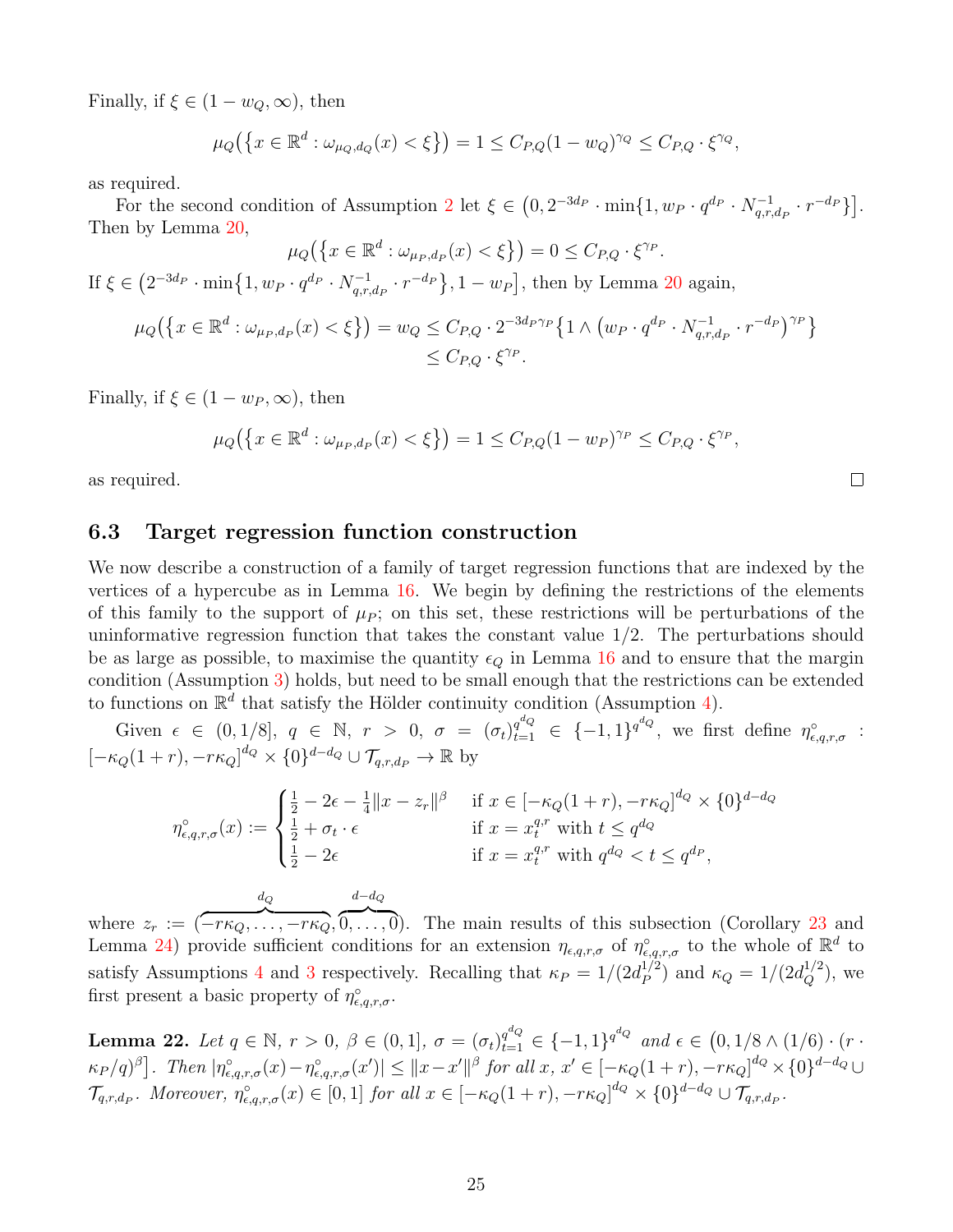Proof. To prove the first part of the lemma, we consider three cases. First, if  $x, x' \in$  $[-\kappa_Q(1+r), -r\kappa_Q]^{d_Q} \times \{0\}^{\bar{d}-d_Q}$ , then by Minkowski's inequality

$$
|\eta_{\epsilon,q,r,\sigma}^{\circ}(x) - \eta_{\epsilon,q,r,\sigma}^{\circ}(x')| = \frac{1}{4} ||x - z_r||^{\beta} - ||x' - z_r||^{\beta} \le \frac{1}{4} ||x - x'||^{\beta}.
$$

Second, if  $x \in [-\kappa_Q(1+r), -r\kappa_Q]^{d_Q} \times \{0\}^{d-d_Q}$  and  $x' \in \mathcal{T}_{q,r,d_P}$ , then

$$
|\eta_{\epsilon,q,r,\sigma}^{\circ}(x) - \eta_{\epsilon,q,r,\sigma}^{\circ}(x')| \le \frac{1}{4} \|x - z_r\|^{\beta} + 3\epsilon
$$
  

$$
\le \frac{1}{2} \{ \|x - z_r\|^{\beta} + (r \cdot \kappa_P)^{\beta} \} \le \{ \|x - z_r\| + (r \cdot \kappa_Q) \}^{\beta}.
$$
 (24)

Now let  $x_r \in \mathbb{R}^d$  denote the point where the line segment joining x and 0 meets the boundary of the convex set  $\mathcal{C}_r := [-r\kappa_Q, \infty)^{d_Q} \times \{0\}^{d-d_Q} \subseteq \mathbb{R}^d$ , and note that  $||x_r|| \geq r \cdot \kappa_Q$ . Observe that  $z_r$ is the Euclidean projection of x onto  $C_r$ . Hence

<span id="page-25-3"></span><span id="page-25-2"></span>
$$
||x - z_r|| + r \cdot \kappa_Q \le ||x - x_r|| + ||x_r|| = ||x|| \le ||x - x'||. \tag{25}
$$

The combination of [\(24\)](#page-25-2) and [\(25\)](#page-25-3) establishes the desired property in the second case.

Finally, if  $x, x' \in \mathcal{T}_{q,r,d_P}$  with  $x \neq x'$ , then

<span id="page-25-4"></span>
$$
|\eta_{\epsilon,q,r,\sigma}^{\circ}(x) - \eta_{\epsilon,q,r,\sigma}^{\circ}(x')| \le 3\epsilon \le \left(\frac{r \cdot \kappa_P}{q}\right)^{\beta} \le ||x - x'||^{\beta}.
$$

To prove the second part of the lemma, suppose first that  $x \in [-\kappa_Q(1+r), -r\kappa_Q]^{d_Q} \times \{0\}^{d-d_Q}$ . Then, since  $||x - z_r|| \leq 1$  and  $\epsilon \in (0, 1/8]$ , we must have  $\eta_{\epsilon,q,r,\sigma}^{\circ}(x) \in [0,1]$ . On the other hand, if  $x \in \mathcal{T}_{q,r,d_P}$ , then  $\eta_{\epsilon,q,r,\sigma}^{\circ}(x) \in \{1/2 - 2\epsilon, 1/2 - \epsilon, 1/2 + \epsilon\} \subseteq [0,1].$  $\Box$ 

<span id="page-25-0"></span>Corollary 23. Let  $q \in \mathbb{N}$ ,  $r > 0$ ,  $\beta \in (0,1]$ ,  $\sigma = (\sigma_t)_{t=1}^{q^{d_Q}} \in \{-1,1\}^{q^{d_Q}}$  and  $\epsilon \in (0,1/8 \wedge (1/6) \cdot (r \cdot$  $\kappa_P/q)^{\beta}$ . Then there exists a function  $\eta_{\epsilon,q,r,\sigma}:\mathbb{R}^d\to[0,1]$  such that

$$
\eta_{\epsilon,q,r,\sigma}(x) := \begin{cases} \frac{1}{2} - 2\epsilon - \frac{1}{4} \|x - z_r\|^{\beta} & \text{if } x \in [-\kappa_Q(1+r), -r\kappa_Q]^{d_Q} \times \{0\}^{d-d_Q} \\ \frac{1}{2} + \sigma_t \cdot \epsilon & \text{if } x = x_t^{q,r} \text{ with } t \le q^{d_Q} \\ \frac{1}{2} - 2\epsilon & \text{if } x = x_t^{q,r} \text{ with } q^{d_Q} < t \le q^{d_P}, \end{cases} \tag{26}
$$

and  $|\eta_{\epsilon,q,r,\sigma}(x) - \eta_{\epsilon,q,r,\sigma}(x')| \leq ||x - x'||^{\beta}$  for all  $x, x' \in \mathbb{R}^d$ . In particular, Assumption [4](#page-6-1) holds for the regression function  $\eta_Q = \eta_{\epsilon, a, r, \sigma}$  with  $C_S = 1$ .

*Proof.* By Lemma [22,](#page-24-1) the function  $\eta_{\epsilon,q,r,\sigma}^{\circ} : [-\kappa_Q(1+r), -r\kappa_Q]^{d_Q} \times \{0\}^{d-d_Q} \cup \mathcal{T}_{q,r,d_P} \to [0,1]$  is Hölder continuous with exponent  $\beta$  and constant 1 on its domain. By McShane's extension theorem [\(McShane,](#page-45-11) [1934,](#page-45-11) Corollary 1), there exists an extension  $\eta'_{\epsilon,q,r,\sigma}:\mathbb{R}^d\to\mathbb{R}$  which is Hölder continuous with exponent  $\beta$  and constant 1, and satisfies  $\eta'_{\epsilon,q,r,\sigma}(x) = \eta_{\epsilon,q,r,\sigma}^{\circ}$  for  $x \in [-\kappa_Q(1+r), -r\kappa_Q]^{d_Q} \times$  $\{0\}^{d-d_Q} \cup \mathcal{T}_{q,r,d_P}$ . The function  $\eta_{\epsilon,q,r,\sigma} : \mathbb{R}^d \to [0,1]$  given by  $\eta_{\epsilon,q,r,\sigma}(x) := \{\eta'_{\epsilon,q,r,\sigma}(x) \vee 0\} \wedge 1$  has the desired properties.  $\Box$ 

<span id="page-25-1"></span>Lemma 24. Let  $q \in \mathbb{N}$ ,  $r > 0$ ,  $\beta \in (0,1]$ ,  $\sigma = (\sigma_t)_{t=1}^{q^{d_Q}} \in \{-1,1\}^{q^{d_Q}}, \, \epsilon \in \big(0,1/8 \wedge (1/6) \cdot (r \cdot \kappa_P/q)^{\beta}\big]$ ,  $C_M \geq 1 + 2^{2d_Q/\beta} d_Q^{d_Q/2} V_{d_Q}, \ \alpha \in [0, d_Q/\beta]$  and  $w_Q \in [0, (1/2) \wedge \epsilon^{\alpha}]$ . Then Assumption [3](#page-6-2) holds whenever Q has marginal  $\mu_Q = \mu_{q,r,w_Q,d_Q}$  and regression function  $\eta_Q = \eta_{\epsilon,q,r,\sigma}$ .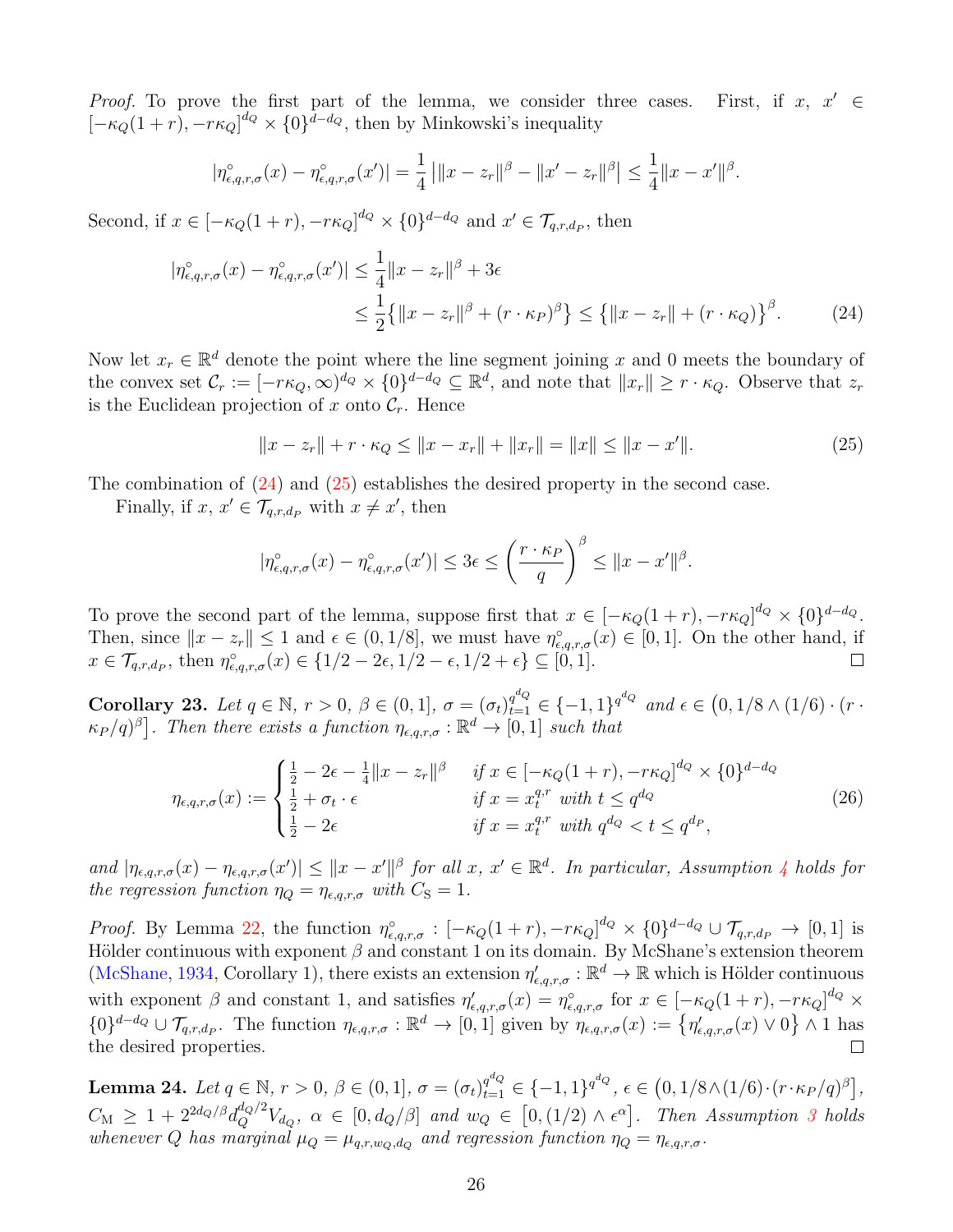*Proof.* Without loss of generality, take  $\zeta < 1$ . First suppose  $\zeta \geq \epsilon$ . By [\(26\)](#page-25-4), if  $x \in \text{supp}(\mu_Q) \setminus \mathcal{T}_{q,r,d_Q}$ and  $|\eta_Q(x) - 1/2| < \zeta$ , then  $||x - z_r|| \leq (4\zeta)^{1/\beta}$ . As shorthand, we write  $B := B_{(4\zeta)^{1/\beta}}(z_r)$ , so that  $B_{d_Q} = \{(x_1, \ldots, x_{d_Q}) : (x_1, \ldots, x_{d_Q}, 0, \ldots, 0) \in B\}$ . Hence,

$$
\mu_Q(\lbrace x \in \mathbb{R}^d : |\eta_Q(x) - 1/2| < \zeta \rbrace) \le \mu_Q(\mathcal{T}_{q,r,d_Q}) + \mu_Q(B) \\
\le w_Q + \kappa_Q^{-d_Q} \cdot \mathcal{L}_{d_Q}(B_{d_Q} \cap [-\kappa_Q(1+r), -r\kappa_Q]^{d_Q}) \\
\le \epsilon^{\alpha} + (2\kappa_Q)^{-d_Q} V_{d_Q}(4\zeta)^{d_Q/\beta} \le C_M \cdot \zeta^{\alpha}.
$$

On the other hand, if  $\zeta < \epsilon$ , then  $\mu_Q(\{x \in \mathbb{R}^d : |\eta_Q(x) - 1/2| < \zeta\}) = 0 \le C_M \cdot \zeta^{\alpha}$ , as required.  $\Box$ 

### <span id="page-26-0"></span>6.4 Difficulty of estimating the decision tree function

Lemma [25](#page-26-1) below provides an initial minimax lower bound that arises from the difficulty of estimating the decision tree function. The proof will involve the marginal distributions  $\mu_P$  and  $\mu_Q$ constructed in Section [6.2,](#page-21-0) the family of target regression functions constructed in Section [6.3,](#page-24-0) and will contain a description of the construction of the corresponding family of source regression functions that is appropriate for this lower bound. Recall the definition of  $B_{n_Q}^{\text{L}}$  from Theorem [1.](#page-6-0)

<span id="page-26-1"></span>Lemma 25. Fix  $\theta^{\sharp} = (\Delta, \phi, L^*, \theta) \in \Theta^{\sharp}$  with  $\alpha\beta \leq d_Q$ ,  $\gamma_P(1-\gamma_Q) \leq \gamma_Q$  and  $C_M \geq 1+\epsilon$  $2^{2d_{Q}/\beta}d_{Q}^{d_{Q}/2}V_{d_{Q}}.$  Then there exists  $c_{\theta,0}>0$ , depending only on  $\theta$ , such that

$$
\inf_{\hat{f}\in\hat{\mathcal{F}}_{n_P,n_Q}(P,Q)\in\mathcal{P}_{\theta^\sharp}} \mathbb{E}\big\{\mathcal{E}(\hat{f})\big\} \ge c_{\theta,0} \bigg\{\bigg(\frac{L^*}{n_Q}\bigg)^{\frac{1+\alpha}{2+\alpha}} \wedge B_{n_Q}^{\mathcal{L}} \wedge (1-\phi)^{1+\alpha}\bigg\}.\tag{27}
$$

*Proof.* Our goal is to define a particular instantiation of the construction in Lemma [16,](#page-20-1) which requires us to specify  $m \in \mathbb{N}$ ,  $(x_t)_{t \in [m]} \in (\mathbb{R}^d)^m$ ,  $\epsilon_P$ ,  $\epsilon_Q \in [0, 1/4]$ ,  $u_P$ ,  $u_Q \in [0, 1/m]$ ,  $v_P$ ,  $v_Q \in [0, 1]$ , regression functions  $\eta_P^{\sigma}: \mathbb{R}^d \to [0,1], \eta_Q^{\sigma}: \mathbb{R}^d \to [0,1]$  for  $\sigma \in \Sigma = \{-1,1\}^m$ , and marginals  $\mu_P$ ,  $\mu_Q$ on  $\mathbb{R}^d$ .

To this end, we first define some intermediate quantities that depend only on  $\theta$ . Let

$$
\rho \equiv \rho_{\theta} := \frac{\gamma_Q(d_Q - \alpha \beta) + \alpha \beta}{\gamma_Q(2\beta + d_Q) + \alpha \beta}; \quad a_1 \equiv a_{1,\theta} := 2^{-3d_P(\gamma_P \vee \gamma_Q)} \wedge (1 - C_{P,Q}^{-1/(\gamma_P \wedge \gamma_Q)});
$$
  
\n
$$
\rho_1 \equiv \rho_{1,\theta} := \frac{d_Q}{\beta(2+\alpha)} + \frac{\alpha}{\gamma_P(2+\alpha)} + 1; \quad b_1 \equiv b_{1,\theta} := \frac{2^{5\rho_1} \kappa_P^{d_P}}{8^{d_P} \cdot 6^{d_Q/\beta} \cdot 2^{5+d_P - d_Q}};
$$
  
\n
$$
\lambda \equiv \lambda_{\theta} := \frac{\alpha + 2\gamma_Q + d_Q \gamma_Q/\beta}{2+\alpha}; \quad a_2 \equiv a_{2,\theta} := 2^{5(\lambda - \gamma_Q)} \cdot 2^{-3d_Q \gamma_Q} \cdot \kappa_P^{d_Q \gamma_Q} \cdot 6^{-d_Q \gamma_Q/\beta}.
$$

Now let  $a \equiv a_{\theta} := \min\{(a_1b_1)^{1/\rho_1}, 2^5 a_1^{(2+\alpha)/\alpha}\}$  $\binom{(2+\alpha)/\alpha}{1}, \binom{1/\lambda}{2}$  $\binom{1}{2}$ ,  $2^{-(1+3\alpha)}$ ,  $2^{4-2/\alpha}$  > 0. This allows us to define

$$
q = \left\lfloor \min\left(an_Q^{\rho}, L^*\right)^{1/d_Q}\right\rfloor.
$$

Observe that  $q \ge 1$  whenever  $n_Q \ge a^{-1/\rho}$ , and we will therefore first prove the desired lower bound in this case. Now let  $m = q^{d_Q}$ , let  $\epsilon_P = 0$ , let

<span id="page-26-2"></span>
$$
\epsilon \equiv \epsilon_Q = \min\left\{ \left( \frac{m}{2^5 n_Q} \right)^{1/(2+\alpha)}, \frac{1-\phi}{4} \right\},\tag{28}
$$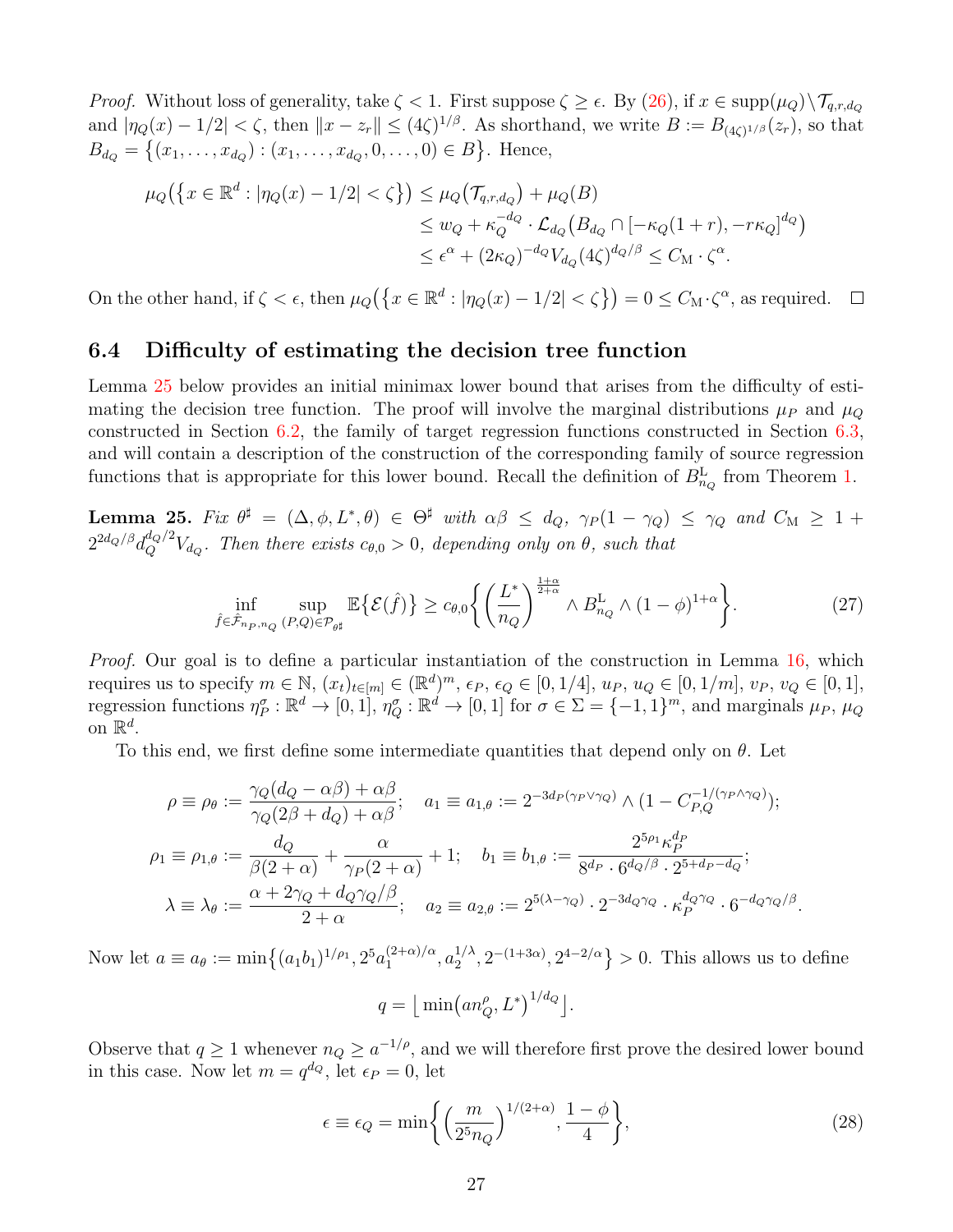let  $w_Q = \epsilon^{\alpha}$ , let  $u_Q = w_Q/m$ , let  $r = (6\epsilon)^{1/\beta}q/\kappa_P$ , let  $w_P = (8r)^{d_P}N_{q,r,d_P}q^{-d_P}w_Q^{1/\gamma_P}$  and let  $u_P = w_P / N_{q,r,d_P}$ . Set  $x_t = x_t^{q,r}$  $t_t^{q,r}$  for  $t \in [m]$ , where  $x_t^{q,r}$  $t_t^{q,r}$  is defined at the beginning of Section [6.2.](#page-21-0) Further, let  $v_P = 1/2 + \epsilon$  and  $v_Q = 1/2$ . Recalling [\(23\)](#page-22-1), we will take the marginal distributions to be  $\mu_P = \mu_{q,r,w_P,d_P}$  and  $\mu_Q = \mu_{q,r,w_Q,d_Q}$ , noting that by our choice of the first three terms in the minimum defining a, the conditions of Corollary [21](#page-23-0) hold (this uses the hypothesis that  $\gamma_P(1-\gamma_Q) \leq \gamma_Q$ , and this corollary then tells us that Assumption [2](#page-5-3) is satisfied. For  $\sigma \in \Sigma$ , let  $\eta_Q^{\sigma} = \eta_{\epsilon,q,r,\sigma}$  as defined in Corollary [23,](#page-25-0) noting that the fourth term in the minimum defining a ensures that the conditions of this corollary hold, and therefore that each  $\eta_Q^{\sigma}$  satisfies Assumption [4.](#page-6-1) Moreover, the final term in the minimum defining  $a$ , together with the hypotheses of the current lemma, guarantees that the conditions of Lemma [24](#page-25-1) hold, so the distribution  $Q^{\sigma}$  on  $\mathbb{R}^{d} \times \{0,1\}$ with marginal distribution  $\mu_Q$  and regression function  $\eta_Q^{\sigma}$  satisfies Assumption [3.](#page-6-2)

It remains to define  $\eta_P^{\sigma}$  for  $\sigma \in \Sigma$ , and to do this, we first define a decision tree partition and a family of transfer functions. Recalling the definition of  $\mathcal{T}_{q,r,d_Q}$  from the beginning of Section [6.2,](#page-21-0) let  $\{\mathcal{X}_1^*, \ldots, \mathcal{X}_{L^*}^*\} \in \mathbb{T}_{L^*}$  be such that  $\mathcal{X}_{\ell}^* \cap \mathcal{T}_{q,r,d_Q} = \{x_{\ell}^{q,r}$  $\{\ell_i^q\}$  for each  $\ell \in [m] \subseteq [L^*]$  (the fact that  $m \leq L^*$  follows from our definition of q). Define  $h : [0, 1] \to [0, 1]$  by

$$
h(z) := \begin{cases} z & \text{if } z \in [0, 1/2 - 2\epsilon] \\ 3z + 4\epsilon - 1 & \text{if } z \in [1/2 - 2\epsilon, 1/2 - \epsilon] \\ \frac{(1 - 2\epsilon)z + 4\epsilon}{1 + 2\epsilon} & \text{if } z \in [1/2 - \epsilon, 1]. \end{cases}
$$

Observe that

<span id="page-27-0"></span>
$$
\frac{h(z) - 1/2}{z - 1/2} \ge \frac{1 - 2\epsilon}{1 + 2\epsilon} \ge 1 - 4\epsilon \ge \phi
$$
\n<sup>(29)</sup>

for  $z \in [0,1] \setminus [1/2]$ , where the final bound follows from the second term in the minimum defining  $\epsilon$ . For  $\sigma = (\sigma_1, \ldots, \sigma_m) \in \Sigma$  and  $\ell \in [m]$ , define  $g_{\ell}^{\sigma} : [0, 1] \to [0, 1]$  by

$$
g_{\ell}^{\sigma}(z) := \begin{cases} z & \text{if } \sigma_{\ell} = 1 \\ h(z) & \text{if } \sigma_{\ell} = -1, \end{cases}
$$

and for  $\ell \in \{m+1,\ldots,L^*\}$ , let  $g_\ell^\sigma(z) := z$ . We can now set  $\eta_P^\sigma = g_\ell^\sigma \circ \eta_Q^\sigma$  on  $\mathcal{X}_\ell^*$ , and note that by [\(29\)](#page-27-0), Assumption [1](#page-5-1) holds for each transfer function  $g_{\ell}^{\sigma}$ .

We are now in a position to verify that our constructed marginals and family of source and target regression functions satisfy the conditions of Lemma [16](#page-20-1) with  $P = P_{\theta^{\sharp}}$ . Condition (i) holds because  $\epsilon_P = 0$  and  $2^5 n_Q u_Q \epsilon_Q^2 = 2^5 n_Q \epsilon_Q^{2+\alpha} \le 1$  by definition of  $\epsilon_Q$  in [\(28\)](#page-26-2). The verification of Condition (ii) again uses the fact that  $\epsilon_P = 0$ , and also that  $v_Q = 1/2$ . Condition (iii) follows immediately by definition of  $\mu_P$ ,  $\mu_Q$ ,  $x_t$ ,  $u_P$  and  $u_Q$ . The second part of Condition (iv) holds by definition of  $\eta_Q^{\sigma}$ , together with the definitions of  $\eta_{\epsilon,q,r,\sigma}$  in [\(23\)](#page-25-0),  $v_Q$  and  $\epsilon_Q$ . The first part of this condition uses this second part, together with the facts that  $v_P = 1/2 + \epsilon$  and  $h(1/2 - \epsilon) = 1/2 + \epsilon$ . Finally, Condition (v) holds because the restriction of  $\eta_{\epsilon,q,r,\sigma}$  in [\(26\)](#page-25-4) to  $[-\kappa_Q(1+r), -r\kappa_Q]^{d_Q} \times \{0\}^{d-d_Q}$ does not depend on  $\sigma$ , and because  $g_{\ell}^{\sigma}$  is the identity function for  $\ell \in \{m+1,\ldots,L^*\}$ .

Writing  $c'_{\theta,0} := a^{\frac{1+\alpha}{2+\alpha}}/2^{(6+d_Q)(1+\alpha)}$ , we conclude from Lemma [16](#page-20-1) that

<span id="page-27-1"></span>
$$
\inf_{\hat{f}\in\hat{\mathcal{F}}_{n_P,n_Q}(P,Q)\in\mathcal{P}}\mathbb{E}\{\mathcal{E}(\hat{f})\}\geq \frac{mu_Q\epsilon_Q}{2}\geq c'_{\theta,0}\left\{\left(\frac{L^*}{n_Q}\right)^{\frac{1+\alpha}{2+\alpha}}\wedge B_{n_Q}^{\text{L}}\wedge(1-\phi)^{1+\alpha}\right\}\tag{30}
$$

for  $n_Q \ge a^{-1/\rho}$ . But the left-hand side of [\(30\)](#page-27-1) is decreasing in  $n_Q$ , so the full result holds on setting  $c_{\theta,0} := c'_{\theta,0} \cdot 2^{-(1+\alpha)} a^{\frac{1+\alpha}{\rho(2+\alpha)}}.$  $\Box$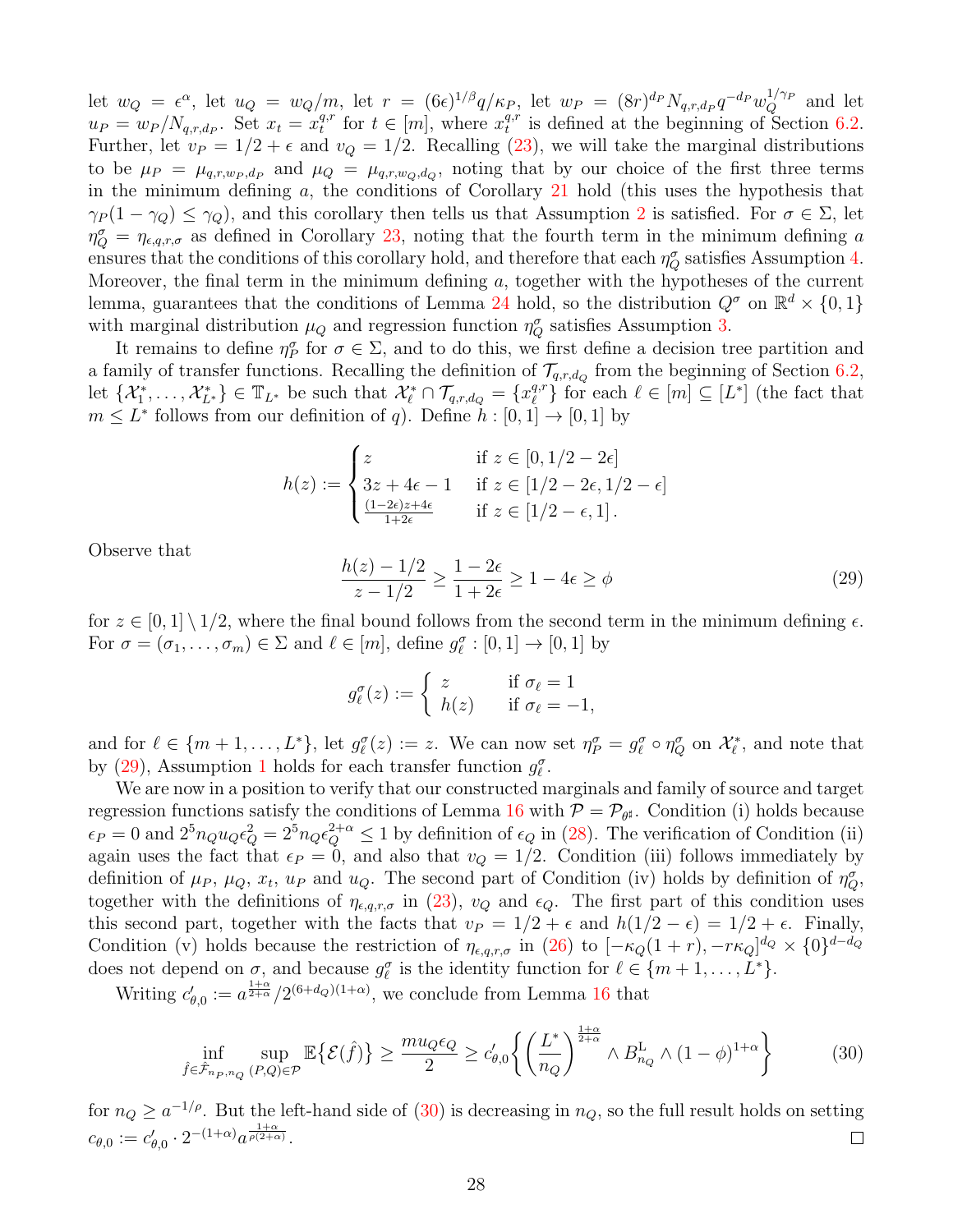### <span id="page-28-0"></span>6.5 Difficulty of estimating the source regression function and completion of the proof of the lower bound in Theorem [1](#page-6-0)

<span id="page-28-2"></span>Lemma 26. Fix  $\theta^{\sharp} = (\Delta, \phi, L^*, \theta) \in \Theta^{\sharp}$  with  $\alpha\beta \leq d_Q$ ,  $\gamma_P(1-\gamma_Q) \leq \gamma_Q$  and  $C_M \geq 1+\epsilon$  $2^{2d_{Q}/\beta}d_{Q}^{d_{Q}/2}V_{d_{Q}}$ . Then there exists  $c_{\theta,1}>0$ , depending only on  $\theta$ , such that

$$
\inf_{\hat{f}\in\hat{\mathcal{F}}_{n_P,n_Q}(P,Q)\in\mathcal{P}_{\theta^\sharp}} \mathbb{E}\big\{\mathcal{E}(\hat{f})\big\} \geq c_{\theta,1} \min\bigg\{\bigg(\frac{1}{\phi^2\cdot n_P}\bigg)^{\frac{\beta\gamma_P(1+\alpha)}{\gamma_P(2\beta+d_P)+\alpha\beta}} + \bigg(\frac{\Delta}{\phi}\bigg)^{1+\alpha}, B^{\mathrm{L}}_{n_Q}, 1\bigg\}
$$

.

*Proof.* Recalling the definition of  $a_1 = 2^{-3d_P(\gamma_P \vee \gamma_Q)} \wedge (1 - C_{P,Q}^{-1/(\gamma_P \wedge \gamma_Q)})$  from the proof of Lemma [25,](#page-26-1) we define  $a_3 := a_1^{1/d_Q}$  $_{1}^{1/d_{Q}} \cdot 6^{-1/\beta} \cdot (\kappa_{P}/16)^{d_{P}/d_{Q}}$  and let

$$
a_4 := \min\bigg\{a_3^{\frac{\beta d_Q \gamma_Q}{\gamma_Q(d_Q - \alpha \beta) + \alpha \beta}}, \frac{1}{8}, a_1^{1/\alpha}, 2^{-1/\alpha}, \left(\kappa_P^{d_P} \cdot 2^{-(6+3d_P)} \cdot 6^{-d_P/\beta}\right)^{\frac{\beta \gamma_P}{\gamma_P(2\beta + d_P) + \alpha \beta}}, \frac{a_3^{1/\alpha}}{(a_3^{d_Q} \cdot 2^{-(6+d_Q)})^{\frac{\beta \gamma_Q}{\gamma_Q(2\beta + d_Q) + \alpha \beta}}}\bigg\},\
$$

$$
\epsilon \equiv \epsilon_Q := a_4 \cdot \min\bigg(\max\bigg\{\bigg(\frac{1}{\phi^2 \cdot n_P}\bigg)^{\frac{\beta \gamma_P}{\gamma_P(2\beta + d_P) + \alpha \beta}}, \frac{\Delta}{\phi}\bigg\}, \bigg(\frac{1}{n_Q}\bigg)^{\frac{\beta \gamma_Q}{\gamma_Q(2\beta + d_Q) + \alpha \beta}}\bigg\}.
$$

Take  $q := \Big| a_3 \cdot \epsilon^{-\frac{\gamma_Q(d_Q - \alpha\beta) + \alpha\beta}{\beta d_Q \gamma_Q}}$  $\frac{\partial^{2} \left( \alpha \right)}{\partial d_{Q} \gamma_{Q}}$ . We will initially assume that  $n_Q \geq 1$ , which means that  $\epsilon \leq$  ${}^{\beta d}Q$ γ $Q$ 

a  $\gamma_Q(d_Q-\alpha\beta)+\alpha\beta$  $3^{2Q(dQ-\alpha\beta)+\alpha\beta}$  so  $q \ge 1$ . Further define  $m = q^{dQ}$ , let  $\epsilon_P = (\phi \cdot \epsilon - \Delta) \vee 0$ , let  $w_Q = \epsilon^{\alpha}$ , let  $u_Q = w_Q/m$ , let  $r = (6\epsilon)^{1/\beta} q/\kappa_P$ , let  $w_P = (8r)^{d_P} N_{q,r,d_P} q^{-d_P} w_Q^{1/\gamma_P}$ , let  $u_P = w_P/N_{q,r,d_P}$  and let  $v_P = v_Q = 1/2$ . Set  $x_t = x_t^{q,r}$  $t_t^{q,r}$  for  $t \in [m]$ , where  $x_t^{q,r}$  $t_t^{q,r}$  is defined at the beginning of Section [6.2.](#page-21-0) We will take the marginal distributions to be  $\mu_P = \mu_{q,r,w_P,d_P}$  and  $\mu_Q = \mu_{q,r,w_Q,d_Q}$ , which, as in the proof of Lemma [25,](#page-26-1) satisfy the conditions of Corollary [21,](#page-23-0) and hence Assumption [2.](#page-5-3) For  $\sigma \in \Sigma = \{-1,1\}^m$ , let  $\eta_Q^{\sigma} = \eta_{\epsilon,q,r,\sigma}$ . Then, as in the proof of Lemma [25,](#page-26-1) the conditions of Corollary [23](#page-25-0) and Lemma [24](#page-25-1) hold, so Assumptions [4](#page-6-1) and [3](#page-6-2) are also satisfied. For  $\delta \in (0, \phi/2]$ , define  $h_{\phi,\delta} : [0,1] \to [0,1]$  by

$$
h_{\phi,\delta}(z) := \begin{cases} \phi \cdot (z - 1/2) + 1/2 + \delta & \text{if } z \in [0, 1/2 - \delta/\phi] \\ 1/2 & \text{if } z \in [1/2 - \delta/\phi, 1/2 + \delta/\phi] \\ \phi \cdot (z - 1/2) + 1/2 - \delta & \text{if } z \in [1/2 + \delta/\phi, 1], \end{cases}
$$

and for  $\delta > \phi/2$ , let  $h_{\phi,\delta}(\cdot) := 1/2$ . For  $\sigma \in \Sigma$ , we take  $\eta_P^{\sigma} = h_{\phi,\Delta} \circ \eta_Q^{\sigma}$ , and  $g_{\ell} := h_{\phi,0}$  for  $\ell \in [L^*]$ . Note that these definitions ensure that each  $g_\ell$  satisfies [\(5\)](#page-5-0), and  $\left|\eta_P^{\sigma}(x) - g_\ell(\eta_Q^{\sigma}(x))\right| \le$  $||h_{\phi,\Delta} - h_{\phi,0}||_{\infty} \leq \Delta$  for  $x \in \mathcal{X}_{\ell}$ , so Assumption [1](#page-5-1) holds.

Finally, similar (but slightly simpler) arguments to those used in the proof of Lemma [25](#page-26-1) verify that the assumptions of Lemma [16](#page-20-1) hold with  $P = P_{\theta^{\sharp}}$ , so writing  $c_{\theta,1} := a_4^{1+\alpha}/4$ , we conclude from Lemma [16](#page-20-1) that

<span id="page-28-1"></span>
$$
\inf_{\hat{f} \in \hat{\mathcal{F}}_{n_P, n_Q}(P,Q) \in \mathcal{P}} \mathbb{E}\{\mathcal{E}(\hat{f})\} \ge \frac{m u_Q \epsilon_Q}{2}
$$
\n
$$
\ge c_{\theta,1} \min \left\{ \left(\frac{1}{\phi^2 \cdot n_P} \right)^{\frac{\beta \gamma_P(1+\alpha)}{\gamma_P(2\beta + d_P) + \alpha \beta}} + \left(\frac{\Delta}{\phi} \right)^{1+\alpha}, B_{n_Q}^{\mathcal{L}} \right\} \tag{31}
$$

whenever  $n_Q \geq 1$ . But the left-hand side of [\(31\)](#page-28-1) is decreasing in  $n_Q$ , so the full result follows.  $\Box$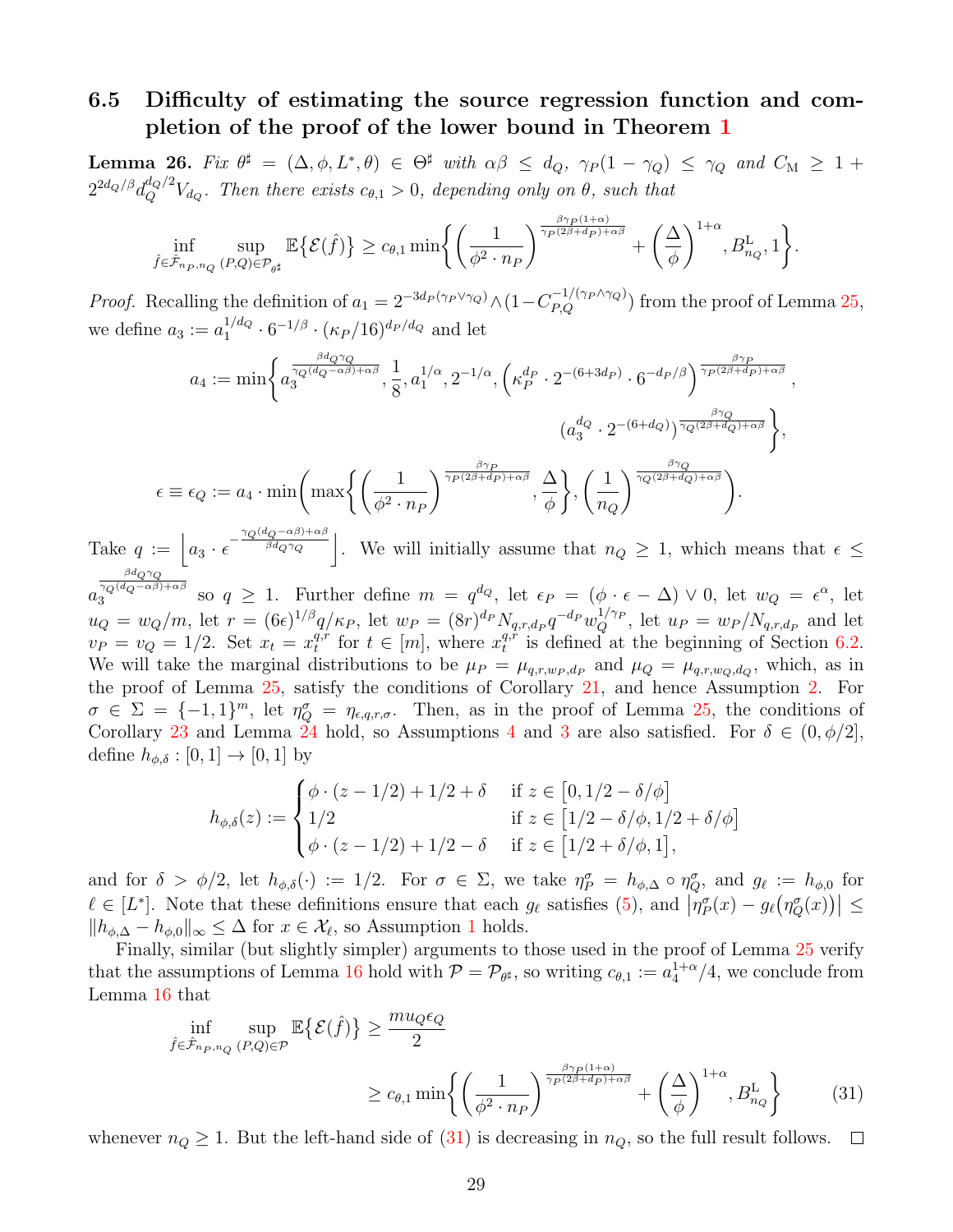## A Auxiliary results

### A.1 Understanding the first part of Assumption [2](#page-5-3)

The goal of this subsection is to provide several results to understand the first part of the tail assumption (Assumption [2\)](#page-5-3). We begin with settings where the super-level sets of our marginal distribution are regular [\(Audibert and Tsybakov,](#page-42-2) [2007\)](#page-42-2), and then consider cases where this marginal satisfies a strong minimal mass assumption [\(Gadat et al.,](#page-44-8) [2016\)](#page-44-8); in both cases we are able to relate the lower density  $\omega_{\mu,d}$  of [\(6\)](#page-5-2) to properties of the density of  $\mu$ . Other settings for which we are able to verify the first part of Assumption [2](#page-5-3) include distributions satisfying a moment condition on a separable metric space and (mixtures of) log-concave distributions.

<span id="page-29-1"></span>**Definition 2** (Regular sets). Given  $c_0, r_0 > 0$ , a set  $S \subseteq \mathbb{R}^d$  is said to be  $(c_0, r_0)$ -regular if  $\mathcal{L}_d(S \cap B_r(x)) \geq c_0 \cdot \mathcal{L}_d(B_r(x))$  for all  $r \in (0, r_0]$  and  $x \in S$ .

**Example 1.** Suppose that  $S \subseteq \mathbb{R}^d$  is a convex set with  $x_0 \in S$  such that  $B_{\lambda_0}(x_0) \subseteq S \subseteq B_{\lambda_1}(x_0)$  for some  $0 < \lambda_0 \leq \lambda_1$ . Then S is  $(c_0, r_0)$ -regular with  $c_0 = (\lambda_0/(\lambda_0 + \lambda_1))^d$  and  $r_0 = \lambda_0$ . Indeed, if we take  $x \in S$  then by convexity we have  $B_{\rho \cdot \lambda_0}(\rho \cdot x_0 + (1-\rho) \cdot x) \subseteq S$  for any  $\rho \in [0,1]$ . Given  $r \in (0,r_0]$ , we may take  $\rho_{x,r} := r/(\lambda_0 + ||x - x_0||) \in (0,1]$ , so that  $B_{\rho_{x,r} \cdot \lambda_0}(\rho_{x,r} \cdot x_0 + (1 - \rho_{x,r}) \cdot x) \subseteq B_r(x)$ . Hence,

$$
\mathcal{L}_d(S \cap B_r(x)) \geq \mathcal{L}_d(B_{\rho_{x,r} \cdot \lambda_0}(\rho_{x,r} \cdot x_0 + (1 - \rho_{x,r}) \cdot x))
$$
  

$$
\geq \left(\frac{\rho_{x,r} \cdot \lambda_0}{r}\right)^d \cdot \mathcal{L}_d(B_r(x)) \geq c_0 \cdot \mathcal{L}_d(B_r(x)),
$$

as claimed.

We also remark that regular sets behave well under unions: if  $S_0 \subseteq \mathbb{R}^d$  is  $(c_0, r_0)$ -regular and  $S_1 \subseteq \mathbb{R}^d$  is  $(c_1, r_1)$ -regular, then  $S_0 \cup S_1$  is  $(c_0 \wedge c_1, r_0 \wedge r_1)$ -regular.

<span id="page-29-0"></span>**Lemma 27.** Suppose that  $\mu$  is a probability measure on  $\mathbb{R}^d$  with density f with respect to  $\mathcal{L}_d$ . Given any  $\epsilon > 0$  we let  $S_{\epsilon} := \{x \in \mathbb{R}^d : f(x) \geq \epsilon\}$ . Suppose that there exist  $c_0 \in (0,1]$  and  $\epsilon_0 > 0$ , such that for every  $\epsilon \in (0, \epsilon_0]$ , the super-level set  $S_{\epsilon}$  is a  $(c_0, \text{diam}(S_{\epsilon}))$ -regular set. Then

$$
\mu\big(\big\{x\in\mathbb{R}^d:\omega_{\mu,d}(x)<\xi\big\}\big)\le 2\cdot\mu\big(S_{(c_0\cdot V_d)^{-1}\cdot\xi}^c\big)
$$

for all  $\xi \in (0, 1/2 \wedge (c_0 \cdot V_d) \cdot \epsilon_0].$ 

From Lemma [27,](#page-29-0) we see that whenever  $\mu_Q$  has  $d_0$ -dimensional, regular support, with a density that is bounded away from zero on this support, we may take  $d_Q = d_0$  and  $\gamma_Q$  to be arbitrarily large in the first part [\(7\)](#page-5-4) of Assumption [2.](#page-5-3)

Proof. Take  $\xi \in (0, 1/2 \wedge (c_0 \cdot V_d) \cdot \epsilon_0]$  and let  $\epsilon = (c_0 \cdot V_d)^{-1} \cdot \xi \leq \epsilon_0$ . We may assume that  $\mu(S_{\epsilon}^c) \leq 1/2$ , because otherwise the statement follows immediately from the fact that  $\mu$  is a probability measure. Now take any  $x \in S_\epsilon$  and any  $r \in (0,1)$ . If  $r > \text{diam}(S_\epsilon)$ , then  $S_\epsilon \subseteq B_r(x)$ , so

$$
\mu\big(B_r(x)\big) \ge \mu\left(S_\epsilon\right) \ge \frac{1}{2} \ge \xi \cdot r^d.
$$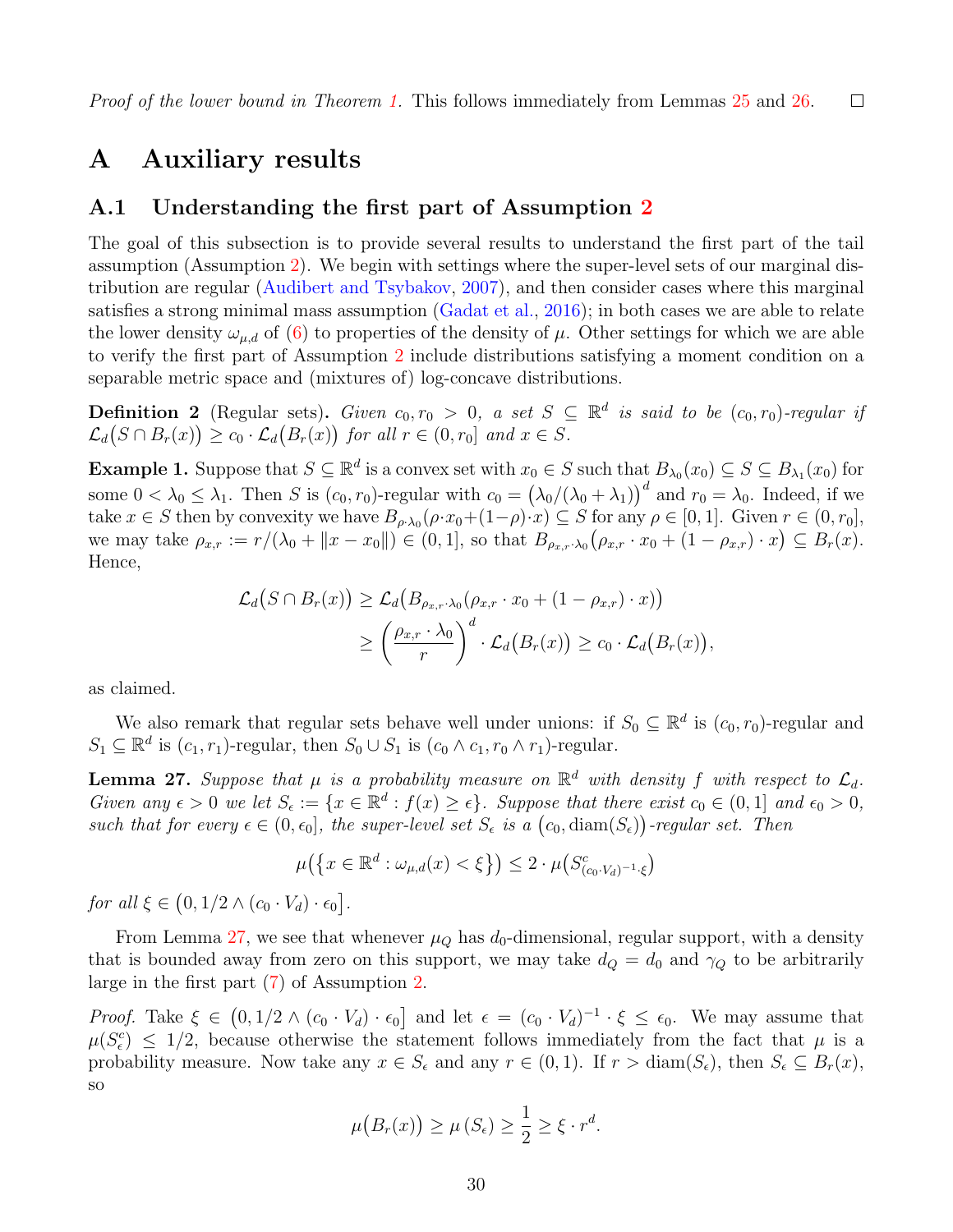On the other hand, if  $r \in (0, \text{diam}(S_{\epsilon}))$  then

$$
\mu(B_r(x)) = \int_{B_r(x)} f \ge \int_{B_r(x) \cap S_\epsilon} f \ge \epsilon \cdot \mathcal{L}_d(B_r(x) \cap S_\epsilon) \ge \epsilon \cdot c_0 \cdot \mathcal{L}_d(B_r(x))
$$
  
=  $\epsilon \cdot c_0 \cdot V_d \cdot r^d = \xi \cdot r^d$ .

Hence, in general, for  $x \in S_\epsilon$  we have  $\omega_{\mu,d}(x) \geq \xi$ , so the result follows.

<span id="page-30-1"></span>Example 2. To illustrate how Lemma [27](#page-29-0) may be applied to verify [\(7\)](#page-5-4) in Assumption [2,](#page-5-3) consider the family of univariate densities  $\{f_\gamma : \gamma > 0\}$  given by

$$
f_{\gamma}(x) := \begin{cases} \gamma \{1 + (1 - \gamma)x\}^{-1/(1 - \gamma)} 1_{\{x \ge 0\}} & \text{if } \gamma < 1\\ e^{-x} 1_{\{x \ge 0\}} & \text{if } \gamma = 1\\ \gamma \{1 - (\gamma - 1)x\}^{1/(\gamma - 1)} 1_{\{0 \le x \le 1/(\gamma - 1)\}} & \text{if } \gamma > 1. \end{cases}
$$

Writing  $\mu_{\gamma}$  for the probability measure with density  $f_{\gamma}$ , we claim that for each  $\gamma > 0$ , we have

$$
\mu_{\gamma}\big(\big\{x \in \mathbb{R} : \omega_{\mu_{\gamma},1}(x) < \xi\big\}\big) \le \left(\frac{2}{\gamma^{\gamma}} \vee 2^{\gamma}\right) \cdot \xi^{\gamma} \tag{32}
$$

for all  $\xi > 0$ . To see this, let

<span id="page-30-2"></span>
$$
x_{\gamma} := \begin{cases} \frac{(\gamma/\xi)^{1-\gamma} - 1}{1-\gamma} \vee 0 & \text{if } \gamma < 1\\ \log(1/\xi) \vee 0 & \text{if } \gamma = 1\\ \frac{1 - (\xi/\gamma)^{\gamma - 1}}{\gamma - 1} \vee 0 & \text{if } \gamma > 1. \end{cases}
$$

Then, for each  $\gamma, \xi > 0$ , we have

$$
\mu_{\gamma}(\left\{x \in \mathbb{R} : f_{\gamma}(x) < \xi\right\}) = \int_{x_{\gamma}}^{\infty} f_{\gamma} = (\xi/\gamma)^{\gamma} \wedge 1.
$$

Moreover, in each case, the super level set  $S_{\epsilon} := \{x \in \mathbb{R} : f_{\gamma}(x) \geq \epsilon\}$  is a compact interval for every  $\epsilon > 0$ , so is  $(1/2, \text{diam}(S_{\epsilon}))$ -regular. We deduce from Lemma [27](#page-29-0) that

$$
\mu_{\gamma}\big(\big\{x \in \mathbb{R} : \omega_{\mu_{\gamma},1}(x) < \xi\big\}\big) \le \frac{2}{\gamma^{\gamma}} \cdot \xi^{\gamma}
$$

for all  $\xi \in (0, 1/2]$ . Moreover, for  $\xi > 1/2$ , we have

$$
\mu_{\gamma}\big(\big\{x\in\mathbb{R}:\omega_{\mu_{\gamma},1}(x)<\xi\big\}\big)\leq 1\leq 2^{\gamma}\cdot\xi^{\gamma},
$$

which establishes the claim  $(32)$ .

Returning to more general settings, we recall [\(Gadat et al.,](#page-44-8) [2016\)](#page-44-8) that, given  $c_0, r_0 > 0$ , a probability measure  $\mu$  on  $\mathbb{R}^d$  that is absolutely continuous with respect to  $\mathcal{L}_d$ , having density f, is said to satisfy the  $(c_0, r_0)$ -strong minimal mass assumption if  $\mu(B_r(x)) \ge c_0 \cdot f(x) \cdot r^d$  for every  $r \in (0, r_0]$  and  $\mathcal{L}_d$ -almost every  $x \in \mathbb{R}^d$ .

<span id="page-30-0"></span>**Lemma 28.** Let  $\mu$  be a probability measure on  $\mathbb{R}^d$  that is absolutely continuous with respect to  $\mathcal{L}_d$ , having density f, and that satisfies the  $(c_0, r_0)$ -strong minimal mass assumption. Then  $\omega_{\mu,d}(\cdot) \geq$  $c_0 \cdot (r_0^d \wedge 1) \cdot f(\cdot).$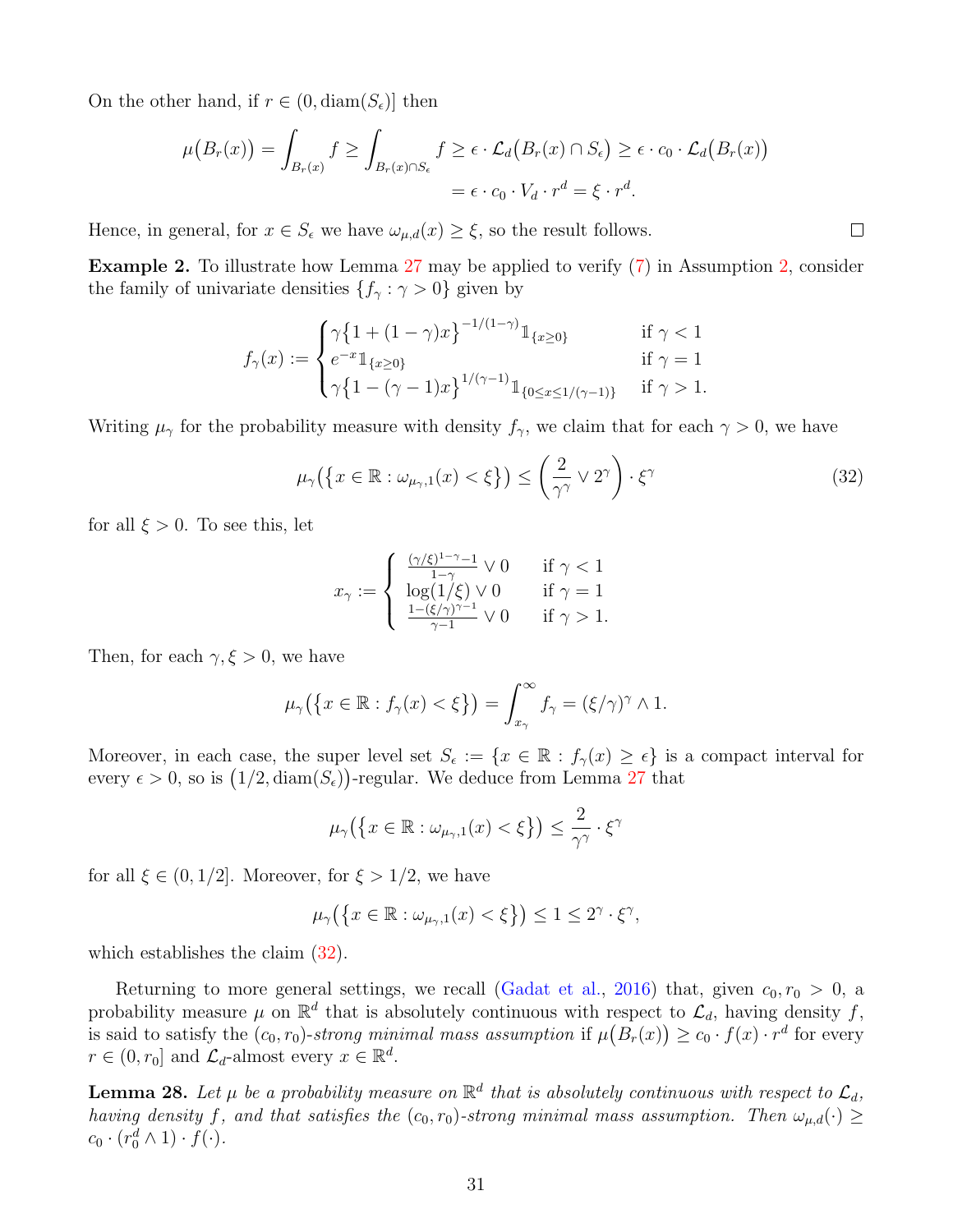*Proof.* This follows immediately by considering the two cases  $r_0 < 1$  and  $r_0 \geq 1$ .

We now move on to consider distributions on a general metric space  $(\mathcal{X}, \rho)$ , noting that the definition of  $\omega_{\mu,d} \equiv \omega_{\mu,d}^{\rho}$  remains well-defined, provided that we reinterpret  $B_r(x)$  as open balls in the metric space. For a Borel measure  $\nu$  on a separable metric space  $(\mathcal{X}, \text{dist}_{\mathcal{X}})$ , and for  $s \in (0, \infty)$ , we define

$$
\Theta_s(\nu) := \sup \left\{ \frac{\nu(B_R(x))}{\nu(B_r(x))} \cdot \left(\frac{r}{R}\right)^s : x \in \text{supp}(\nu), \ r, R \in (0, \infty) \text{ with } 0 < r \le R \right\}.
$$

Moreover, in a slight abuse of notation, we let  $\Theta_s(\mathcal{X}) := \inf \{ \Theta_s(\nu) : \text{supp}(\nu) = \mathcal{X} \}$ , with the convention that inf $\emptyset := \infty$ .

**Example 3.** We have  $\Theta_d(\mathcal{L}_d) = 1$ , so  $\Theta_d(\mathbb{R}^d) \leq 1$ .

We shall make use of Vitali's covering lemma.

**Theorem 29** (Vitali's covering lemma: [Evans and Gariepy](#page-44-10) [\(2015\)](#page-44-10), Theorem 1). Let X be a separable metric space, let  $\mathcal{X}_0 \subseteq \mathcal{X}$ , and suppose that  $\{r(x) : x \in \mathcal{X}_0\}$  is a bounded collection of positive real numbers. Then there exists a countable set  $\mathcal{X}_1 \subseteq \mathcal{X}_0$  such that  $\{B_{r(x)}(x) : x \in \mathcal{X}_1\}$  are disjoint, and satisfy

$$
\bigcup_{x \in \mathcal{X}_0} B_{r(x)}(x) \subseteq \bigcup_{x \in \mathcal{X}_1} B_{5r(x)}(x).
$$

Lemma [30](#page-31-0) below is a general result that reveals in particular that if  $\mu_Q$  is supported on a bounded,  $d_0$ -dimensional subset of  $\mathbb{R}^d$ , then we may take  $d_Q = d_0$  and  $\gamma_Q = 1$  in the first part [\(7\)](#page-5-4) of Assumption [2.](#page-5-3) We will also apply Lemma [30](#page-31-0) when we study distributions satisfying a moment condition (Lemma [31\)](#page-32-0) as well as ones satisfying Weibull-type tails (Lemma [32\)](#page-32-2).

<span id="page-31-0"></span>**Lemma 30.** Given a Borel probability measure  $\mu$  on  $(\mathcal{X}, \text{dist}_{\mathcal{X}})$ , as well as a Borel measurable set  $A \subseteq \mathcal{X}, s \in (0, \infty)$  and  $\xi > 0$ , we have

$$
\mu\big(\big\{x \in A : \omega_{\mu,s}(x) < \xi\big\}\big) \le 5^s \cdot \big\{\text{diam}(A) + 1\big\}^s \cdot \Theta_s(\mathcal{X}) \cdot \xi.
$$

*Proof.* For  $\xi > 0$ , we let  $A_{\xi} := \{x \in A : \omega_{\mu,s}(x) < \xi\}$ . By definition, for each  $x \in A_{\xi}$ , there exists  $r(x) \in (0,1)$  such that  $\mu(B_{r(x)}(x)) < \xi \cdot r(x)^s$ . By applying Vitali's covering lemma to the set of balls  ${B_{r(x)/5}(x) : x \in A_{\xi}}$  we see that there is a countable set  $\mathcal J$  and  ${x_j}_{j \in \mathcal J} \subseteq A_{\xi}$  such that  ${B_{r(x_i)/5}(x_i): j \in \mathcal{J}}$  are disjoint and

$$
A_{\xi} \subseteq \bigcup_{x \in A_{\xi}} B_{r(x)/5}(x) \subseteq \bigcup_{j \in \mathcal{J}} B_{r(x_j)}(x_j).
$$

Since the result is vacuously true if  $\Theta_s(\mathcal{X}) = \infty$ , we may assume that  $\Theta_s(\mathcal{X}) < \infty$ . Fix  $\epsilon > 0$ and choose a Borel measure  $\nu$  on X with  $\text{supp}(\nu) = X$  and  $\Theta_s(\nu) \leq \Theta_s(\mathcal{X}) + \epsilon$ . Define  $A^{(1)} :=$  $\bigcup_{x \in A} B_1(x)$ . Then  $A^{(1)} \subseteq B_{\text{diam}(A)+1}(x_j)$  for every  $j \in \mathcal{J}$ , so

$$
\nu(A^{(1)}) \leq \nu\left(B_{\text{diam}(A)+1}(x_j)\right) \leq \left\{\Theta_s(\mathcal{X})+\epsilon\right\} \cdot \frac{5^s \cdot \left\{\text{diam}(A)+1\right\}^s}{r(x_j)^s} \cdot \nu\left(B_{r(x_j)/5}(x_j)\right).
$$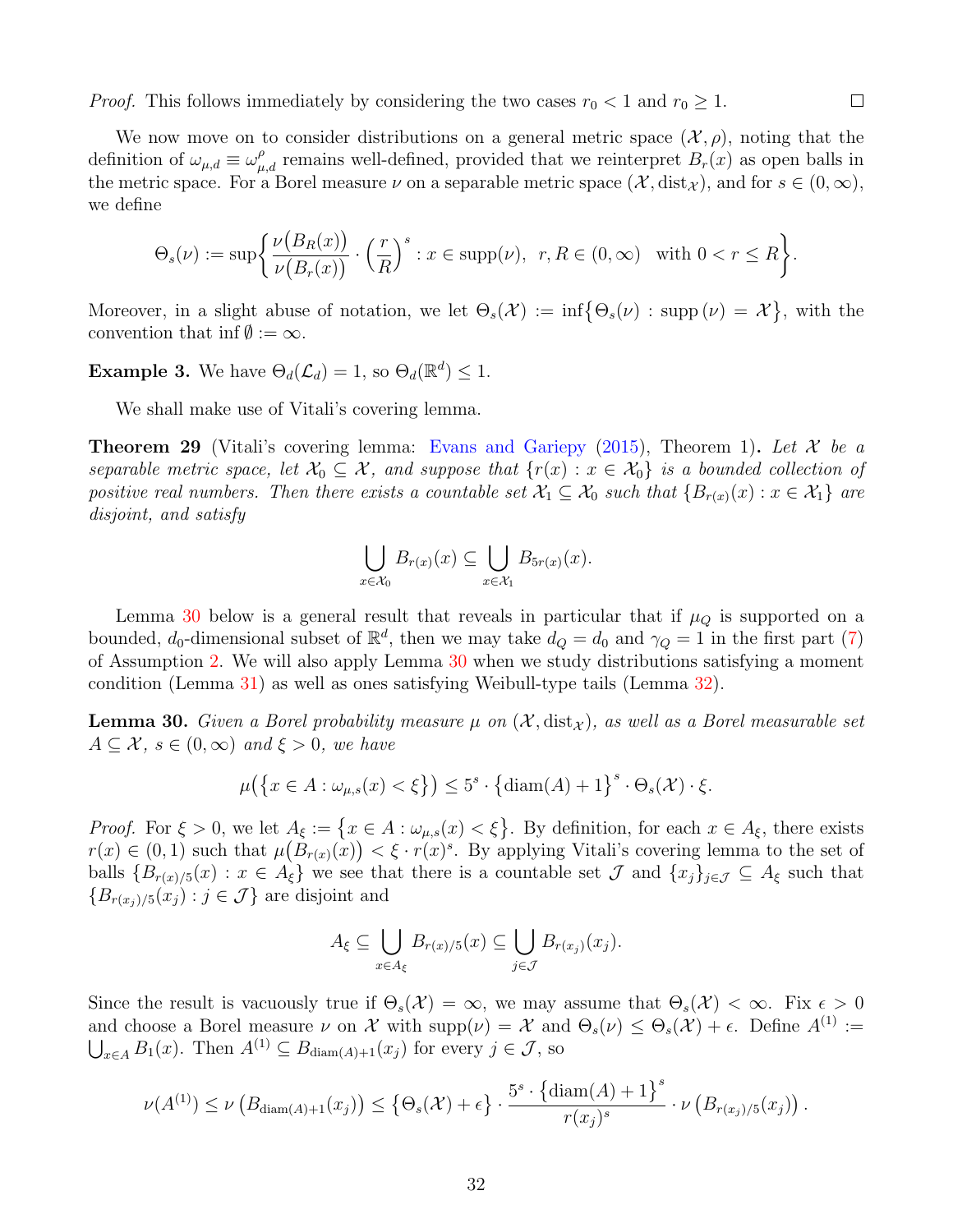Putting the above together we have

$$
\mu(A_{\xi}) \leq \mu\left(\bigcup_{j\in\mathcal{J}} B_{r(x_j)}(x_j)\right) \leq \sum_{j\in\mathcal{J}} \mu\left(B_{r(x_j)}(x_j)\right) \leq \xi \cdot \sum_{j\in\mathcal{J}} r(x_j)^s
$$
  

$$
\leq \xi \cdot 5^s \cdot \left\{\operatorname{diam}(A) + 1\right\}^s \cdot \frac{\Theta_s(\mathcal{X}) + \epsilon}{\nu(A^{(1)})} \cdot \sum_{j\in\mathcal{J}} \nu\left(B_{r(x_j)/5}(x_j)\right)
$$
  

$$
= \xi \cdot 5^s \cdot \left\{\operatorname{diam}(A) + 1\right\}^s \cdot \frac{\Theta_s(\mathcal{X}) + \epsilon}{\nu(A^{(1)})} \cdot \nu\left(\bigcup_{j\in\mathcal{J}} B_{r(x_j)/5}(x_j)\right)
$$
  

$$
\leq 5^s \cdot \left\{\operatorname{diam}(A) + 1\right\}^s \cdot (\Theta_s(\mathcal{X}) + \epsilon) \cdot \xi,
$$

where the final inequality uses  $\bigcup_{j\in\mathcal{J}} B_{r(x_j)/5}(x_j) \subseteq A^{(1)}$ . Letting  $\epsilon \to 0$  completes the proof of the lemma.  $\Box$ 

As mentioned above, we now provide two applications of Lemma [30](#page-31-0) that reveal feasible choices of  $d_Q$  and  $\gamma_Q$  in the first part [\(7\)](#page-5-4) of Assumption [2](#page-5-3) under different tail decay assumptions.

<span id="page-32-0"></span>**Lemma 31.** Let  $\mu$  be a Borel probability measure on a separable metric space  $(\mathcal{X}, dist_{\mathcal{X}})$ . Suppose further that for some  $x_0 \in \mathcal{X}, \rho > 0$  and  $M_\rho \geq 1$ , we have

<span id="page-32-3"></span>
$$
\mu\big(B_t(x_0)^c\big) \le M_\rho \cdot t^{-\rho}
$$

for all  $t > 0$ . Then, for every  $s, \xi > 0$ , we have

$$
\mu\big(\big\{x\in\mathcal{X}:\omega_{\mu,s}(x)<\xi\big\}\big)\leq\big\{15^s\cdot\Theta_s(\mathcal{X})+1\big\}\cdot M_\rho^{\frac{s}{s+\rho}}\cdot\xi^{\frac{\rho}{s+\rho}}.\tag{33}
$$

In particular, if  $\int_{\mathcal{X}} \text{dist}_{\mathcal{X}}(x, x_0)^{\rho} d\mu(x) \leq M_{\rho}$ , then the conclusion [\(33\)](#page-32-3) holds.

<span id="page-32-1"></span>Remark 1. We believe that many if not most applications of this result will be concerned with the setting where  $\mathcal{X} = \mathbb{R}^d$ , where  $\mu$  has a density f with respect to Lebesgue measure, and where  $\int_{\mathbb{R}^d} ||x||^{\rho} f(x) dx \leq M_{\rho}$ . With  $X \sim f$ , the desired conclusion, which follows immediately from Lemma [31,](#page-32-0) will often be that

$$
\mathbb{P}\left\{f(X) < \xi/V_d\right\} \leq (15^d + 1) \cdot M_\rho^{\frac{d}{d+\rho}} \cdot \xi^{\frac{\rho}{d+\rho}}.
$$

*Proof.* Since the conclusion is clear when  $\xi \geq 1$ , we fix  $\xi \in (0,1)$ . By Lemma [30](#page-31-0) and Markov's inequality, for any  $R \geq 1$  we have

$$
\mu(\lbrace x \in \mathcal{X} : \omega_{\mu,s}(x) < \xi \rbrace) \leq \mu(\lbrace x \in B_R(x_0) : \omega_{\mu,s}(x) < \xi \rbrace) + \mu(B_R(x_0)^c) \\
 \leq \Theta_s(\mathcal{X}) \cdot (15 \cdot R)^s \cdot \xi + M_\rho \cdot R^{-\rho}.
$$

Taking  $R = (M_\rho/\xi)^{\frac{1}{s+\rho}} \geq 1$  completes the proof of the first statement of the lemma. The second follows from the first, together with Markov's inequality.  $\Box$ 

<span id="page-32-2"></span>**Lemma 32.** Let  $A, a, q > 0$  and suppose that  $\mu$  is a Borel probability measure on a separable metric space  $(\mathcal{X}, \text{dist}_{\mathcal{X}})$  with  $\mu(B_t(x_0)^c) \leq Ae^{-at^q}$  for all  $t \geq 0$  and some  $x_0 \in \mathcal{X}$ . Then for all  $s, \xi > 0$ we have

$$
\mu\big(\{x \in \mathcal{X} : \omega_{\mu,s}(x) < \xi\}\big) \le \left[5^s \cdot \left\{\frac{2}{a^{1/q}} \cdot \log_+^{1/q}\left(\frac{A}{\xi}\right) + 1\right\}^s \cdot \Theta_s(\mathcal{X}) + 1\right] \cdot \xi.
$$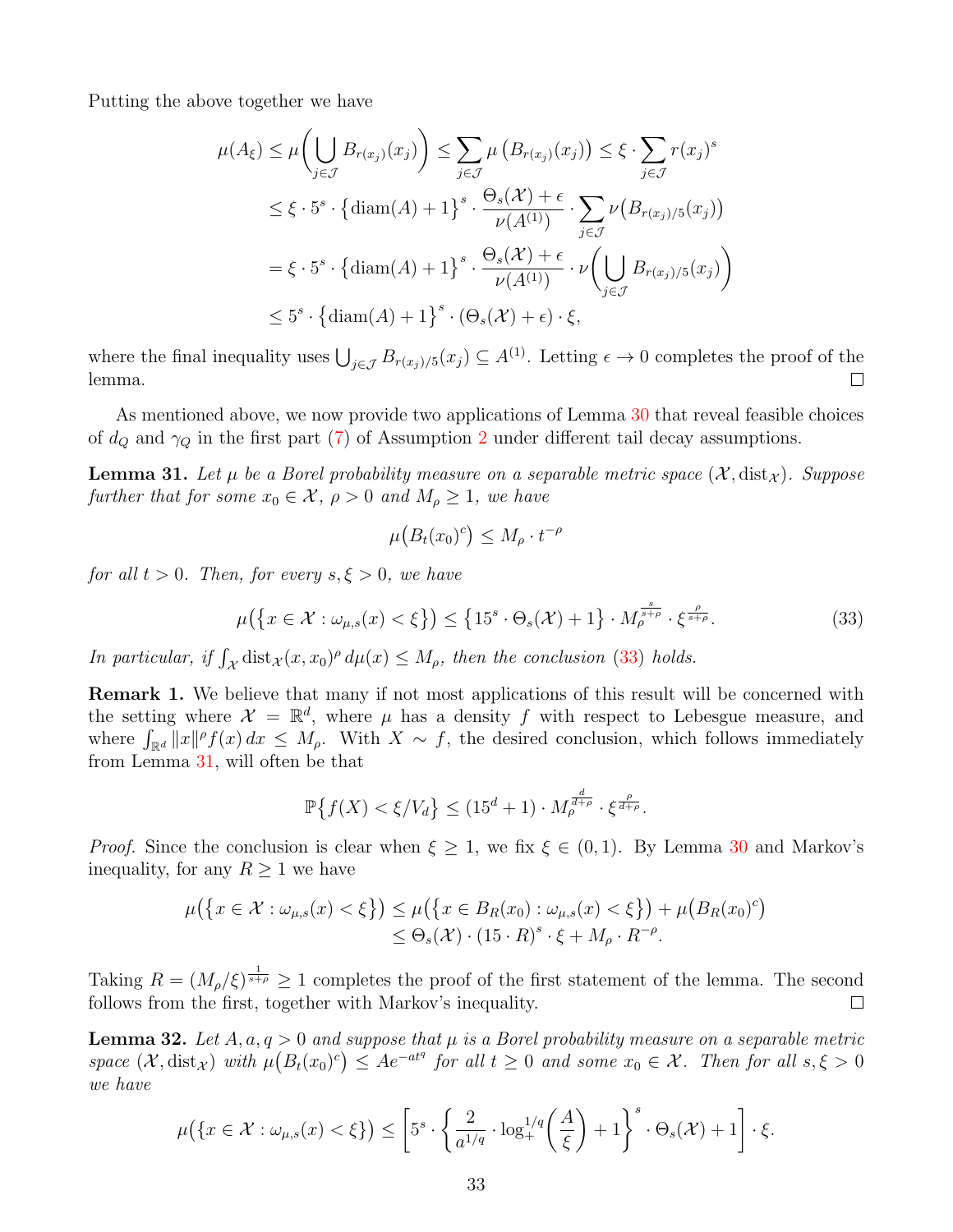*Proof.* Let  $t := a^{-1/q} \log_+^{1/q}(A/\xi)$ . We apply Lemma S4 with  $A = B_t(x_0)$  as follows:

$$
\mu\big(\{x \in \mathcal{X} : \omega_{\mu,s}(x) < \xi\}\big) \le \mu\big(\{x \in B_t(x_0) : \omega_{\mu,s}(x) < \xi\}\big) + \mu\big(B_t(x_0)^c\big) \\
\le 5^s \cdot (2t+1)^s \cdot \Theta_s(\mathcal{X}) \cdot \xi + Ae^{-at^q} \\
\le 5^s \cdot \left\{\frac{2}{a^{1/q}} \cdot \log_+^{1/q}\left(\frac{A}{\xi}\right) + 1\right\}^s \cdot \Theta_s(\mathcal{X}) \cdot \xi + \xi,
$$

as required.

Our final results in a general metric space setting concern mixtures and products:

<span id="page-33-0"></span>**Proposition 33.** Let X be a metric space, and let  $\mu_1, \ldots, \mu_J$  be Borel probability measures on X. Further, let  $\bar{\mu} = \sum_{j=1}^{J} p_j \mu_j$ , where  $p_j \in (0,1]$  with  $\sum_{j=1}^{J} p_j = 1$ . Then for all  $s, \xi > 0$ , we have

$$
\bar{\mu}\Big(\big\{x\in\mathcal{X}: \omega_{\bar{\mu},s}(x)\leq\xi\big\}\Big)\leq \sum_{j=1}^J p_j\cdot\mu_j\bigg(\bigg\{x\in\mathcal{X}: \omega_{\mu_j,s}(x)\leq\frac{\xi}{p_j}\bigg\}\bigg).
$$

*Proof.* First note that for all  $x \in \mathcal{X}$ , we have

$$
\omega_{\bar{\mu},s}(x) = \inf_{r \in (0,1)} \sum_{j=1}^{J} p_j \cdot \frac{\mu_j(B_r(x))}{r^s}
$$
  
\n
$$
\geq \sum_{j=1}^{J} p_j \cdot \inf_{r \in (0,1)} \frac{\mu_j(B_r(x))}{r^s} \geq \max_{j \in [J]} \{p_j \cdot \omega_{\mu_j,s}(x)\}.
$$

Hence, we have

$$
\bar{\mu}\Big(\big\{x \in \mathcal{X} : \omega_{\bar{\mu},s}(x) \le \xi\big\}\Big) = \sum_{j=1}^{J} p_j \cdot \mu_j\Big(\big\{x \in \mathcal{X} : \omega_{\bar{\mu},s}(x) \le \xi\big\}\Big) \n\le \sum_{j=1}^{J} p_j \cdot \mu_j\Big(\big\{x \in \mathcal{X} : \omega_{\mu_j,s}(x) \le \frac{\xi}{p_j}\big\}\Big),
$$

as required.

<span id="page-33-1"></span>**Proposition 34.** Let  $(\mathcal{X}_1, \rho_1), \ldots, (\mathcal{X}_J, \rho_J)$  be metric spaces, and for  $j \in [J]$ , let  $\mu_j$  and  $\nu_j$  be Borel probability measures on  $\mathcal{X}_j$ . Let  $\mathcal{X} := \times_{j=1}^J \mathcal{X}_j$ , and suppose that  $\rho$  is a metric on  $\mathcal X$  with

$$
\rho(x,\tilde{x}) \leq \mathrm{C}_{\mathrm{met}} \cdot \max_{j=1 \in [J]} \rho_j(x_j,\tilde{x}_j)
$$

for all  $x = (x_j)_{j=1}^J$ ,  $\tilde{x} = (\tilde{x}_j)_{j=1}^J \in \mathcal{X}$  and some  $C_{\text{met}} \ge 1$ . Let  $\mu := \times_{j=1}^J \mu_j$  and  $\nu := \times_{j=1}^J \nu_j$ . For each  $j \in [J]$ , suppose that  $d_j \geq 0$ ,  $\gamma_j > 0$  and  $C_j \geq 1$  are such that for every  $\xi > 0$  we have

$$
\nu_j\big(\big\{x_j\in\mathcal{X}_j:\omega_{\mu_j,d_j}^{\rho_j}(x_j)<\xi\big\}\big)\leq \mathrm{C}_j\cdot\xi^{\gamma_j}.
$$

Then letting  $\gamma_{\min} := \min_{j \in [J]} \gamma_j$ ,  $d := \sum_{j=1}^J d_j$  and  $J_0 = |\{j \in [J] : \gamma_j = \gamma_{\min}\}|$ , there exists  $C \geq 1$ , depending only on  $\gamma_1, \ldots, \gamma_J, C_1, \ldots, C_J$  and  $C_{\text{met}}$  such that for all  $\xi > 0$ ,

$$
\nu(\left\{x \in \mathcal{X} : \omega_{\mu,d}^{\rho}(x) < \xi\right\}) \leq C \cdot \log_+^{J_0 - 1}(1/\xi) \cdot \xi^{\gamma_{\min}}.
$$

 $\Box$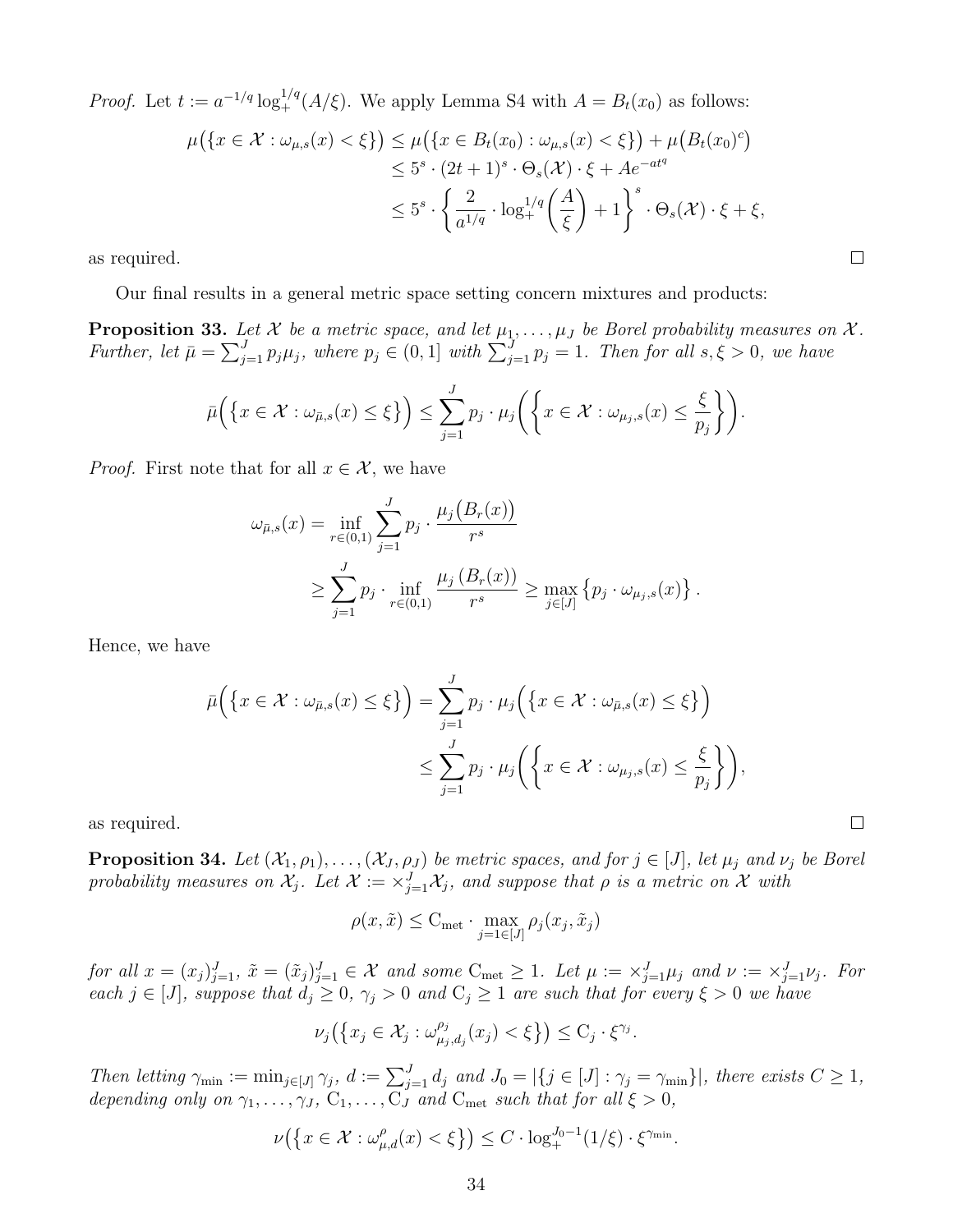*Proof.* Without loss of generality, we may assume that  $\gamma_1 \leq \gamma_2 \leq \ldots \leq \gamma_J$ . By induction, it suffices to consider the case  $J = 2$  and show that if, for some  $\gamma_1 \leq \gamma_2$  and  $K_0 \geq 0$ , we have

$$
\nu_1(\{x_1 \in \mathcal{X}_1 : \omega_{\mu_1, d_1}^{\rho_1}(x_1) < \xi\}) \le C_1 \cdot \log_+^{K_0} (1/\xi) \cdot \xi^{\gamma_1}
$$
\n
$$
\nu_2(\{x_2 \in \mathcal{X}_2 : \omega_{\mu_2, d_2}^{\rho_2}(x_2) < \xi\}) \le C_2 \cdot \xi^{\gamma_2},
$$

for all  $\xi > 0$ , then there exists  $\tilde{C} \ge 1$  depending only upon  $\gamma_1, \gamma_2, C_1, C_2$  and  $C_{\text{met}}$  such that

$$
\nu(\lbrace x \in \mathcal{X} : \omega_{\mu,d}^{\rho}(x) < \xi \rbrace) \leq \begin{cases} \tilde{C} \cdot \log_{+}^{K_0+1}(1/\xi) \cdot \xi^{\gamma_1} & \text{if } \gamma_1 = \gamma_2\\ \tilde{C} \cdot \log_{+}^{K_0}(1/\xi) \cdot \xi^{\gamma_1} & \text{if } \gamma_1 < \gamma_2, \end{cases} \tag{34}
$$

for all  $\xi > 0$ . To prove the claim [\(34\)](#page-34-0) we first observe that given  $x = (x_1, x_2) \in \mathcal{X}$  and  $r > 0$ , we have

<span id="page-34-0"></span>
$$
B_{r/C_{\rm met}}(x_1) \times B_{r/C_{\rm met}}(x_2) \subseteq B_r(x).
$$

Hence, for each  $x = (x_1, x_2) \in \mathcal{X}$  we have

$$
\omega_{\mu,d}^{\rho}(x) = \inf_{r \in (0,1)} \frac{\mu(B_r(x))}{r^d} = \inf_{r \in (0,1)} \frac{(\mu_1 \times \mu_2)(B_r(x))}{r^{d_1 + d_2}}
$$
  
\n
$$
\geq \frac{1}{C_{\text{met}}^d} \cdot \inf_{r \in (0,1)} \left\{ \frac{\mu_1(B_{r/C_{\text{met}}}(x_1))}{(r/C_{\text{met}})^{d_1}} \cdot \frac{\mu_2(B_{r/C_{\text{met}}}(x_2))}{(r/C_{\text{met}})^{d_2}} \right\} \geq \frac{\omega_{\mu_1,d_1}^{\rho_1}(x_1) \cdot \omega_{\mu_2,d_2}^{\rho_2}(x_2)}{C_{\text{met}}^d}.
$$

Using the fact that  $\omega_{\mu_1}^{\rho_1}$  $_{\mu_1,d_1}^{\rho_1}(x_1) \leq 1$ , it follows that for  $\xi > 0$ ,

$$
\{x \in \mathcal{X} : \omega_{\mu,d}^{\rho}(x) < \xi\}
$$
\n
$$
\subseteq \{x \in \mathcal{X} : \omega_{\mu_1,d_1}^{\rho_1}(x_1) < \xi\} \cup \bigcup_{\ell=0}^{\infty} \{x \in \mathcal{X} : e^{\ell} \cdot \xi \le \omega_{\mu_1,d_1}^{\rho_1}(x_1) < e^{\ell+1} \cdot \xi \text{ and } \omega_{\mu,d}^{\rho}(x) < \xi\}
$$
\n
$$
\subseteq \{x \in \mathcal{X} : \omega_{\mu_1,d_1}^{\rho_1}(x_1) < \xi\} \cup \bigcup_{\substack{l \log_+(1/\xi) \mid +1}}^{\infty} \{x \in \mathcal{X} : e^{\ell} \cdot \xi \le \omega_{\mu_1,d_1}^{\rho_1}(x_1) < e^{\ell+1} \cdot \xi \text{ and } \omega_{\mu_2,d_2}^{\rho_2}(x_2) < C_{\text{met}}^d \cdot e^{-\ell}\}
$$
\n
$$
\subseteq \left(\{x_1 \in \mathcal{X}_1 : \omega_{\mu_1,d_1}^{\rho_1}(x_1) < \xi\} \times \mathcal{X}_2\right) \cup \bigcup_{\substack{l \log_+(1/\xi) \mid +1}}^{\infty} \{x_1 \in \mathcal{X}_1 : \omega_{\mu_1,d_1}^{\rho_1}(x_1) < e^{\ell+1} \cdot \xi\} \times \{x_2 \in \mathcal{X}_2 : \omega_{\mu_2,d_2}^{\rho_2}(x_2) < C_{\text{met}}^d \cdot e^{-\ell}\} \right).
$$

We deduce that

$$
\nu(\lbrace x \in \mathcal{X} : \omega_{\mu,d}^{\rho}(x) < \xi \rbrace)
$$
\n
$$
\leq \nu_1(\lbrace x_1 \in \mathcal{X}_1 : \omega_{\mu_1,d_1}^{\rho_1}(x_1) < \xi \rbrace) +
$$
\n
$$
\sum_{\ell=0}^{\lfloor \log_+(1/\xi) \rfloor + 1} \nu_1(\lbrace x_1 \in \mathcal{X}_1 : \omega_{\mu_1,d_1}^{\rho_1}(x_1) < e^{\ell+1}\xi \rbrace) \cdot \nu_2(\lbrace x_2 \in \mathcal{X}_2 : \omega_{\mu_2,d_2}^{\rho_2}(x_2) < C_{\text{met}}^d e^{-\ell} \rbrace)
$$
\n
$$
\leq C_1 \log_{+}^{K_0} \left(\frac{1}{\xi}\right) \cdot \xi^{\gamma_1} + C_1 C_2 \sum_{\ell=0}^{\lfloor \log_+(1/\xi) \rfloor + 1} \log_{+}^{K_0} \left(\frac{1}{e^{\ell+1} \cdot \xi}\right) \cdot (e^{\ell+1} \cdot \xi)^{\gamma_1} \cdot (C_{\text{met}}^d \cdot e^{-\ell})^{\gamma_2}
$$
\n
$$
\leq C_1 C_2 \cdot \log_{+}^{K_0} \left(\frac{1}{\xi}\right) \cdot \xi^{\gamma_1} \left(1 + e^{\gamma_1} C_{\text{met}}^{d\gamma_2} \sum_{\ell=0}^{\lfloor \log_+(1/\xi) \rfloor + 1} e^{\ell(\gamma_1 - \gamma_2)}\right).
$$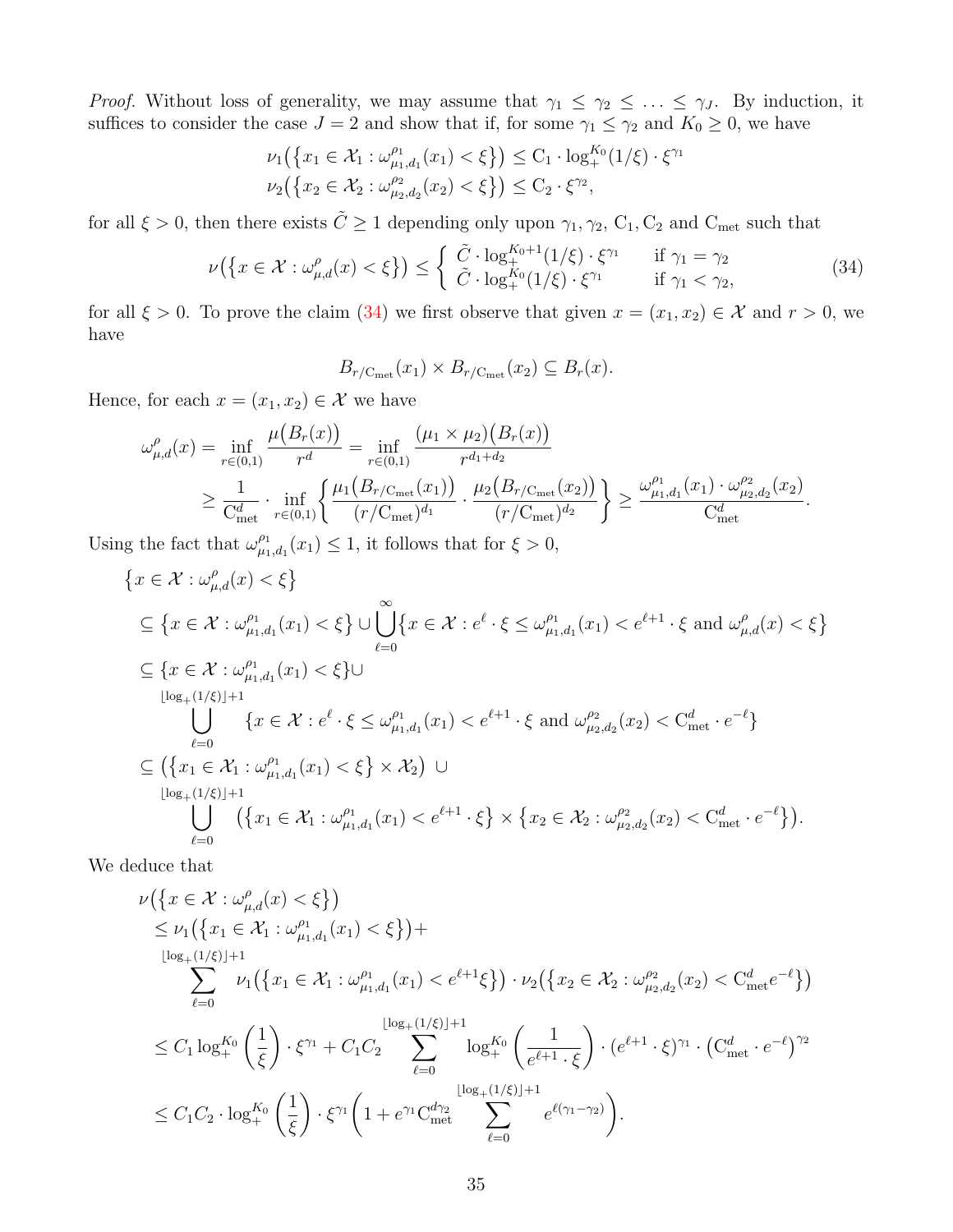By considering separately the cases  $\gamma_1 = \gamma_2$  and  $\gamma_1 < \gamma_2$ , we conclude that [\(34\)](#page-34-0) holds with

$$
\tilde{C} = C_1 C_2 \max\bigg\{1 + 2e^{\gamma_1} C_{\text{met}}^{d\gamma_2}, 1 + \frac{e^{\gamma_2} C_{\text{met}}^{d\gamma_2}}{e^{\gamma_2 - \gamma_1} - 1}\bigg\},
$$

as required.

The following lemma essentially shows that Proposition [34](#page-33-1) cannot be improved beyond logarithmic factors.

**Lemma 35.** Let  $\mu_1$  be a Borel probability measure on  $\mathbb{R}^{d_1}$  and  $\mu_2$  be a Borel probability measure on  $\mathbb{R}^{d_2}$ . Suppose that there exists an open set  $U \subseteq \mathbb{R}^{d_2}$  with  $\mu_2(U) > 0$  such that the restriction of  $\mu_2$  to U is absolutely continuous with respect to  $\mathcal{L}_{d_2}$ . Let  $d:=d_1+d_2$  and let  $\mu=\mu_1\times\mu_2$  denote the product measure on  $\mathbb{R}^d$ . Then there exist  $c_A, c_B > 0$ , depending only on  $\mu_2$ , such that for any  $\xi > 0$ ,

$$
\mu(\{x \in \mathbb{R}^d : \omega_{\mu,d}(x) < \xi\}) \geq c_A \cdot \mu_1(\{x_1 \in \mathbb{R}^{d_1} : \omega_{\mu_1,d_1}(x_1) < c_B \cdot \xi\}).
$$

*Proof.* By the Radon–Nikodym theorem, there exists a Lebesgue integrable function  $f : \mathbb{R}^{d_2} \to$ [0, ∞) such that  $\mu_2(A) = \int_A f$  for all Borel sets  $A \subseteq U$ . By the Lebesgue differentiation theorem (e.g., [Rudin,](#page-45-12) [2006,](#page-45-12) Theorem 7.7) there exists a Borel set  $U_0 \subseteq U$  with  $\mu_2(U_0) = \mu_2(U) > 0$  such that for all  $z \in U_0$  we have

$$
\lim_{r \to 0} \frac{\int_{B_r(z)} f}{r^{d_2}} = V_{d_2} \cdot \lim_{r \to 0} \frac{\int_{B_r(z)} f}{\mathcal{L}_{d_2}(B_r(z))} = V_{d_2} \cdot f(z).
$$
\n(35)

We define an increasing family of Borel subsets  $(A_m)_{m\in\mathbb{N}}$  of  $U_0$  by

$$
A_m := \left\{ z \in U_0 : B_{2^{-m}}(z) \subseteq U \text{ and } \int_{B_r(z)} f < m \cdot r^{d_2} \text{ for all } r \le 2^{-m} \right\},
$$

and claim that  $U_0 = \bigcup_{m=1}^{\infty} A_m$ . Indeed, given  $z \in U_0$  there must exist  $m_1 \in \mathbb{N}$  such that  $B_{2^{-m_1}}(z) \subseteq$ U since U is open. In addition, by [\(35\)](#page-35-0) there exists  $m_2 \in \mathbb{N}$  such that  $\int_{B_r(z)} f \leq 2V_d \cdot f(z) \cdot r^{d_2}$  for all  $r \leq 2^{-m_2}$ . Hence, we have  $z \in A_m$  with  $m = m_1 \vee m_2 \vee [2V_d \cdot f(z)]$ , which proves the claim. We may therefore take  $m_0 \in \mathbb{N}$  with  $\mu_2(A_{m_0}) \geq \mu_2(U_0)/2 > 0$  and set  $c_A := \mu_2(A_{m_0})$ .

To complete the proof it suffices to show that with  $c_B := m_0^{-1} \cdot 2^{-m_0 d_1}$  we have

$$
\{x_1 \in \mathbb{R}^{d_1} : \omega_{\mu_1, d_1}(x_1) < c_B \cdot \xi\} \times A_{m_0} \subseteq \{x \in \mathbb{R}^d : \omega_{\mu, d}(x) < \xi\}.
$$

Indeed, given  $x_1 \in \mathbb{R}^{d_1}$  with  $\omega_{\mu_1,d_1}(x_1) < c_B \cdot \xi$ , there exists  $r_0 \equiv r_0(x_1) \in (0,1)$  such that  $\mu_1\big(B_{r_0}(x_1)\big) < c_B \cdot \xi \cdot r_0^{d_1}$ . In addition, taking  $x_2 \in A_{m_0}$  and  $r_1 \equiv r_1(x_1) := 2^{-m_0} \wedge r_0$ , we have  $B_{r_1}(x_2) \subseteq B_{2^{-m_0}}(x_2) \subseteq U$  so  $\mu_2(B_{r_1}(x_2)) = \int_{B_{r_1}(x_2)} f < m_0 \cdot r_1^{d_2}$ . Hence, letting  $x = (x_1, x_2)$ , we have  $B_{r_1}(x) \subseteq B_{r_1}(x_1) \times B_{r_1}(x_2)$ , and so

$$
\omega_{\mu,d}(x) \le \frac{\mu_1(B_{r_1}(x_1))}{r_1^{d_1}} \cdot \frac{\mu_2(B_{r_1}(x_2))}{r_1^{d_2}} \le 2^{m_0 d_1} \cdot \frac{\mu_1(B_{r_0}(x_1))}{r_0^{d_1}} \cdot m_0 < \xi,
$$

as required.

<span id="page-35-0"></span>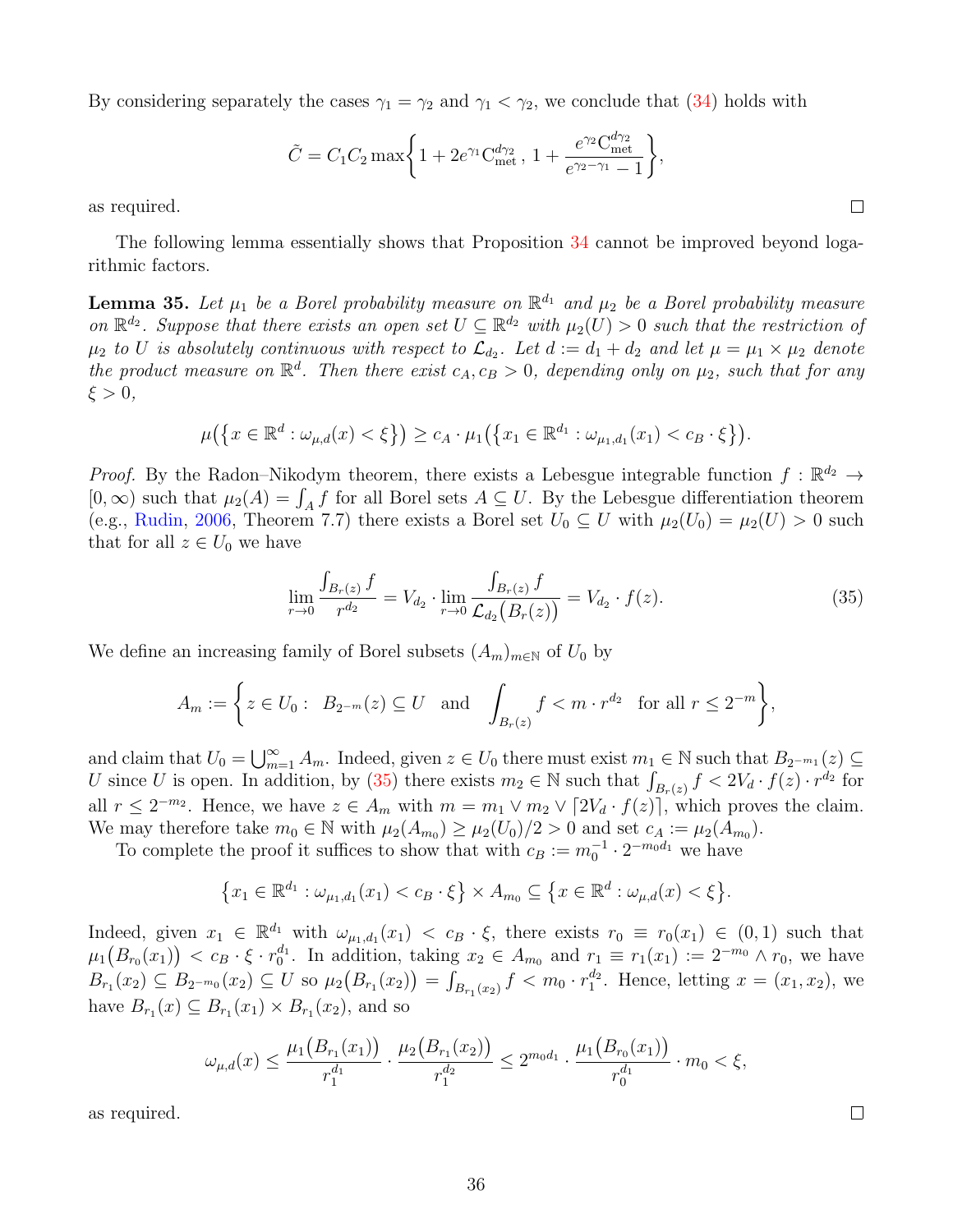We now return to the Euclidean setting. Recall that a probability measure  $\mu$  on  $\mathbb{R}^d$  is logconcave if  $\mu(\lambda \cdot A + (1 - \lambda) \cdot B) \geq \mu(A)^{\lambda} \mu(B)^{1-\lambda}$  for all Borel sets  $A, B \subseteq \mathbb{R}^d$  and  $\lambda \in [0, 1]$ . Recall further that when  $\mu$  has d-dimensional support, it is log-concave if and only if it has a log-concave density (e.g., [Dharmadhikari and Joag-Dev,](#page-43-15) [1988,](#page-43-15) Theorem 2.8). Our first result shows that  $\omega_{\mu,d}$ inherits log-concavity from  $\mu$ .

<span id="page-36-1"></span>**Lemma 36.** If  $\mu$  is a log-concave measure on a  $d_0$ -dimensional subset of  $\mathbb{R}^d$ , then  $\omega_{\mu,d_0}$  is logconcave.

*Proof.* If  $d_0 = 0$ , then  $\omega_{\mu,0}(x) = \mathbb{1}_{\{x=0\}}$ , which is log-concave, so we may assume that  $d_0 \geq 1$ . Now consider the case  $d_0 = d$ . Let f denote the (log-concave) density on  $\mathbb{R}^d$  of  $\mu$  with respect to  $\mathcal{L}_d$ . For each  $r \in (0,1)$ , the function

$$
x \mapsto \frac{\mu(B_r(x))}{r^d} = \frac{1}{r^d} \int_{\mathbb{R}^d} f(y) \mathbb{1}_{\{y - x \in B_r(0)\}} dy = \frac{1}{r^{d_0}} (f * \mathbb{1}_{B_r(0)})(x)
$$

is log-concave on  $\mathbb{R}^d$ , because the convolution of two log-concave functions is log-concave; see, e.g., Prékopa [\(1973,](#page-45-13) [1980\)](#page-45-14) or [Samworth](#page-45-15) [\(2018,](#page-45-15) Corollary 2.4). Since the infimum of a collection of log-concave functions is also log-concave, we deduce that  $\omega_{\mu,d}$  is log-concave on  $\mathbb{R}^d$ . If  $1 \leq d_0 < d$ , then since log-concavity is preserved under affine transformations, we may assume without loss of generality that  $\text{supp}(\mu) = \{(x_1, \ldots, x_{d_0}, 0, \ldots, 0) \in \mathbb{R}^d : x_j \in \mathbb{R} \text{ for all } j \in [d_0]\}.$  Moreover, we may then define a log-concave measure  $\tilde{\mu}$  on  $\mathbb{R}^{d_0}$  by  $\tilde{\mu}(B) := \mu(B \times \{0\} \times \ldots \times \{0\})$  for Borel subsets B of  $\mathbb{R}^{d_0}$ . The function  $\omega_{\tilde{\mu},d_0}$  is log-concave by the argument above, and

$$
\omega_{\mu,d_0}(x_1,\ldots,x_d) = \begin{cases} \omega_{\tilde{\mu},d_0}(x_1,\ldots,x_{d_0}) & \text{if } x_{d_0+1} = \cdots = x_d = 0\\ 0 & \text{otherwise,} \end{cases}
$$

so  $\omega_{\mu,d_0}$  is log-concave.

For log-concave  $\mu$ , we can let  $\nu := \int_{\mathbb{R}^d} x \, d\mu(x) \in \mathbb{R}^d$  and  $\Sigma := \int_{\mathbb{R}^d} (x - \nu)(x - \nu)^{\top} \, d\mu(x) \in \mathbb{R}^{d \times d}$ denote its mean and covariance matrix respectively; these are both finite by [Cule and Samworth](#page-43-16) [\(2010,](#page-43-16) Lemma 1), and  $\Sigma$  is positive definite by Dümbgen et al. [\(2011,](#page-43-17) Lemma 2.1).

Let us now consider [\(7\)](#page-5-4) of Assumption [2](#page-5-3) in the context of log-concave measures supported on a  $d_0$ -dimensional subset of  $\mathbb{R}^d$ . When  $d_0 = 0$ , such a log-concave probability measure  $\mu$  is a Dirac point mass on some  $x_0 \in \mathbb{R}^d$ , in which case  $\omega_{\mu,0}(x) := \mathbb{1}_{\{x=x_0\}}$ , and  $\mu(\{x \in \mathbb{R}^d : \omega_{\mu,0}(x) \leq \xi\})$  $1_{\{\xi\geq 1\}}$ , so we may take  $\gamma_Q$  in [\(7\)](#page-5-4) to be arbitrarily large for  $d_0 = 0$ . Henceforth we will therefore consider  $d_0 \in [d]$ . We will treat multivariate log-concave measures in Proposition [38](#page-37-0) below, but it turns out that a slightly sharper bound is available when  $d_0 = 1$ :

<span id="page-36-0"></span>**Proposition 37.** Let  $\mu$  be a log-concave probability measure on  $\mathbb{R}^d$  with univariate support and density f, let  $\sigma^2$  denote the non-zero eigenvalue of its covariance matrix. Then for all  $\xi > 0$ ,

$$
\mu\big(\big\{x\in\mathbb{R}^d:\omega_{\mu,1}(x)<\xi\big\}\big)\leq\max(16\sigma,2)\cdot\xi.
$$

**Remark.** This proposition tells us that we can take  $d_Q = 1$  and  $\gamma_Q = 1$  in [\(7\)](#page-5-4) of Assumption [2](#page-5-3) whenever  $\mu_Q$  is log-concave on  $\mathbb{R}^d$  with univariate support.

*Proof.* First consider the case  $d = 1$ . We may assume without loss of generality that f is upper semi-continuous. By (Lovász and Vempala, [2007,](#page-44-16) Lemma 5.5(b)), we have  $M := \sup_{x \in \mathbb{R}} f(x) \ge$  $1/(8\sigma)$ . For  $\epsilon > 0$ , let  $S_{\epsilon} := \{x \in \mathbb{R} : f(x) \geq \epsilon\}$  as in Lemma [27,](#page-29-0) which is a compact interval.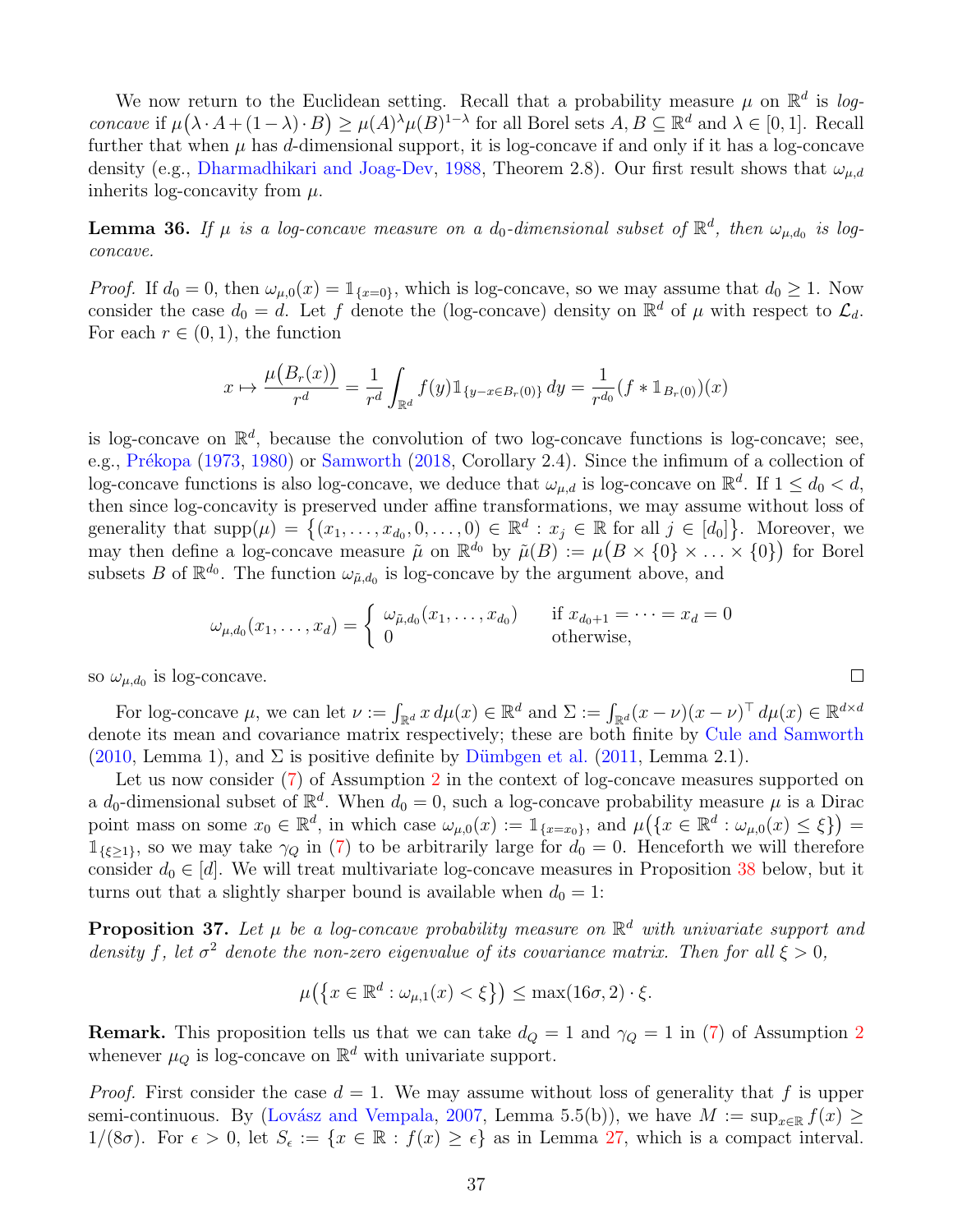Then, for all  $\epsilon > 0$ , the set  $S_{\epsilon}$  is  $(1/2, \text{diam}(S_{\epsilon}))$ -regular. By applying Lemma [27](#page-29-0) followed by Lovász and Vempala [\(2007,](#page-44-16) Lemma 5.6(a)), we see that for all  $\xi \in (0,1/2]$  we have

$$
\mu\left(\{x\in\mathbb{R}:\omega_{\mu,1}(x)<\xi\}\right)\leq 2\cdot\mu(S^c_{\xi})\leq \frac{2}{M}\cdot\xi\leq 16\sigma\cdot\xi.
$$

On the other hand, for  $\xi > 1/2$  we have  $\mu(\lbrace x \in \mathbb{R} : \omega_{\mu,1}(x) < \xi \rbrace) \leq 1 \leq 2 \cdot \xi$ . The result extends to general d as in the proof of Lemma [36.](#page-36-1)  $\Box$ 

<span id="page-37-0"></span>**Proposition 38.** Let  $d_0 \in [d]$ , and let  $\mu$  be a log-concave probability measure supported on a  $d_0$ -dimensional subset of  $\mathbb{R}^d$  with covariance matrix  $\Sigma$ . Then for all  $\xi > 0$ , we have

$$
\mu\big(\{x\in\mathbb{R}^d:\omega_{\mu,d_0}(x)<\xi\}\big)\leq \left[5^{d_0}\cdot\bigg\{2\operatorname{tr}^{1/2}(\Sigma)\cdot\log_+\left(\frac{e}{\xi}\right)+1\bigg\}^{d_0}+1\right]\cdot\xi.
$$

**Remark.** From Proposition [38](#page-37-0) we see that we may take  $d_Q = d_0$  and any  $\gamma_Q < 1$  in [\(7\)](#page-5-4) of Assumption [2](#page-5-3) whenever  $\mu_Q$  is a log-concave probability measure supported on a  $d_0$ -dimensional subset of  $\mathbb{R}^d$ , with  $d_0 \geq 2$ . A nice aspect of this bound is the fact that it depends on a certain average of the singular values of  $\Sigma$ , as opposed to the largest of these singular values, or the condition number.

*Proof.* First consider the case  $d_0 = d$ . Without loss of generality, we may assume that  $\int_{\mathbb{R}^d} x \, d\mu(x) =$ 0. By Lovász and Vempala [\(2007,](#page-44-16) Lemma 5.17), we have  $\mu({x \in \mathbb{R}^d : ||x|| > t}) \le e^{1-t/\text{tr}^{1/2}(\Sigma)}$  for  $t > \text{tr}^{1/2}(\Sigma)$ . But for  $t \in [0, \text{tr}^{1/2}(\Sigma)]$ , we have  $\mu({x \in \mathbb{R}^d : ||x|| > t}) \leq 1 \leq e^{1-t/\text{tr}^{1/2}(\Sigma)}$ , so the bound holds for all  $t \geq 0$ . The result therefore follows from Lemma [32](#page-32-2) with  $A = e$ ,  $a = \text{tr}^{-1/2}(\Sigma)$ and  $q=1$ .

Arguing as in the proof of Lemma [36,](#page-36-1) we can then extend this result to  $1 \leq d_0 < d$ .

 $\Box$ 

Our final result in this subsection concerns mixtures of log-concave distributions.

<span id="page-37-1"></span>**Proposition 39.** Fix  $d, J \in \mathbb{N}$  and  $d_{0,1}, \ldots, d_{0,J} \in [d]$ . Suppose that  $\mu_1, \ldots, \mu_J$  are log-concave probability measures on  $\mathbb{R}^d$ , where  $\mu_j$  has  $d_{0,j}$ -dimensional support, and let  $\sigma_j^2$  denote the trace of the covariance matrix of  $\mu_j$ . Let  $p_1, \ldots, p_J \in (0,1]$  satisfy  $\sum_{j=1}^J p_j = 1$ , and define the mixture distribution  $\bar{\mu} := \sum_{j=1}^{J} p_j \mu_j$ . Define  $\psi : [d] \times (0, \infty)^2 \to (0, \infty)$  by

$$
\psi(s,\sigma,\xi) := \begin{cases}\n\max(16\sigma,2) & \text{for } s = 1 \\
5^s \cdot \{2\sigma \cdot \log_+(e/\xi) + 1\}^s + 1 & \text{for } s \ge 2.\n\end{cases}
$$

Then, writing  $d_0 := \max_{j \in [d]} d_{0,j}$ , we have for every  $\xi > 0$  that

$$
\bar{\mu}\Big(\big\{x\in\mathbb{R}^d:\omega_{\bar{\mu},d_0}(x)\leq\xi\big\}\Big)\leq \sum_{j=1}^J\psi(d_{0,j},\sigma_j,\xi/p_j)\cdot\xi.
$$

**Remark.** From Proposition [39,](#page-37-1) we see that if  $d_{0,j} = 1$  for all j, then the mixture of log-concave distributions satisfies [\(7\)](#page-5-4) in Assumption [2](#page-5-3) with  $d_Q = 1$  and  $\gamma_Q = 1$ . If  $d_{0,j} > 1$  for some j, then the mixture satisfies [\(7\)](#page-5-4) with  $d_Q = \max_{j \in [d]} d_{0,j}$  and any  $\gamma_Q < 1$ .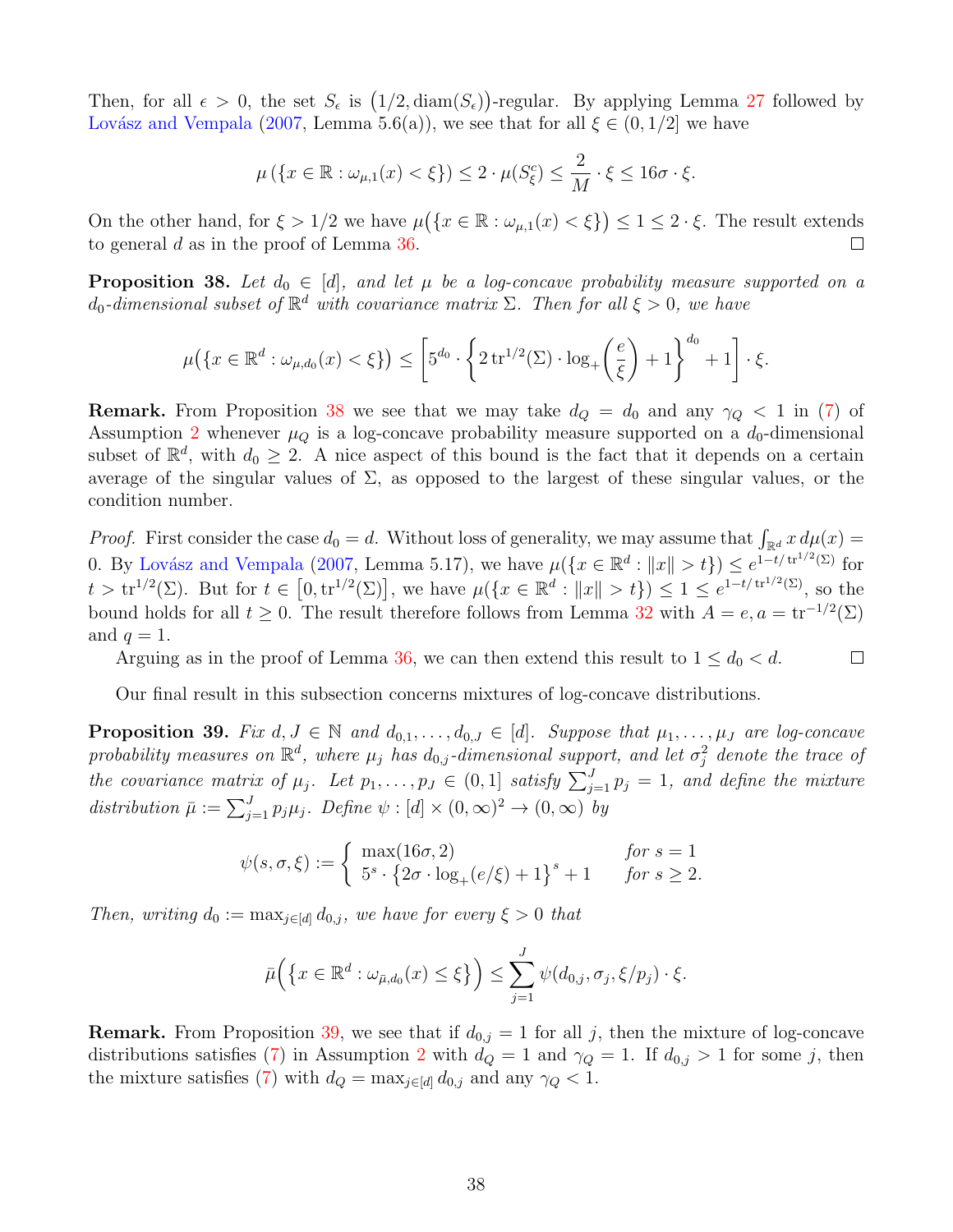*Proof.* By Proposition [33,](#page-33-0) the fact that  $d_0 \mapsto \omega_{\mu,d_0}(x)$  is increasing, and Propositions [37](#page-36-0) and [38,](#page-37-0) we have that for every  $\xi > 0$ ,

$$
\bar{\mu}\Big(\big\{x \in \mathbb{R}^d : \omega_{\bar{\mu},d_0}(x) \le \xi\big\}\Big) \le \sum_{j=1}^J p_j \cdot \mu_j\Big(\big\{x \in \mathbb{R}^d : \omega_{\mu_j,d_0}(x) \le \frac{\xi}{p_j}\big\}\Big)
$$
  

$$
\le \sum_{j=1}^J p_j \cdot \mu_j\Big(\big\{x \in \mathbb{R}^d : \omega_{\mu_j,d_{0,j}}(x) \le \frac{\xi}{p_j}\big\}\Big)
$$
  

$$
\le \sum_{j=1}^J \psi(d_{0,j},\sigma,\xi/p_j) \cdot \xi,
$$

as required.

#### A.2 Understanding the second part of Assumption [2](#page-5-3)

In this subsection, we begin by providing two examples to aid understanding of the second part of Assumption [2.](#page-5-3) They illustrate an attraction of the condition, in that both examples involve Gaussian measures, so apply to unbounded feature spaces. We then show that [\(8\)](#page-5-5) generalises the transfer-exponent assumption of [Kpotufe and Martinet](#page-44-4) [\(2018\)](#page-44-4), and complete this subsection by providing an example of compactly-supported measures where Assumption [2](#page-5-3) allows us to obtain faster rates than would be the case if we were to replace it with the transfer-exponent assumption.

<span id="page-38-0"></span>**Example 4.** Let  $\mu_Q = N(0, 1)$  and  $\mu_P = N(0, \sigma^2)$  for some  $\sigma > 0$ . Then, the density  $\phi_{\sigma}$  of  $\mu_P$ satisfies  $\phi_{\sigma}''(x) \ge 0$  for  $|x| \ge \sigma$ , so for  $|x| \ge \sigma + 1$ , we have

$$
\omega_{\mu_P,1}(x) = \inf_{r \in (0,1)} \frac{1}{r} \int_{x-r}^{x+r} \phi_{\sigma}(y) \, dy = 2\phi_{\sigma}(x).
$$

Write  $\xi_0 := 2\phi_\sigma(\sigma + 1)$ . Since  $\omega_{\mu_P,1}$  is also log-concave by Lemma [36,](#page-36-1) it follows that for  $\xi \in (0, \xi_0)$ ,

$$
\mu_Q(\{x \in \mathbb{R} : \omega_{\mu_P,1}(x) < \xi\}) = \mu_Q(\{x \in \mathbb{R} : 2\phi_\sigma(x) < \xi\}) = 2\{1 - \Phi(a)\},
$$

where  $a := \sqrt{2\sigma^2 \log\left(\frac{\sqrt{2}}{\sqrt{2}}\right)}$  $\frac{\sqrt{2}}{\pi \sigma^2 \xi}$ ). Thus for  $\xi \in (0, \xi_0)$ , we have

$$
\mu_Q\big(\big\{x\in\mathbb{R}:\omega_{\mu_P,1}(x)<\xi\big\}\big)\leq e^{-a^2/2}=\bigg(\frac{\sqrt{\pi\sigma^2}}{\sqrt{2}}\cdot\xi\bigg)^{\sigma^2}.
$$

On the other hand, for  $\xi \geq \xi_0$ , we have

$$
\mu_Q\big(\big\{x:\omega_{\mu_P,1}(x)<\xi\big\}\big)\leq 1\leq \frac{\xi^{\sigma^2}}{\xi_0^{\sigma^2}}.
$$

We deduce that we may take any  $\gamma_P = \sigma^2$  in the second part of Assumption [2.](#page-5-3)

<span id="page-38-1"></span>**Example 5.** Now suppose that  $\mu_Q = N(0, 1)$  and  $\mu_P = N(a, 1)$  for some  $a > 0$ . Then, since the standard normal density  $\phi$  satisfies  $\phi''(x) \geq 0$  for  $|x| \geq 1$ , we have for  $|x - a| \geq 2$  that

$$
\omega_{\mu_P,1}(x) = \inf_{r \in (0,1)} \frac{1}{r} \int_{x-r}^{x+r} \phi(y-a) \, dy = 2\phi(x-a).
$$

39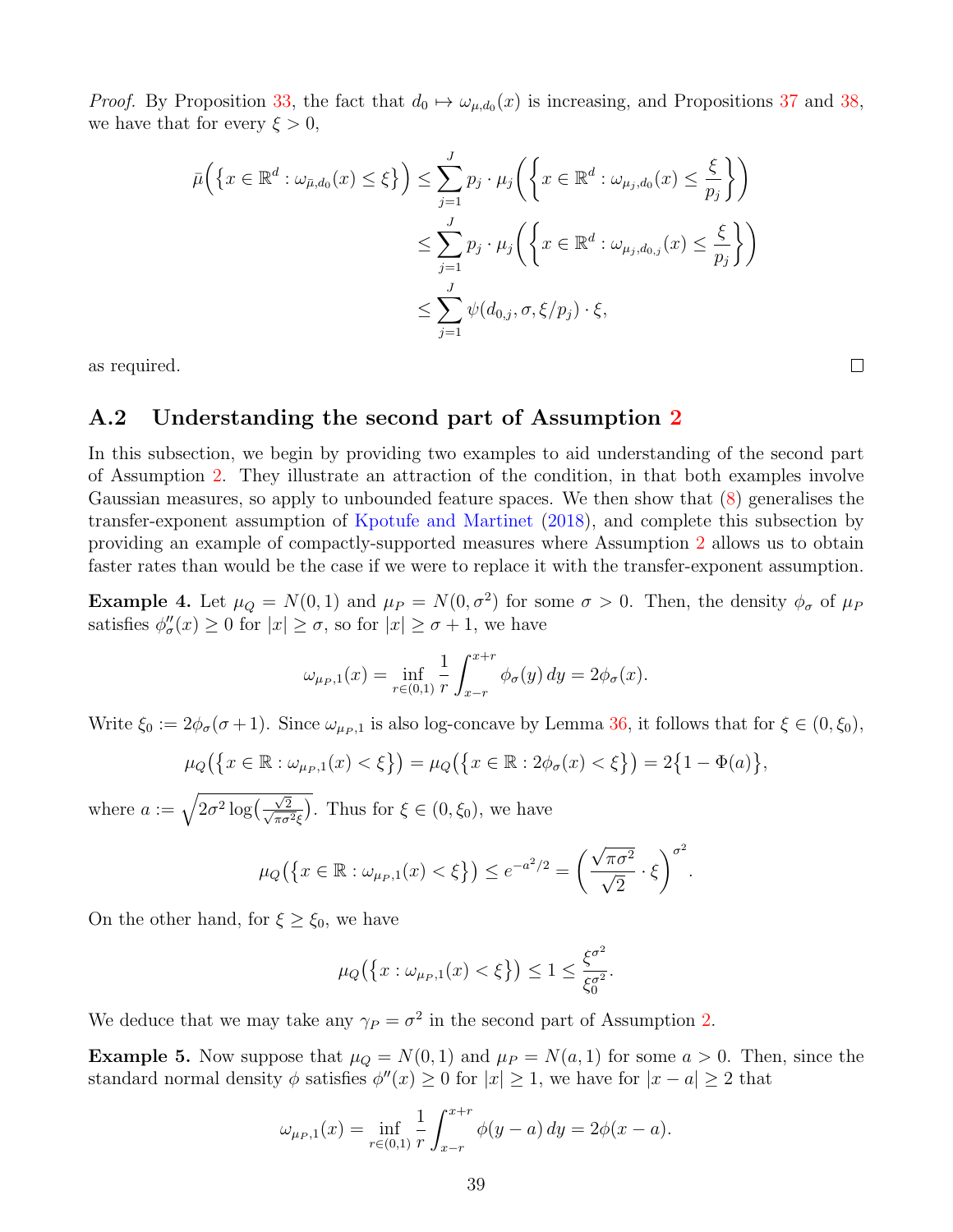Write  $\xi_0 := 2\phi(2)$ . It follows that for  $\xi \in (0, \xi_0)$ ,

$$
\mu_Q(\{x:\omega_{\mu_P,1}(x)<\xi\}) \leq \mu_Q(\{x:2\phi(x-a)<\xi\}) = 1 - \Phi(a+b) + 1 - \Phi(b-a),
$$

where  $b := \sqrt{2 \log(\frac{\sqrt{2}}{\epsilon \sqrt{2}})}$  $\frac{\sqrt{2}}{\xi\sqrt{\pi}}$ . Thus for  $\xi \le \min\left\{\xi_0, 2\phi(a)\right\} =:\xi_1$ , we have

$$
\mu_Q(\{x:\omega_{\mu_P,1}(x)<\xi\}) \le \frac{1}{2}e^{-(b+a)^2/2} + \frac{1}{2}e^{-(b-a)^2/2} \le e^{-b^2/2+ab}
$$

$$
= \frac{\xi\sqrt{\pi}}{\sqrt{2}} \cdot \exp\left\{a\sqrt{2\log\left(\frac{\sqrt{2}}{\xi\sqrt{\pi}}\right)}\right\}.
$$

On the other hand, if  $\xi > \xi_1$ , and  $\gamma_P < 1$ , then

$$
\mu_Q\big(\big\{x:\omega_{\mu_P,1}(x)<\xi\big\}\big)\leq 1\leq \frac{\xi^{\gamma_P}}{\xi_1^{\gamma_P}}.
$$

We deduce that we may take any  $\gamma_P < 1$  in the second part of Assumption [2.](#page-5-3)

We now relate Assumption [2](#page-5-3) to the existing literature. We recall from [Kpotufe and Martinet](#page-44-4) [\(2018\)](#page-44-4) that a pair of distributions  $(P, Q)$ , each on  $\mathbb{R}^d \times \{0, 1\}$ , is said to have transfer-exponent<sup>\*</sup>  $\kappa \in [0,\infty]$  if there exist  $c_0 \in (0,1], r_0 > 0$  and a Borel subset A of  $\mathbb{R}^d$  with  $\mu_Q(A) = 1$ , such that  $\mu_P(B_r(x)) \geq c_0 \cdot \mu_Q(B_r(x)) \cdot (r/r_0)^{\kappa}$  for all  $x \in A$  and  $r \in (0, r_0]$ . Lemma [40](#page-39-0) below shows the second part of Assumption [2](#page-5-3) generalises the notion of a transfer-exponent, in that if a pair of distributions has transfer-exponent  $\kappa$ , and if the first part of Assumption [2](#page-5-3) holds with parameters  $\gamma_Q$  and  $d_Q$ , then the second part of Assumption [2](#page-5-3) holds with  $\gamma_P = \gamma_Q$  and any  $d_P \geq d_Q + \kappa$ .

<span id="page-39-0"></span>**Lemma 40.** Let  $(P,Q)$  be a pair of distributions, each on  $\mathbb{R}^d \times \{0,1\}$ , that have transfer-exponent κ. If [\(7\)](#page-5-4) holds and  $d_P \geq d_Q + \kappa$ , then

$$
\mu_Q\big(\big\{x\in\mathbb{R}^d:\omega_{\mu_P,d_P}(x)<\xi\big\}\big)\leq C_{P,Q}\cdot\bigg(\frac{r_0^\kappa\vee 1}{c_0(r_0^{d_Q}\wedge 1)}\bigg)^{\gamma_Q}\cdot\xi^{\gamma_Q}
$$

for all  $\xi > 0$ .

**Remark [2](#page-5-3).** The conclusion of the lemma tells us that  $(8)$  in Assumption 2 holds with  $C_{P,Q}$  there replaced with  $C_{P,Q} \cdot \left( -\frac{r_0^{\kappa} \vee 1}{\sqrt{d_Q}} \right)$  $c_0(r_0^{dQ}\wedge 1)$  $\int^{\gamma_Q}$ , and with  $\gamma_P = \gamma_Q$ .

*Proof.* For any  $\xi > 0$ , we have

$$
\mu_{Q}\left(\left\{x \in \mathbb{R}^{d} : \omega_{\mu_{P},d_{P}}(x) < \xi\right\}\right)
$$
\n
$$
\leq \mu_{Q}\left(\left\{x \in \mathbb{R}^{d} : \min\left(\inf_{r \in (0,r_{0} \wedge 1)} \frac{\mu_{Q}\left(B_{r}(x)\right)}{r_{q}} \cdot \frac{c_{0}r^{d_{Q}+\kappa-d_{P}}}{r_{0}^{\kappa}}, \ c_{0}\mu_{Q}\left(B_{r_{0} \wedge 1}(x)\right)\right) < \xi\right\}\right)
$$
\n
$$
\leq \mu_{Q}\left(\left\{x \in \mathbb{R}^{d} : \min\left(\frac{c_{0}}{r_{0}^{\kappa}} \cdot \omega_{\mu_{Q},d_{Q}}(x), \ c_{0} \cdot (r_{0}^{d_{Q}} \wedge 1) \cdot \omega_{\mu_{Q},d_{Q}}(x)\right) < \xi\right\}\right)
$$
\n
$$
\leq C_{P,Q} \cdot \left(\frac{r_{0}^{\kappa} \vee 1}{c_{0}(r_{0}^{d_{Q}} \wedge 1)}\right)^{\gamma_{Q}} \cdot \xi^{\gamma_{Q}},
$$

as required.

<span id="page-39-1"></span><sup>∗</sup> In fact, our definition differs slightly from that of [Kpotufe and Martinet](#page-44-4) [\(2018\)](#page-44-4), whose covariates take values in a bounded set X, and who therefore take  $r_0 = \text{diam}(\mathcal{X})$ .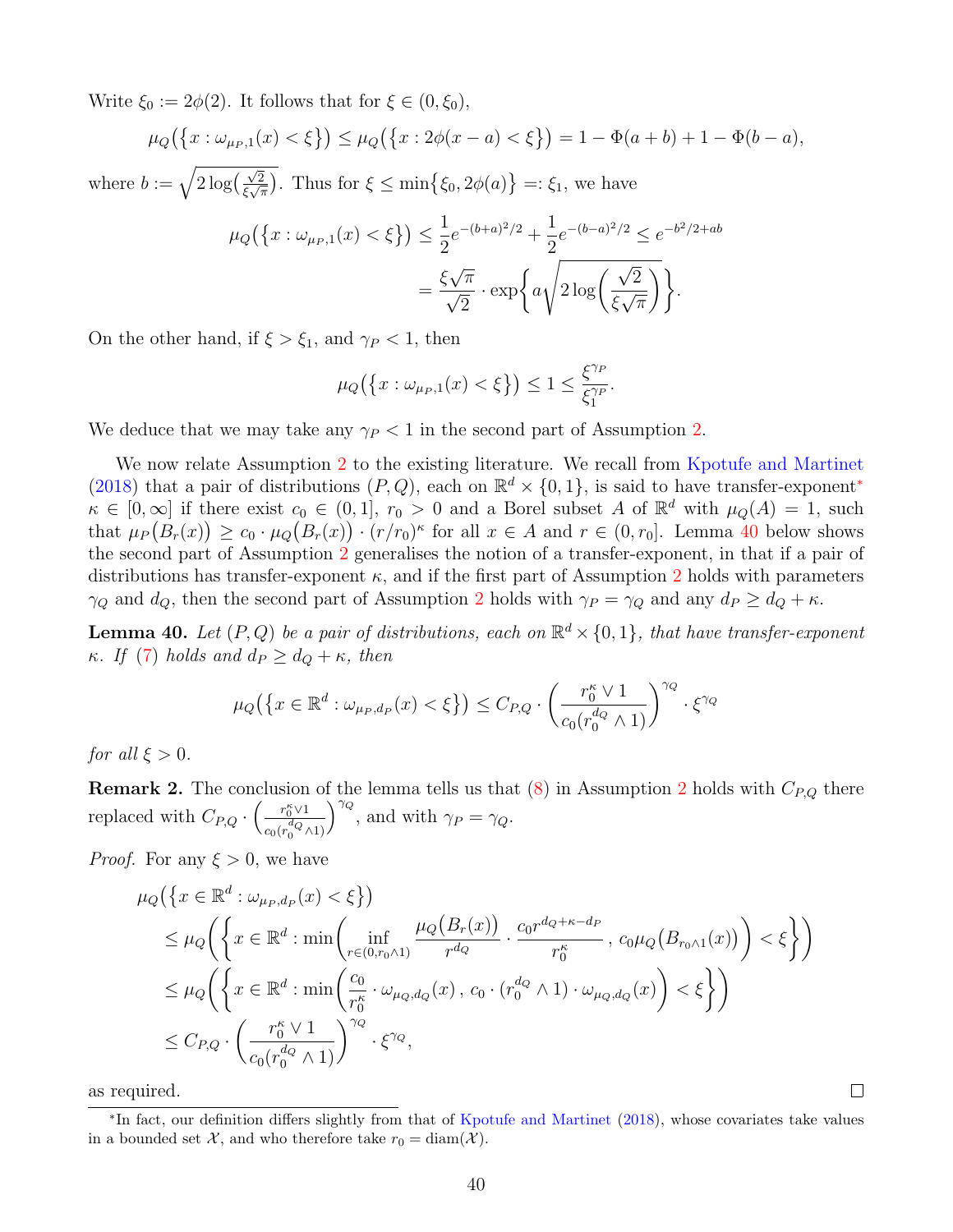<span id="page-40-0"></span>**Example 6.** Suppose that  $\mu_Q$  is the uniform measure on  $[0, 1]^d$  and that  $\mu_P$  is the probability measure with density  $f_P : \mathbb{R}^d \to [0, \infty)$  given by

$$
f_P(x) = \begin{cases} A \cdot ||x||_{\infty}^{\kappa} & \text{for } x \in [0,1]^d \\ 0 & \text{otherwise,} \end{cases}
$$

where  $A := 1/\int_{[0,1]^d} ||z||^{\kappa}_{\infty} dz$ , and where  $|| \cdot ||_{\infty}$  denotes the  $\ell_{\infty}$ -norm on  $\mathbb{R}^d$ . This example corresponds to [Kpotufe and Martinet](#page-44-4) [\(2018,](#page-44-4) Example 3) in d dimensions. We claim that Assumption [2](#page-5-3) holds with  $d_P = d_Q = d$ ,  $\gamma_P = d/\kappa$  and arbitrarily large  $\gamma_Q$ .

To demonstrate the condition [\(7\)](#page-5-4), we first note that for any  $x \in \text{supp}(\mu_Q) = [0, 1]^d$  and any To demonstrate the condition (1), we first note that for any  $x \in \text{supp}(\mu_Q) = [0, 1]$  and any  $r \in (0, 1)$ , the set  $B_r(x) \cap [0, 1]^d$  contains a hyper-cube of side length at least  $r/(2\sqrt{d})$ , which yields  $\mu_Q(B_r(x)) \ge (r/(2\sqrt{d}))^d$ . Thus  $\omega_{\mu_Q,d}(x) \ge (2\sqrt{d})^{-d}$  for all  $x \in \text{supp}(\mu_Q)$ . It follows that given  $\mu_Q(D_r(x)) \leq (r/(2\sqrt{a}))$ . Thus  $\omega_{\mu_Q,d}(x) \leq (2\sqrt{a})$  for an  $x \in \text{supp}(\mu_Q)$ . If any  $\gamma_Q > 0$ , if we take  $C_{P,Q} \geq (2\sqrt{a})^{d\gamma_Q}$  then condition [\(7\)](#page-5-4) holds with  $d_Q = d$ .

Next we turn to condition [\(8\)](#page-5-5). We begin by showing that with  $c := A \cdot 2^{-(2d+\kappa)} \cdot d^{-d/2}$  we have  $\omega_{\mu_P,d}(x) \geq c \cdot ||x||_{\infty}^{\kappa}$  for all  $x \in [0,1]^d$ . To this end, first consider the case where  $x \in [0,1]^d \setminus [0,1/2]^d$ , so that  $f_P(x) \geq A \cdot 2^{-\kappa}$ . It follows that for any  $r \in (0,1)$ , the set  $B_r(x) \cap \{z \in \mathbb{R}^d : f_P(z) \geq A \cdot 2^{-\kappa}\}\$ so that  $f_P(x) \le A^2$ . It follows that for any  $r \in (0, 1)$ , the set  $D_r(x) \cap \{x \in \mathbb{R} : f_P(x) \le A^2 \}$ <br>contains a hyper-cube of side length at least  $r/(4\sqrt{d})$ , and hence  $\mu_P(B_r(x)) \ge A \cdot 2^{-\kappa} \cdot (r/(4\sqrt{d}))^d$ . Thus  $\omega_{\mu_P,d}(x) \geq A \cdot 2^{-(2d+\kappa)} \cdot d^{-d/2} \geq c \cdot ||x||_{\infty}^{\kappa}$  for all  $x \in [0,1]^d \setminus [0,1/2]^d$ .

Now suppose that  $x \in [0, 1/2]^d$ . For any  $r \in (0, 1)$ , the set  $B_r(x) \cap \{z \in \mathbb{R}^d : f_P(z) \geq f_P(x)\}$ row suppose that  $x \in [0, 1/2]$ . For any  $r \in (0, 1)$ , the set  $D_r(x) \cap \{z \in \mathbb{R} : J_P(z) \leq J_P(x) \}$ <br>contains a hyper-cube of side length at least  $r/(2\sqrt{d})$  and so  $\mu_P(B_r(x)) \geq f_P(x) \cdot (r/(2\sqrt{d}))^d$ Contains a hyper-cube of side length at least  $\ell/(2\sqrt{d})^d$  and so  $\mu_P(D_r(x)) \leq J_P(x) \cdot (\ell/(2\sqrt{d}))$ <br>  $(A/(2\sqrt{d})^d) \cdot ||x||_{\infty}^{\kappa} \cdot r^d$ . Hence  $\omega_{\mu_P,d}(x) \geq (A/(2\sqrt{d})^d) \cdot ||x||_{\infty}^{\kappa} \geq c \cdot ||x||_{\infty}^{\kappa}$  for all  $x \in [0,1/2]^d$ . We deduce that, given any  $\xi > 0$ ,

$$
\mu_Q(\{x \in \mathbb{R}^d : \omega_{\mu_P,d}(x) < \xi\}) \le \mathcal{L}_d(\{x \in [0,1]^d : \|x\|_{\infty} < (\xi/c)^{1/\kappa}\}) = (\xi/c)^{d/\kappa},
$$

so [\(8\)](#page-5-5) holds with  $d_P = d$  and  $\gamma_P = d/\kappa$ , provided that  $C_{P,Q} \geq c^{-d/\kappa}$ , and our claim about Assumption [2](#page-5-3) is established.

Now suppose that  $\eta_Q : \mathbb{R}^d \to [0,1]$  is chosen such that Assumptions [3](#page-6-2) and [4](#page-6-1) hold for some  $\alpha > 0$  and  $\beta \in (0, 1]$  $\beta \in (0, 1]$  $\beta \in (0, 1]$ . Suppose also, for simplicity, that  $\eta_P = \eta_Q$  and  $n_P \geq n_Q$ . Then Theorem 1 yields that there exists a data-dependent classifier  $\hat{f}$  satisfying

$$
\mathbb{E}\left\{\mathcal{E}(\hat{f})\right\} \le C_{\theta} \cdot \left(\frac{\log_+(n_P)}{n_P}\right)^{\frac{\beta(1+\alpha)}{(2\beta+d)+\kappa\cdot(\alpha\beta/d)}}.\tag{36}
$$

Viewing this example from the perspective of the conditions in [Kpotufe and Martinet](#page-44-4) [\(2018\)](#page-44-4), it can be shown that the transfer exponent is  $\kappa$ . Indeed, the transfer exponent can certainly be no larger, because for all  $r > 0$ , we have

$$
\mu_P(B_r(0)) \le \mu_P([0, r \wedge 1]^d) \le \mathcal{L}_d([0, r \wedge 1]^d) \cdot \sup_{x \in [0, r \wedge 1]^d} f_P(x)
$$
  
=  $A(r \wedge 1)^{d+\kappa} \le Ad^{d/2} \cdot r^{\kappa} \cdot \mu_Q(B_r(0)).$ 

[Kpotufe and Martinet](#page-44-4) [\(2018,](#page-44-4) Theorem 2) then guarantees that there exists a data-dependent classifier  $\hat{f}$  satisfying

$$
\mathbb{E}\left\{\mathcal{E}(\tilde{f})\right\} \leq \tilde{C}_{\theta} \cdot \left(\frac{\log_+(n_P)}{n_P}\right)^{\frac{\beta(1+\alpha)}{(2\beta+d)+\kappa}}.
$$

Hence the bound from Theorem [1,](#page-6-0) which relies on Assumption [2,](#page-5-3) gives a faster rate whenever  $\alpha\beta < d$ . But  $\alpha\beta \le d$  whenever  $\eta_Q(x_0) = 1/2$  for some  $x_0 \in (0,1)^d$ , by Lemma [41](#page-41-0) below.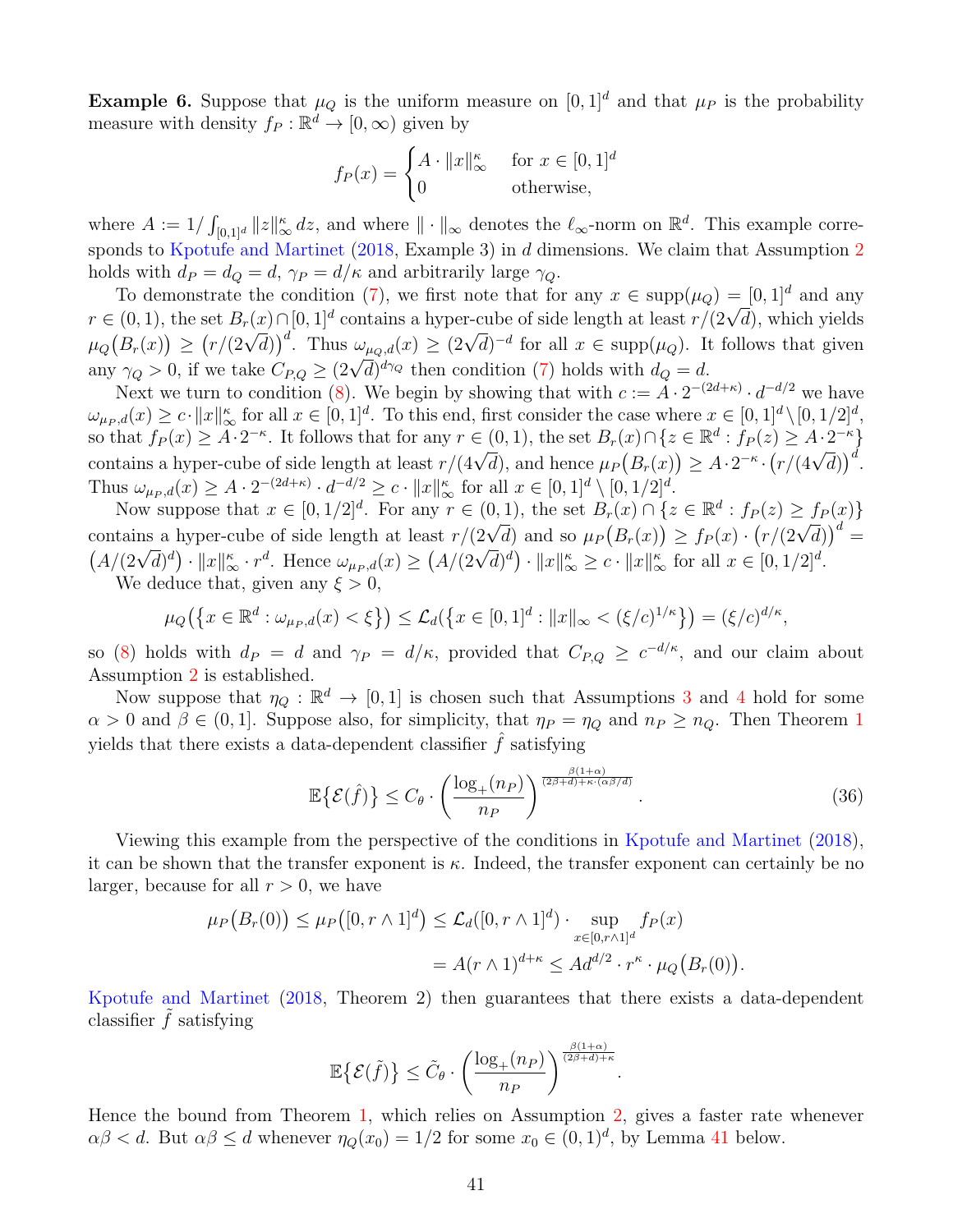#### A.3 Constraint on the margin and Hölder exponents

<span id="page-41-0"></span>**Lemma 41.** Suppose that a distribution Q on  $\mathbb{R}^d \times \{0,1\}$  satisfies Assumptions [3](#page-6-2) and [4.](#page-6-1) If there exists  $x_0 \in \mathbb{R}^d$  with  $\eta_Q(x_0) = 1/2$  and  $\omega_{\mu_Q,d_Q}(x_0) > 0$ , then  $\alpha\beta \leq d_Q$ .

*Proof.* Fix  $\xi < C_S$ , and note that if  $x \in B_{(\xi/C_S)^{1/\beta}}(x_0)$ , then

$$
|\eta_Q(x) - 1/2| = |\eta_Q(x) - \eta_Q(x_0)| \le C_S ||x - x_0||^{\beta} \le \xi.
$$

We deduce that

$$
C_{\mathcal{M}} \cdot \xi^{\alpha} \ge \mu_Q\big(\big\{x \in \mathbb{R}^d : |\eta_Q(x) - 1/2| < \xi\big\}\big) \ge \mu_Q\big(B_{(\xi/C_S)^{1/\beta}}(x_0)\big) \\
\ge \left(\frac{\xi}{C_S}\right)^{d_Q/\beta} \omega_{\mu_Q, d_Q}(x_0),
$$

and the result follows.

## <span id="page-41-1"></span>B Empirical results

In order to give a preliminary indication of the potential practical benefits of transfer learning and the ATL algorithm, we present the results of a small-scale simulation study. The settings we considered were as follows: let  $d = 2$ ,  $\mu_P = \mu_Q = U([0, 1]^2)$ , and, for  $x = (x_1, x_2) \in [0, 1]^2$ , let  $\eta_{\mathcal{Q}}(x) = \{1 + \sin(4\pi x_1)\}/2$ . The Bayes risk in this problem is 18.2%. We considered two different transfer learning problems, by specifying two different decision tree partitions and transfer functions:

- 1. Let  $L^* = 1$ , so that  $\mathcal{X}_1^* = \mathbb{R}^2$ , and, for  $z \in [0, 1]$ , let  $g_1(z) = (1 + 4z)/5$ . Now set  $\eta_P = g_1 \circ \eta_Q$ . In this case,  $\Delta = 0$ ,  $\phi = 0.8$ ,  $d_Q = 2$ ,  $\gamma_Q = \infty$ ,  $d_P = 2$ ,  $\gamma_P = \infty$ ,  $\alpha = \beta = 1$ .
- 2. Let  $L^* = 2$ , and let  $(\mathcal{X}_1^*, \mathcal{X}_2^*) = (\mathbb{R} \times (-\infty, 1/2), \mathbb{R} \times [1/2, \infty))$ . Now, for  $z \in [0, 1]$ , let  $g_1(z) = \max(0, z - 1/4)$  and  $g_2(z) = \min(z + 1/4, 1)$ . Finally, set

$$
\eta_P(x) = \begin{cases} g_1(\eta_Q(x)) & \text{for } x \in \mathcal{X}_1^* \\ g_2(\eta_Q(x)) & \text{for } x \in \mathcal{X}_2^* .\end{cases}
$$

In this case, we have  $\Delta = 0$ ,  $\phi = 0.5$ ,  $d_Q = 2$ ,  $\gamma_Q = \infty$ ,  $d_P = 2$ ,  $\gamma_P = \infty$ ,  $\alpha = \beta = 1$ .

For each setting and for each of 50 repetitions, we generated  $n_Q = 100$  independent target data pairs from Q, generated  $n_P \in \{0, 100, 200, 500, 1000\}$  independent source data pairs from P, and a further  $n_{\text{test}} = 1000$  $n_{\text{test}} = 1000$  $n_{\text{test}} = 1000$  independent test pairs from Q. In Table 1 we present, for our ATL method, the average percentage of the test data pairs that were incorrectly classified, along with the corresponding standard errors. For comparison, we also present the corresponding errors for the algorithm that pools the source and target data, and then applies our ATL algorithm as if all of the data had come from Q.

We mention that, for computational reasons, we ran a Monte Carlo approximation to the ATL algorithm stated in the paper. Specifically, instead of searching over all decision tree partitions, we only considered those with  $L \in \{1,2\}$  leaves (regardless of  $L^*$ ). For  $L = 2$ , we generated 100 random splits by choosing one of the two axes uniformly at random, and then chose a data point at which to split, again uniformly at random.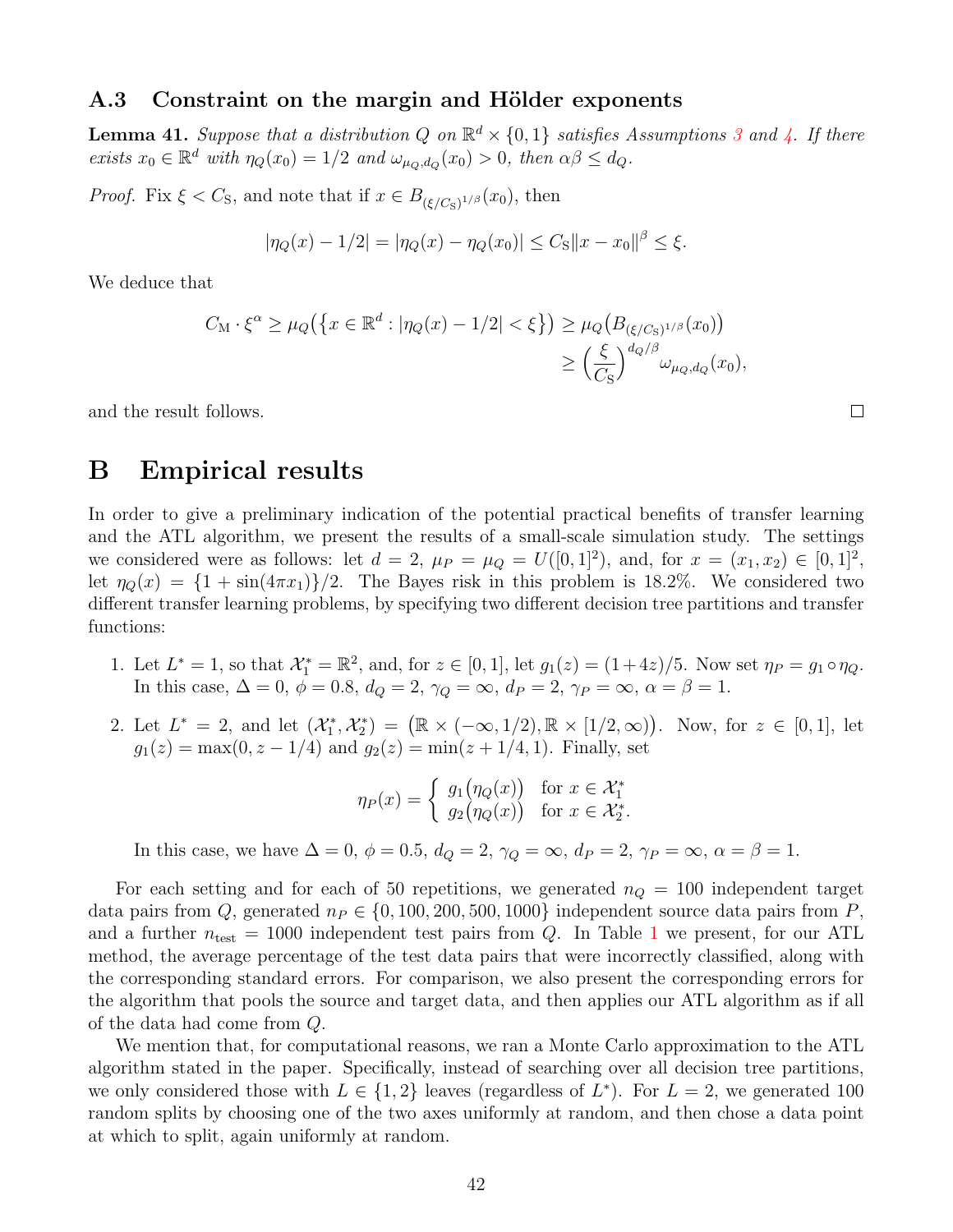|           | $n_{P}$          | ATL Error (Std. Error.) | Pooled Error (Std. Error.) |
|-----------|------------------|-------------------------|----------------------------|
| Setting 1 | $\left( \right)$ | 30.0(0.6)               | $NA$ (NA)                  |
|           | 100              | 27.4(0.5)               | 29.1(0.4)                  |
|           | <b>200</b>       | 25.6(0.4)               | 27.5(0.5)                  |
|           | 500              | 23.4(0.5)               | 25.8(0.4)                  |
|           | 1000             | 22.4(0.4)               | 24.0(0.3)                  |
| Setting 2 | $\theta$         | 30.3(0.5)               | $NA$ (NA)                  |
|           | 100              | 28.5(0.5)               | 29.4(0.5)                  |
|           | <b>200</b>       | 26.7(0.5)               | 29.0(0.5)                  |
|           | 500              | 24.7(0.4)               | 29.0(0.5)                  |
|           | 1000             | 24.2(0.4)               | 27.6(0.4)                  |

<span id="page-42-3"></span>Table 1: Average error of the ATL algorithm and the pooled data algorithm. The Bayes error rate is 18.2%.

Table [1](#page-42-3) reveals two notable features. First, the performance of the ATL algorithm improves significantly as  $n_P$  increases. This illustrates the potential of transfer learning. Second, the ATL algorithm is consistently better than the pooled data algorithm, with an excess risk ratio of around 0.6–0.9. In other words, there is benefit to be had by attempting to learn the underlying structure as we do in the ATL method; one should not simply ignore the fact that the  $P$  data were generated from a different distribution to Q.

As an alternative approach to approximating the decision tree partition h in  $(12)$  for largerscale problems, one could consider a greedy strategy that would proceed along similar lines to CART [\(Breiman et al.,](#page-43-4) [1984\)](#page-43-4). In other words, at stage  $\ell_0 \in \mathbb{N}$  of our iterative process, where we have  $\{\mathcal{X}_1,\ldots,\mathcal{X}_{\ell_0}\}\in\mathbb{T}_{\ell_0}$ , we select  $\ell\in[\ell_0]$ , as well as  $j\in[d]$  and s belonging to the set of jth coordinates of  $\mathcal{D}_P$  (or a random subset thereof) so that the refined partition  $\{\mathcal{X}_1, \ldots, \mathcal{X}_{\ell-1}, \mathcal{X}_{\ell} \cap$  $H_{j,s}, \mathcal{X}_{\ell} \setminus H_{j,s}, \mathcal{X}_{\ell+1}, \ldots, \mathcal{X}_{\ell_0} \in \mathbb{T}_{\ell_0+1}$  minimises the objective in  $(12)$  over this restricted class. We defer detailed exploration of such a method to future work.

Acknowledgements: The research of TIC was supported by Engineering and Physical Sciences Research Council (EPSRC) New Investigator Award EP/V002694/1. The research of RJS was supported by EPSRC Programme grant EP/N031938/1 and EPSRC Fellowship EP/P031447/1. The authors are grateful for the constructive feedback from the anonymous reviewers, which helped to improve the paper.

## References

- <span id="page-42-2"></span>Audibert, J.-Y. and Tsybakov, A. B. (2007). Fast learning rates for plug-in classifiers. Annals of Statistics, 35(2):608–633.
- <span id="page-42-0"></span>Ben-David, S., Blitzer, J., Crammer, K., Kulesza, A., Pereira, F., and Vaughan, J. W. (2010a). A theory of learning from different domains. Machine Learning, 79(1-2):151–175.
- <span id="page-42-1"></span>Ben-David, S., Lu, T., Luu, T., and Pál, D. (2010b). Impossibility theorems for domain adaptation. In International Conference on Artificial Intelligence and Statistics, pages 129–136.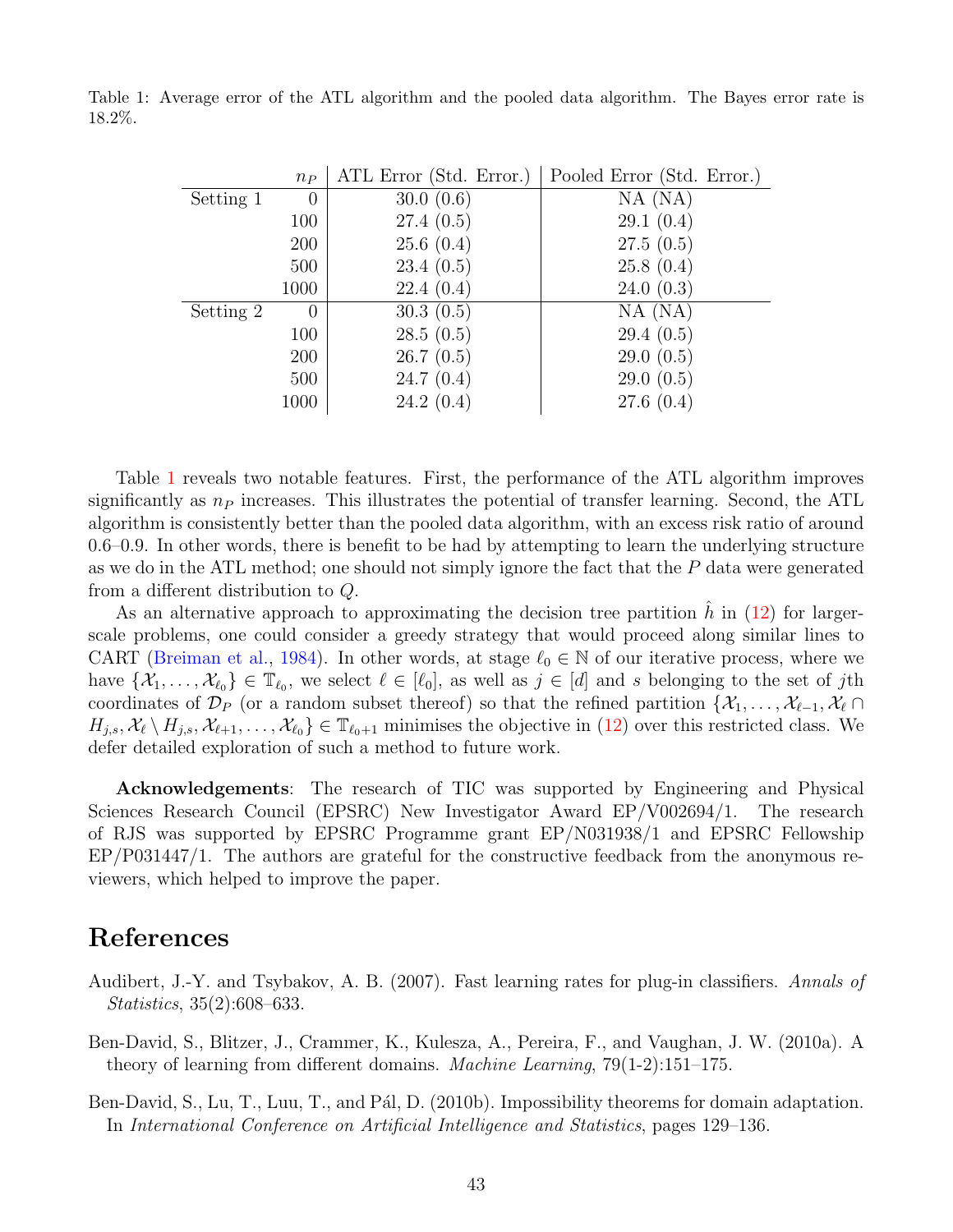- <span id="page-43-14"></span>Bernstein, S. (1924). On a modification of Chebyshev's inequality and of the error formula of Laplace. Ann. Sci. Inst. Sav. Ukraine, Sect. Math, 1(4):38–49.
- <span id="page-43-13"></span>Biau, G. and Devroye, L. (2013). Cellular tree classifiers. Electronic Journal of Statistics, 7:1875– 1912.
- <span id="page-43-10"></span>Biau, G. and Devroye, L. (2015). Lectures on the Nearest Neighbor Method. Springer.
- <span id="page-43-7"></span>Blanchard, G., Deshmukh, A. A., Dogan, U., Lee, G., and Scott, C. (2017). Domain generalization by marginal transfer learning. arXiv preprint arXiv:1711.07910.
- <span id="page-43-0"></span>Blanchard, G., Flaska, M., Handy, G., Pozzi, S., and Scott, C. (2016). Classification with asymmetric label noise: Consistency and maximal denoising. Electronic Journal of Statistics, 10(2):2780– 2824.
- <span id="page-43-4"></span>Breiman, L., Friedman, J., Stone, C. J., and Olshen, R. A. (1984). Classification and Regression Trees. CRC Press.
- <span id="page-43-8"></span>Cai, T. T. and Wei, H. (2021). Transfer learning for nonparametric classification: Minimax rate and adaptive classifier. Annals of Statistics, 49:100–128.
- <span id="page-43-6"></span>Candela, J. Q., Sugiyama, M., Schwaighofer, A., and Lawrence, N. D. (2009). Dataset Shift in Machine Learning. The MIT Press.
- <span id="page-43-11"></span>Cannings, T. I., Berrett, T. B., and Samworth, R. J. (2020). Local nearest neighbour classification with applications to semi-supervised learning. Annals of Statistics, 48:1789–1814.
- <span id="page-43-1"></span>Cannings, T. I., Fan, Y., and Samworth, R. J. (2020). Classification with imperfect training labels. Biometrika, 107(2):311–330.
- <span id="page-43-2"></span>Caruana, R. (1997). Multitask learning. Machine Learning, 28(1):41–75.
- <span id="page-43-9"></span>Chaudhuri, K. and Dasgupta, S. (2014). Rates of convergence for nearest neighbor classification. In Advances in Neural Information Processing Systems, pages 3437–3445.
- <span id="page-43-3"></span>Christiansen, R., Pfister, N., Jakobsen, M. E., Gnecco, N., and Peters, J. (2020). The difficult task of distribution generalization in nonlinear models. arXiv preprint arXiv:2006.07433.
- <span id="page-43-5"></span>Cortes, C., Mohri, M., and Medina, A. M. (2019). Adaptation based on generalized discrepancy. Journal of Machine Learning Research, 20(1):1–30.
- <span id="page-43-12"></span>Cover, T. and Hart, P. (1967). Nearest neighbor pattern classification. IEEE Transactions on Information Theory, 13(1):21–27.
- <span id="page-43-16"></span>Cule, M. and Samworth, R. (2010). Theoretical properties of the log-concave maximum likelihood estimator of a multidimensional density. Electronic Journal of Statistics, 4:254–270.
- <span id="page-43-15"></span>Dharmadhikari, S. and Joag-Dev, K. (1988). Unimodality, Convexity, and Applications. Academic Press.
- <span id="page-43-17"></span>Dümbgen, L., Samworth, R., and Schuhmacher, D. (2011). Approximation by log-concave distributions, with applications to regression. Annals of Statistics, 39(2):702–730.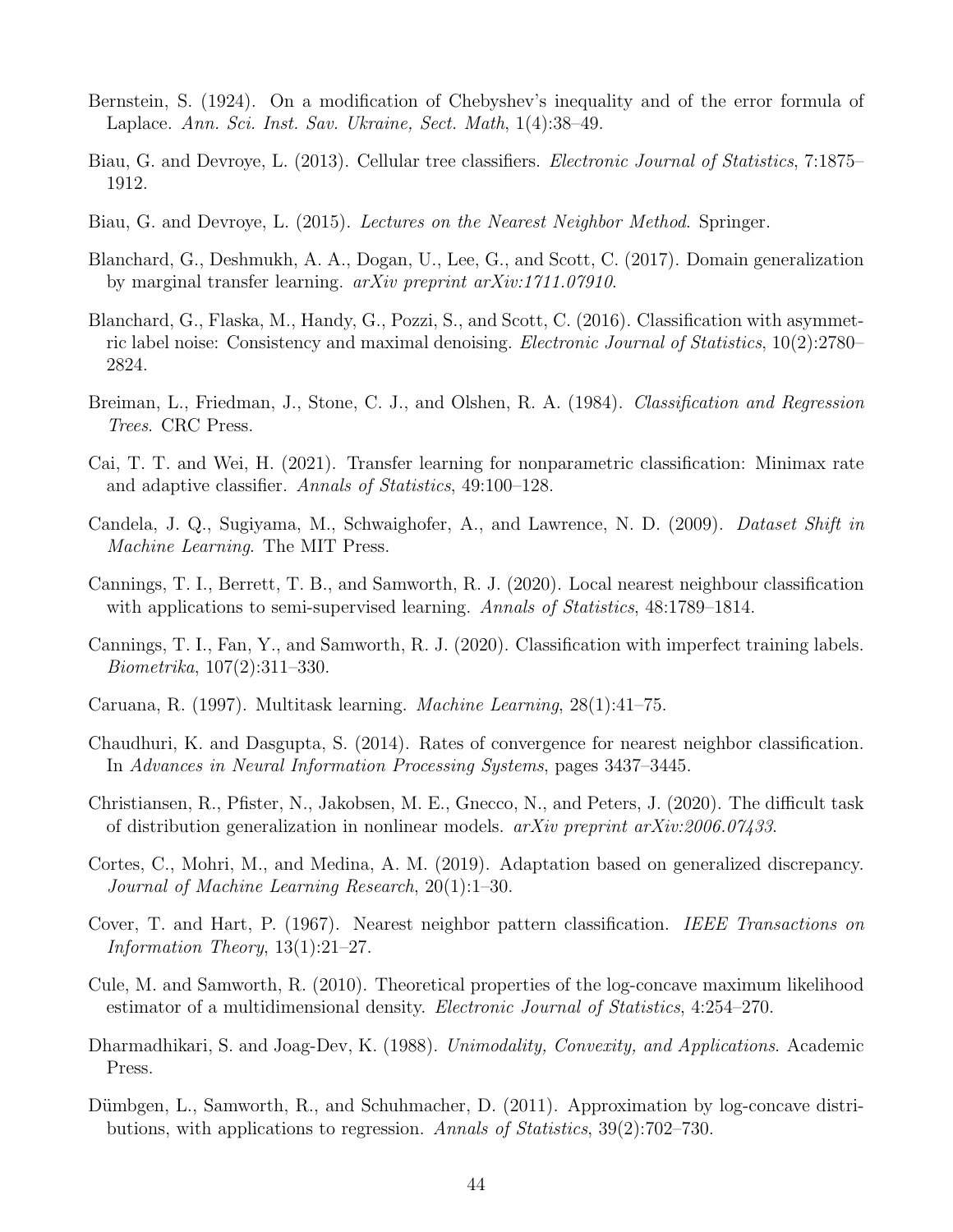- <span id="page-44-10"></span>Evans, L. C. and Gariepy, R. F. (2015). Measure Theory and Fine Properties of Functions. CRC Press.
- <span id="page-44-14"></span>Fix, E. and Hodges, J. L. (1951). Discriminatory analysis: nonparametric discrimination, consistency properties. USAF School of Aviation Medicine.
- <span id="page-44-0"></span>Frénay, B. and Verleysen, M. (2014). Classification in the presence of label noise: A survey. IEEE Transactions on Neural Network Learning Systems, 25(5):845–869.
- <span id="page-44-8"></span>Gadat, S., Klein, T., and Marteau, C. (2016). Classification in general finite dimensional spaces with the k-nearest neighbor rule. Annals of Statistics,  $44(3):982-1009$ .
- <span id="page-44-1"></span>Germain, P., Lacasse, A., Laviolette, F., Marchand, M., and Roy, J.-F. (2015). Risk bounds for the majority vote: From a PAC-Bayesian analysis to a learning algorithm. Journal of Machine Learning Research, 16(1):787–860.
- <span id="page-44-3"></span>Gretton, A., Smola, A., Huang, J., Schmittfull, M., Borgwardt, K., and Schölkopf, B. (2009). Covariate shift by kernel mean matching. Dataset Shift in Machine Learning, 3(4):5.
- <span id="page-44-13"></span>Hall, P., Park, B. U., and Samworth, R. J. (2008). Choice of neighbor order in nearest-neighbor classification. Annals of Statistics, 36(5):2135–2152.
- <span id="page-44-5"></span>Hanneke, S. and Kpotufe, S. (2019). On the value of target data in transfer learning. In Advances in Neural Information Processing Systems, pages 9867–9877.
- <span id="page-44-9"></span>Hardy, G. H. and Littlewood, J. E. (1930). A maximal theorem with function-theoretic applications. Acta Mathematica, 54:81–116.
- <span id="page-44-15"></span>Kim, A. K. H. (2020). Obtaining minimax lower bounds: a review. *Journal of the Korean Statistical* Society, 49:673–701.
- <span id="page-44-4"></span>Kpotufe, S. and Martinet, G. (2018). Marginal singularity, and the benefits of labels in covariateshift. In Proceedings of the 31st Conference On Learning Theory, volume 75, pages 1882–1886.
- <span id="page-44-12"></span>Kulkarni, S. R. and Posner, S. E. (1995). Rates of convergence of nearest neighbor estimation under arbitrary sampling. IEEE Transactions on Information Theory, 41(4):1028–1039.
- <span id="page-44-7"></span>Ledrappier, F. and Young, L.-S. (1985). The metric entropy of diffeomorphisms: Part I: Characterization of measures satisfying Pesin's entropy formula. Annals of Mathematics, 122(3):509–539.
- <span id="page-44-2"></span>Lipton, Z. C., Wang, Y.-X., and Smola, A. (2018). Detecting and correcting for label shift with black box predictors. In Proceedings of the 35th International Conference on Machine Learning, volume 80.
- <span id="page-44-16"></span>Lovász, L. and Vempala, S. (2007). The geometry of logconcave functions and sampling algorithms. Random Structures & Algorithms, 30(3):307–358.
- <span id="page-44-6"></span>Maity, S., Sun, Y., and Banerjee, M. (2020). Minimax optimal approaches to the label shift problem. arXiv preprint arXiv:2003.10443.
- <span id="page-44-11"></span>Mammen, E. and Tsybakov, A. B. (1999). Smooth discrimination analysis. Annals of Statistics, 27(6):1808–1829.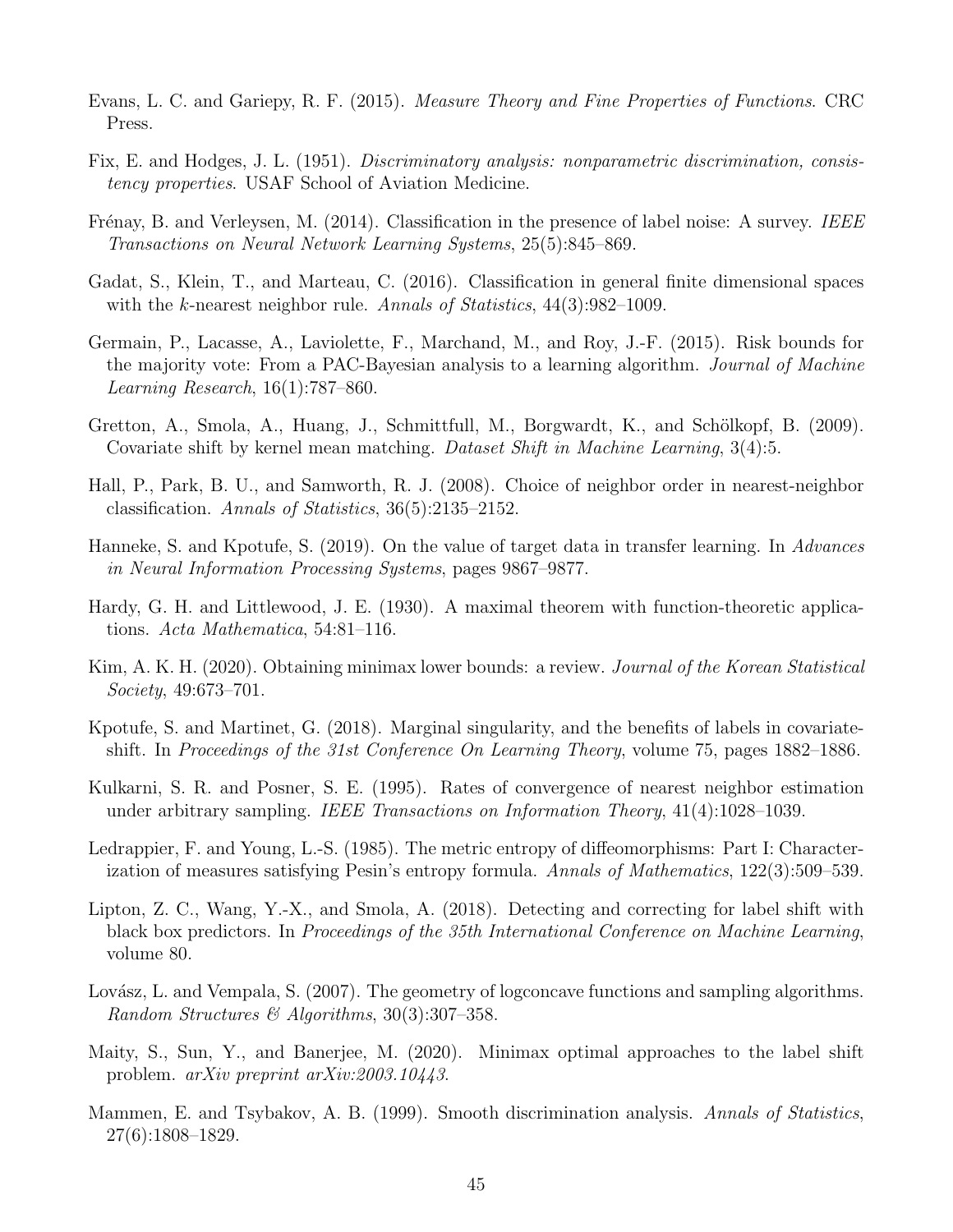- <span id="page-45-2"></span>Mansour, Y., Mohri, M., and Rostamizadeh, A. (2009). Domain adaptation: Learning bounds and algorithms. In Proceedings of the 22nd Annual Conference on Learning Theory.
- <span id="page-45-0"></span>Maurer, A., Pontil, M., and Romera-Paredes, B. (2016). The benefit of multitask representation learning. Journal of Machine Learning Research, 17(1):2853–2884.
- <span id="page-45-10"></span>McDiarmid, C. (1998). Concentration. In Probabilistic Methods for Algorithmic Discrete Mathematics, pages 195–248. Springer.
- <span id="page-45-11"></span>McShane, E. J. (1934). Extension of range of functions. Bulletin of the American Mathematical Society, 40(12):837–842.
- <span id="page-45-5"></span>Menon, A. K., Van Rooyen, B., and Natarajan, N. (2018). Learning from binary labels with instance-dependent noise. Machine Learning, 107(8-10):1561–1595.
- <span id="page-45-3"></span>Mohri, M. and Medina, A. M. (2012). New analysis and algorithm for learning with drifting distributions. In International Conference on Algorithmic Learning Theory, pages 124–138. Springer.
- <span id="page-45-1"></span>Pan, S. J. and Yang, Q. (2009). A survey on transfer learning. IEEE Transactions on Knowledge and Data Engineering, 22(10):1345–1359.
- <span id="page-45-7"></span>Polonik, W. (1995). Measuring mass concentrations and estimating density contour clusters-an excess mass approach. Annals of Statistics, 23(3):855–881.
- <span id="page-45-13"></span>Prékopa, A. (1973). Contributions to the theory of stochastic programming. *Mathematical Pro* $gramming, 4(1):202-221.$
- <span id="page-45-14"></span>Prékopa, A. (1980). Logarithmic concave measures and related topics. In Stochastic Programming, pages 63–82. Academic Press.
- <span id="page-45-9"></span>Reeve, H. W. J. and Brown, G. (2017). Minimax rates for cost-sensitive learning on manifolds with approximate nearest neighbours. In International Conference on Algorithmic Learning Theory, pages 11–56.
- <span id="page-45-4"></span>Reeve, H. W. J. and Kabán, A. (2019). Classification with unknown class-conditional label noise on non-compact feature spaces. In Proceedings of the 32nd Annual Conference on Learning Theory, volume 99, pages 1–28.
- <span id="page-45-6"></span>Reeve, H. W. J. and Kabán, A. (2019). Fast rates for a kNN classifier robust to unknown asymmetric label noise. In Chaudhuri, K. and Salakhutdinov, R., editors, Proceedings of the 36th International Conference on Machine Learning, volume 97, pages 5401–5409.
- <span id="page-45-12"></span>Rudin, W. (2006). Real and complex analysis. Tata McGraw-Hill education.
- <span id="page-45-8"></span>Samworth, R. J. (2012). Optimal weighted nearest neighbour classifiers. Annals of Statistics, 40(5):2733–2763.
- <span id="page-45-15"></span>Samworth, R. J. (2018). Recent progress in log-concave density estimation. *Statistical Science*, 33(4):493–509.